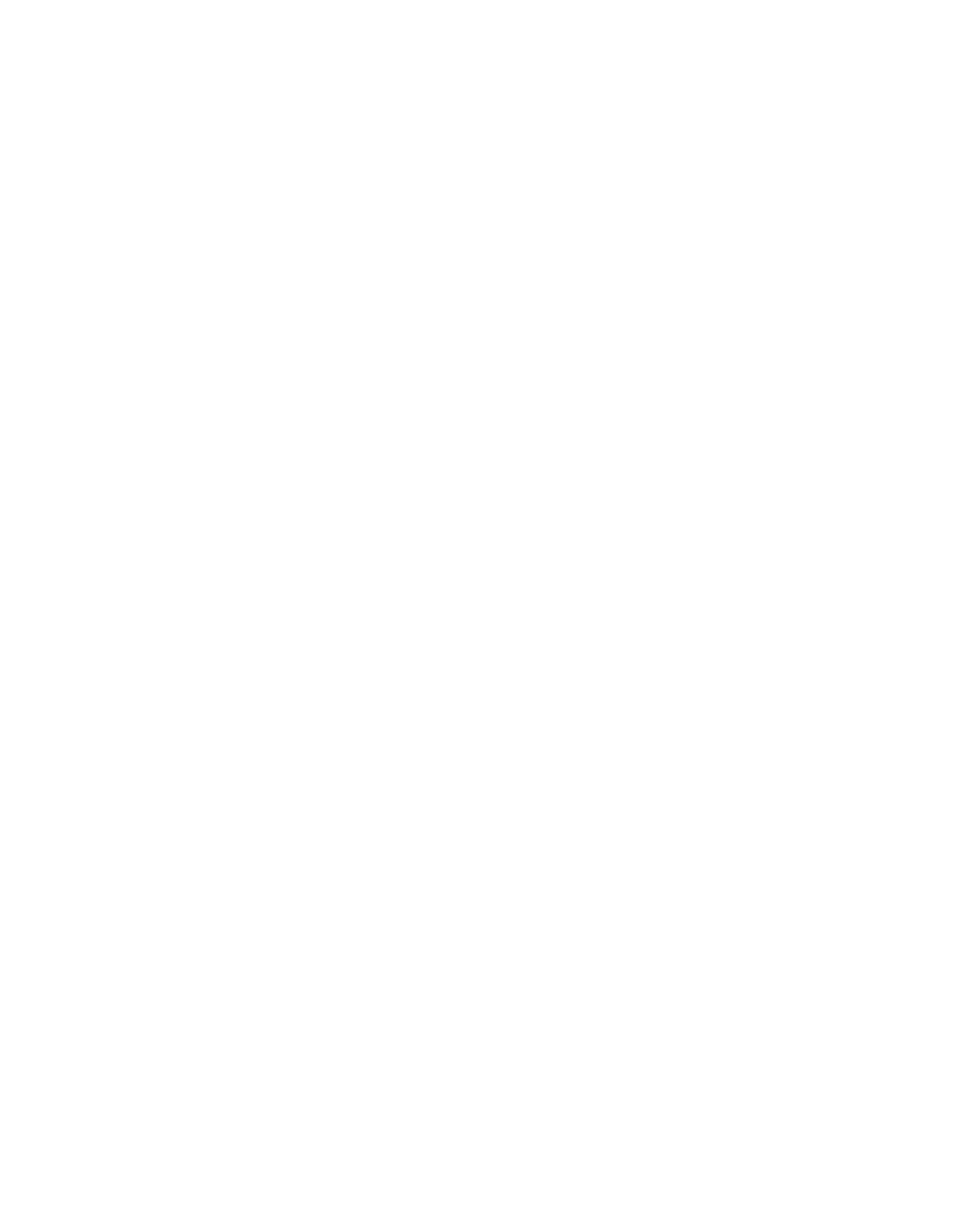# **Contents**

| E. |                                                                                |  |
|----|--------------------------------------------------------------------------------|--|
|    |                                                                                |  |
|    |                                                                                |  |
|    | H. Bylaws to be Interpreted Consistent with State Law and University Policies5 |  |
| L. |                                                                                |  |
|    |                                                                                |  |
|    |                                                                                |  |
|    |                                                                                |  |
|    |                                                                                |  |
| D. |                                                                                |  |
| E. |                                                                                |  |
| F. |                                                                                |  |
|    |                                                                                |  |
|    |                                                                                |  |
|    |                                                                                |  |
|    |                                                                                |  |
|    |                                                                                |  |
|    |                                                                                |  |
|    |                                                                                |  |
|    |                                                                                |  |
|    |                                                                                |  |
|    |                                                                                |  |
|    |                                                                                |  |
|    |                                                                                |  |
|    | B. General Considerations Regarding Teaching, Research/Scholarship, and        |  |
|    |                                                                                |  |
|    |                                                                                |  |
|    |                                                                                |  |
|    | B. Non-Tenure Track (Employed) Faculty, Clinical Scholar, Research Scientist,  |  |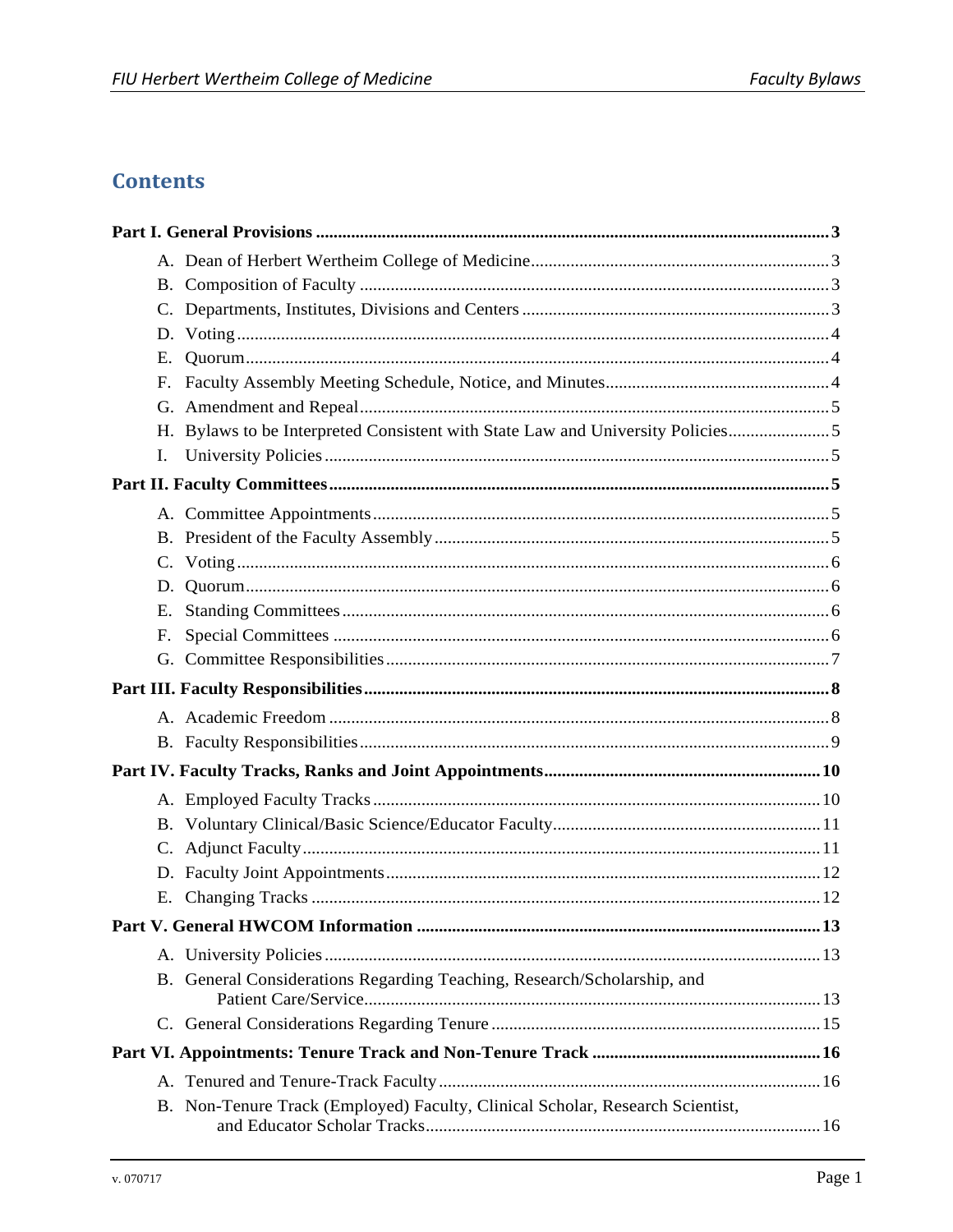|  | D. Requirements for Promotion: Voluntary Clinical/Basic Science/Educator  |  |  |
|--|---------------------------------------------------------------------------|--|--|
|  | Part VIII. Faculty Tenure Track Evaluations and Maintenance of Status 35  |  |  |
|  |                                                                           |  |  |
|  |                                                                           |  |  |
|  |                                                                           |  |  |
|  |                                                                           |  |  |
|  |                                                                           |  |  |
|  | Part IX. Faculty Non-Tenure Track Evaluations and Maintenance of Status37 |  |  |
|  |                                                                           |  |  |
|  |                                                                           |  |  |
|  |                                                                           |  |  |
|  |                                                                           |  |  |
|  |                                                                           |  |  |
|  |                                                                           |  |  |
|  |                                                                           |  |  |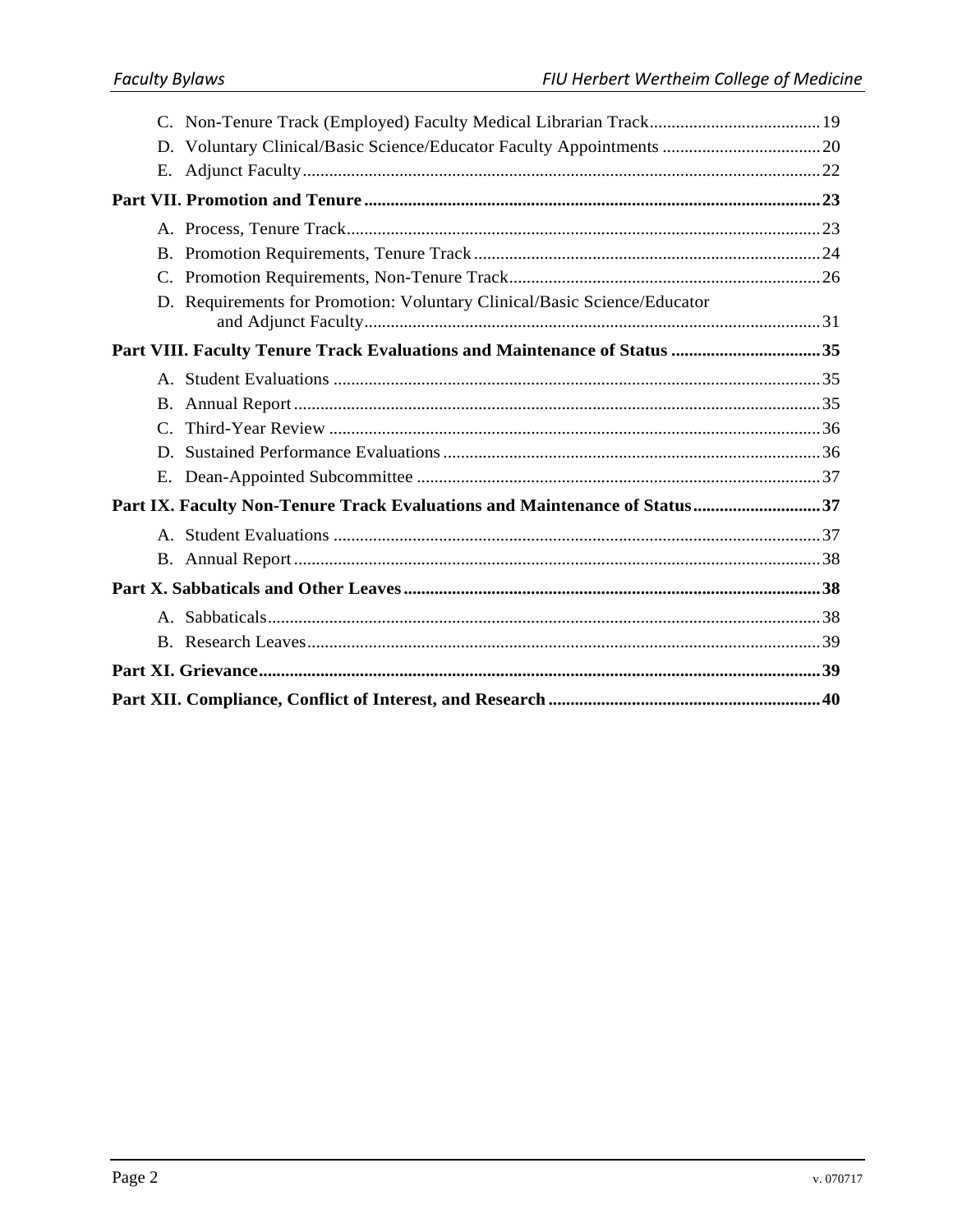# **Part I. General Provisions**

#### **A. Dean of Herbert Wertheim College of Medicine**

The Dean of Herbert Wertheim College of Medicine is appointed by the Provost of Florida International University and serves as chief administrative officer of Herbert Wertheim College of Medicine (HWCOM). The Dean shall administer the college in accordance with applicable laws, regulations, and policies and with these faculty bylaws. The Dean has the authority to carry out the responsibilities of his or her position, including but not limited to developing, approving, and implementing policies; administering HWCOM budget; and providing leadership in pursuit of the college's medical education and research missions and strategic initiatives. The Dean may delegate any of his or her responsibility or authority to another member of the HWCOM Faculty or to a committee comprising HWCOM Faculty.

#### **B. Composition of Faculty**

- **1. The Faculty** of HWCOM consists of full-time and part-time faculty who are appointed to the following ranks:
	- a. Instructor, Assistant Professor, Associate Professor, Professor.
	- b. Instructor Medical Librarian, Assistant Medical Librarian, Associate Medical Librarian, Medical Librarian.
	- c. Voluntary Clinical/Basic Science/Educator Instructor, Voluntary Clinical/Basic Science/Educator Assistant Professor; Voluntary Clinical/Basic Science/Educator Associate Professor, or Voluntary Clinical/Basic Science/Educator Professor.
	- d. Adjunct Instructor, Adjunct Assistant Professor, Adjunct Associate Professor, or Adjunct Professor.
	- e. Faculty Members with a primary appointment in another unit of the University and a secondary appointment in HWCOM.
	- f. Professor Emeritus.

The members include both employed and voluntary faculty.

- **2. The Faculty Assembly** includes all full- and part-time Faculty. Not all members of the Faculty Assembly are voting members. Please refer to item D. Voting.
- **3. Classification.** All members of the HWCOM Faculty are classified as outside of the collective bargaining unit.

#### **C. Departments, Institutes, Divisions and Centers**

- **1. Academic units** of HWCOM shall be departments, institutes, and centers (collectively academic units). Academic units may be established, changed or discontinued upon action by the Dean, with the approval of the Provost. Centers and institutes must be established in accordance with University Policy 370.001, be reported to the Board of Governors (BOG) and be subject to the annual reporting requirements of the BOG. Academic units will have separate budgets and will make nominations or other recommendations on Faculty appointments directly to the Appointment, Promotion and Tenure Committee. The Chair or Director of each academic unit may establish, change or discontinue divisions within the academic unit with the approval of the Dean.
- **2. The Chair** of each department, institute or center shall be its chief administrative officer. The responsibilities of chief administrative officers of academic units shall include:
	- a. Recommending appointments and promotions within his or her academic unit.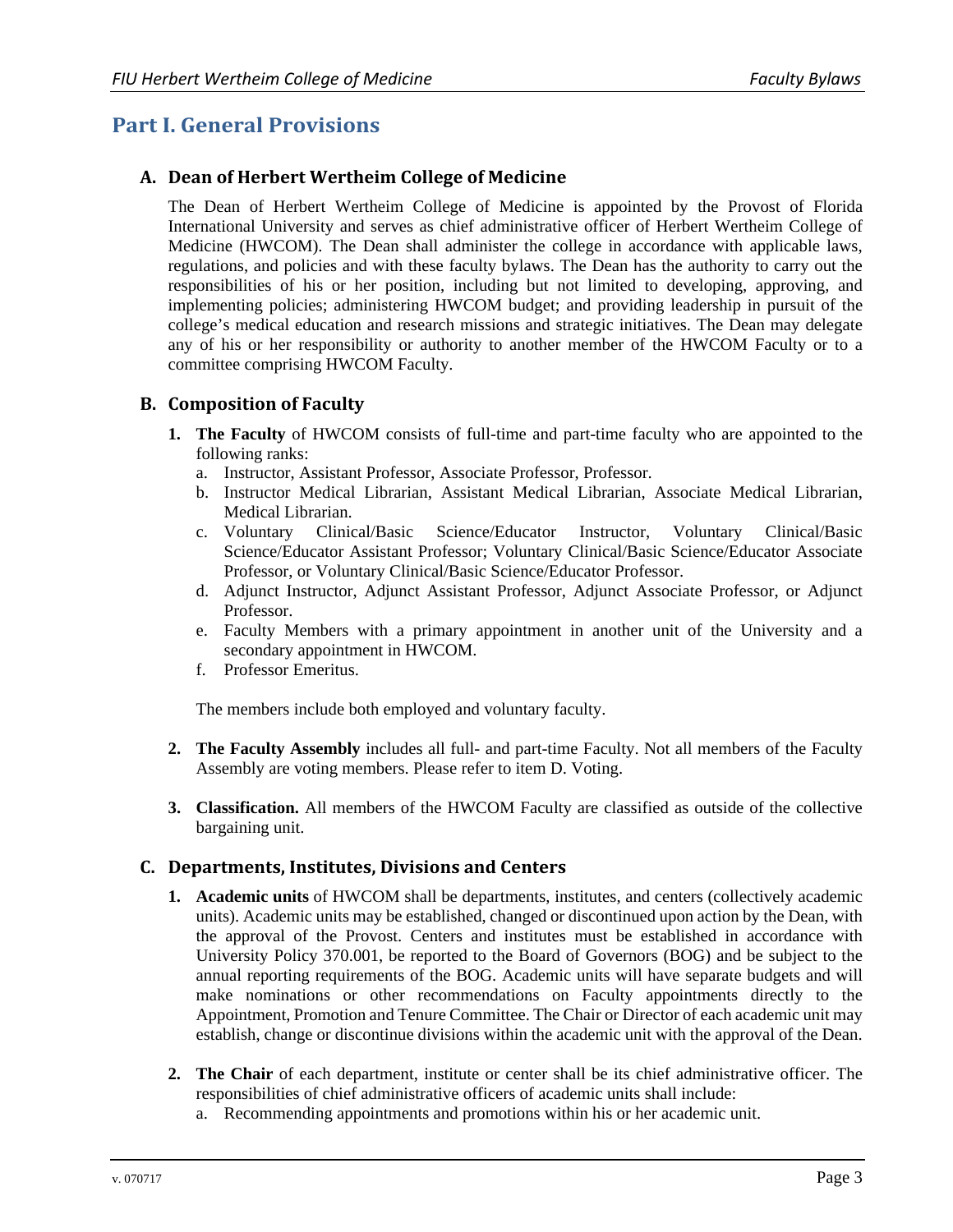- b. Appointing Fellows, Postdoctoral Associates, and Research Associates including student assistants within his or her academic unit.
- c. If charged by the Associate Dean, Office of Medical Education, administering a program of instruction in accordance with the curriculum.
- d. Stimulating and supporting research and scholarship.
- e. Discharging delegated responsibilities.
- f. Engaging in and encouraging professional activities in support of the educational mission of HWCOM.
- g. Serving on institutional committees as recommended by the Dean.
- h. Communicating to the members of the academic unit rules and regulations regarding the administration of the academic unit and implementing the applicable policies and procedures of HWCOM.
- i. Performing other such duties to advance the missions and objectives of HWCOM as shall from time to time be required.
- **3. Each Chair** shall hold meetings of the academic unit with respect to the affairs of the academic unit and HWCOM.

# **D. Voting**

The voting members of the Faculty Assembly shall consist of all department Chairs and all Professors, Associate Professors, and Assistant Professors employed as a 0.6 FTE or greater who have primary appointments in HWCOM. All Voting Faculty Members are eligible to vote in Faculty Assembly meetings. Proxy voting shall not be allowed. To exercise the privilege of voting, the Voting Faculty Members must qualify for membership in the quorum as defined in these Bylaws. Unless otherwise provided in these Faculty Bylaws, an action must be approved by a majority of the Voting Faculty Members present at a duly called meeting of the Faculty Assembly.

#### **E. Quorum**

A quorum for Faculty Assembly meetings to take any action shall consist of ten percent of the Faculty Members eligible to vote on the issue under discussion. As necessary and feasible, Faculty Members may participate in Faculty Assembly meetings remotely by phone or other audio/visual connection. A Voting Faculty Member participating in a meeting remotely shall be considered to be present at the meeting for purposes of these Bylaws, and shall be eligible to vote, but shall not be counted for the purpose of determining a quorum.

#### **F. Faculty Assembly Meeting Schedule, Notice, and Minutes**

Faculty Assembly meetings shall be held at least twice during the academic year. The President of the Faculty Assembly may call for special meetings at any time during the academic year. The President must circulate a written agenda developed with input from Faculty for each meeting at least one month in advance of the meeting. Meetings of the Faculty Assembly shall be noticed at least five days prior to the date of the meeting. All notices shall be given in writing by e-mail, hand-delivery, or first class mail and shall state the date, time and place of the meeting. Minutes of all Faculty Assembly meetings shall be taken and shall be presented to the Faculty Assembly at a duly called meeting.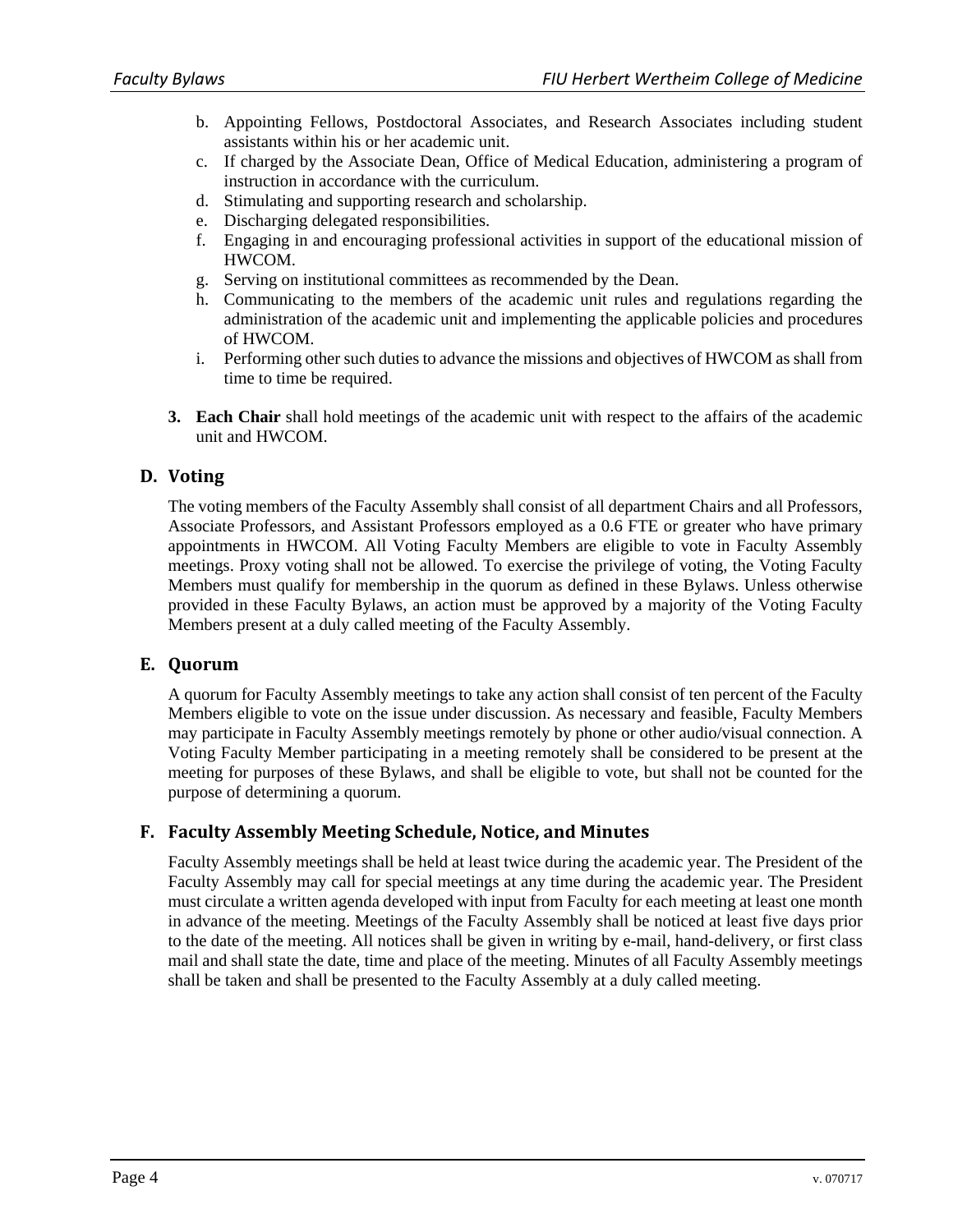### **G. Amendment and Repeal**

At a Faculty Assembly meeting at which a quorum is present, any section of these Faculty Bylaws may be amended or repealed by the vote of a majority of the eligible Voting Faculty Members present, provided that prior notice of the proposed amendment or repeal motion shall have been given in writing to all members of the Assembly at least 30 days in advance of the meeting at which the amendment or repeal is to be considered. All changes are subject to approval by HWCOM Administration. These Faculty Bylaws will be reviewed at least once every three years by an *ad hoc* committee of the faculty assembly appointed by the Dean of HWCOM for currency.

### **H. Bylaws to be Interpreted Consistent with State Law and University Policies**

The Bylaws shall be interpreted as consistent with state law and applicable University regulations, policies and procedures. They shall not abrogate or supplant general University regulations, policies and procedures unless so stated and approved as such by University and appropriate other officials.

#### **I. University Policies**

Terms of appointment and matters of tenure shall be governed by University policies. As an academic unit of FIU, HWCOM is subject to University tenure and promotion policies. HWCOM promotion and tenure policies and procedures set forth in these Faculty Bylaws provide additional content concerning University standards as they are to be applied to requests for promotion and tenure in HWCOM, and shall be construed wherever possible as consistent with the University policies and procedures found at http://academic.fiu.edu/docs/T%20and%20P%20document%20 final%20June%2030%202014.pdf. HWCOM policies are intended to clarify HWCOM's application of the University criteria and are not intended to change or modify University criteria.

# **Part II. Faculty Committees**

# **A. Committee Appointments**

The chair and members of each faculty committee shall be named by the President of the Faculty Assembly, the Dean of HWCOM or an Executive Associate Dean, or shall be based on position as provided in this Part II. Appointment of committees shall be effective on July 1 of the academic year for which the appointment is made unless an appointment is required to fill a vacancy or establish a committee in accordance with these Bylaws, in which event the appointment shall be made to fill the vacancy. Elected members of these committees shall be appointed for a term of up to three years, with a one term consecutive renewal; if membership is based on position, faculty shall serve as members for such time as they continue to serve in their respective positions. After two consecutive terms (a maximum of six years of service), elected committee members may serve for additional terms provided there is a period of at least one year during which the member does not serve.

# **B. President of the Faculty Assembly**

The Faculty Assembly shall elect a President who shall serve for a term of two years and is eligible to serve two consecutive terms; after two consecutive terms (a maximum of four years of service as President) the member can serve for additional terms provided there is a period of at least one year during which the member does not serve as President. In the event of a vacancy in the office of President of the Faculty Assembly, an election will be held to fill the vacancy. The President of the Faculty Assembly must be elected by a majority of voting Faculty Assembly members. The President of the Faculty Assembly may not hold an administrative appointment.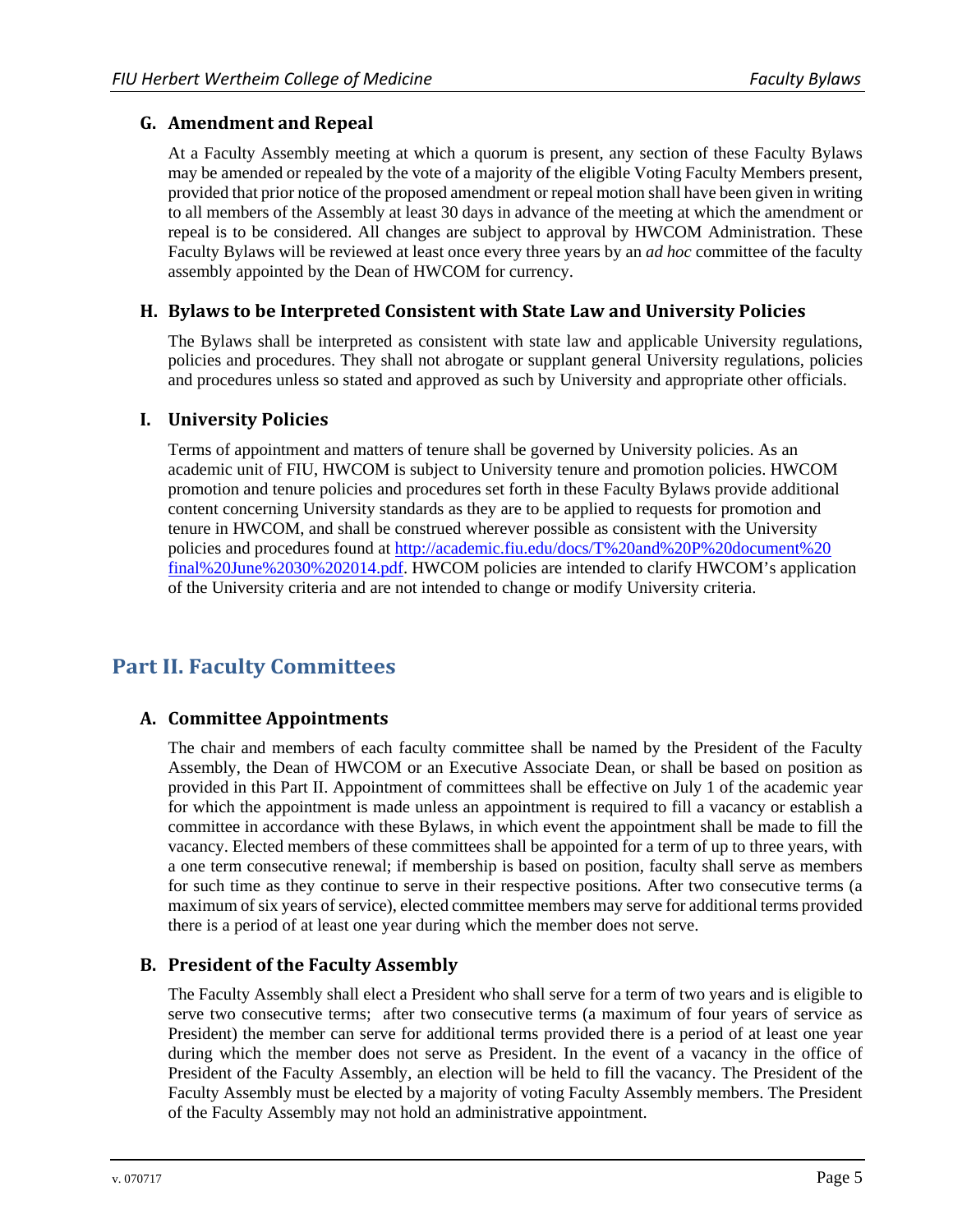# **C. Voting**

All persons appointed to a committee, including the chair (or president), shall be entitled to vote, except when the Dean has appointed a member as non-voting. Proxy voting shall not be allowed. Unless otherwise provided in these Bylaws, an action must be approved by a majority of the committee members present at a duly called meeting of such committee.

# **D. Quorum**

A quorum for a committee to take any action shall consist of a majority of the voting members of the committee but in no event fewer than three members.

# **E. Standing Committees**

The committees listed in the following table shall be permanent, standing committees of the faculty. This table sets forth how members are appointed or elected and who the committee reports to.

| <b>Standing Committee</b>                                              | <b>Reports to</b>                                         | <b>Total Voting</b><br><b>Members</b> | <b>Total Faculty</b><br><b>Voting</b><br><b>Members</b> | <b>Membership</b><br><b>Selection</b><br>$(A/E/B)*$ | <b>Authority</b><br>$(R/A/B)$ † |
|------------------------------------------------------------------------|-----------------------------------------------------------|---------------------------------------|---------------------------------------------------------|-----------------------------------------------------|---------------------------------|
| <b>Admissions Committee</b>                                            | <b>Executive Associate</b><br>Dean for Student Affairs    | 24                                    | 20                                                      | B                                                   | A                               |
| <b>Appeals Committee</b>                                               | Dean                                                      | 7                                     | 7                                                       | $\mathsf{A}$                                        | $\mathbb{R}$                    |
| Appointment, Promotion,<br>and Tenure Committee                        | Dean                                                      | 5                                     | 5                                                       | B                                                   | $\mathbf R$                     |
| <b>Continuous Quality</b><br><b>Improvement Committee</b>              | Dean                                                      | Varies                                | Varies                                                  | $\mathsf{A}$                                        | $\mathbf R$                     |
| <b>Council of Chairs</b>                                               | Dean                                                      | 20                                    | 20                                                      | A                                                   | B                               |
| Curriculum Committee                                                   | Associate Dean for<br>Curriculum and Medical<br>Education | Up to $23$                            | 20                                                      | B                                                   | $\mathsf{A}$                    |
| <b>Faculty Assembly</b>                                                | Faculty and Dean                                          | Varies                                | Varies                                                  | $\mathsf{A}$                                        | B                               |
| <b>Medical Student</b><br>Evaluation and<br><b>Promotion Committee</b> | Dean                                                      | 12                                    | 12                                                      | B                                                   | $\mathbf R$                     |

\*Members are *all appointed* (A), *all elected* (E), or the committee has *both appointed and elected members* (B). †Committee is charged with making r*ecommendations* (R), is *empowered to take action* (A), or *both* (B).

> The Dean or the Faculty Assembly, as appropriate, may appoint other committees as needed and appropriate to carry out the duties of the Faculty.

# **F. Special Committees**

Special faculty committees may be established from time to time by the Dean or by the Faculty Assembly to consider matters not within the jurisdiction of any other committee or which cannot be accomplished in timely fashion as part of the regular business of another committee. The composition, terms and duties of such committees shall be defined by the Dean and/or the Faculty Assembly President.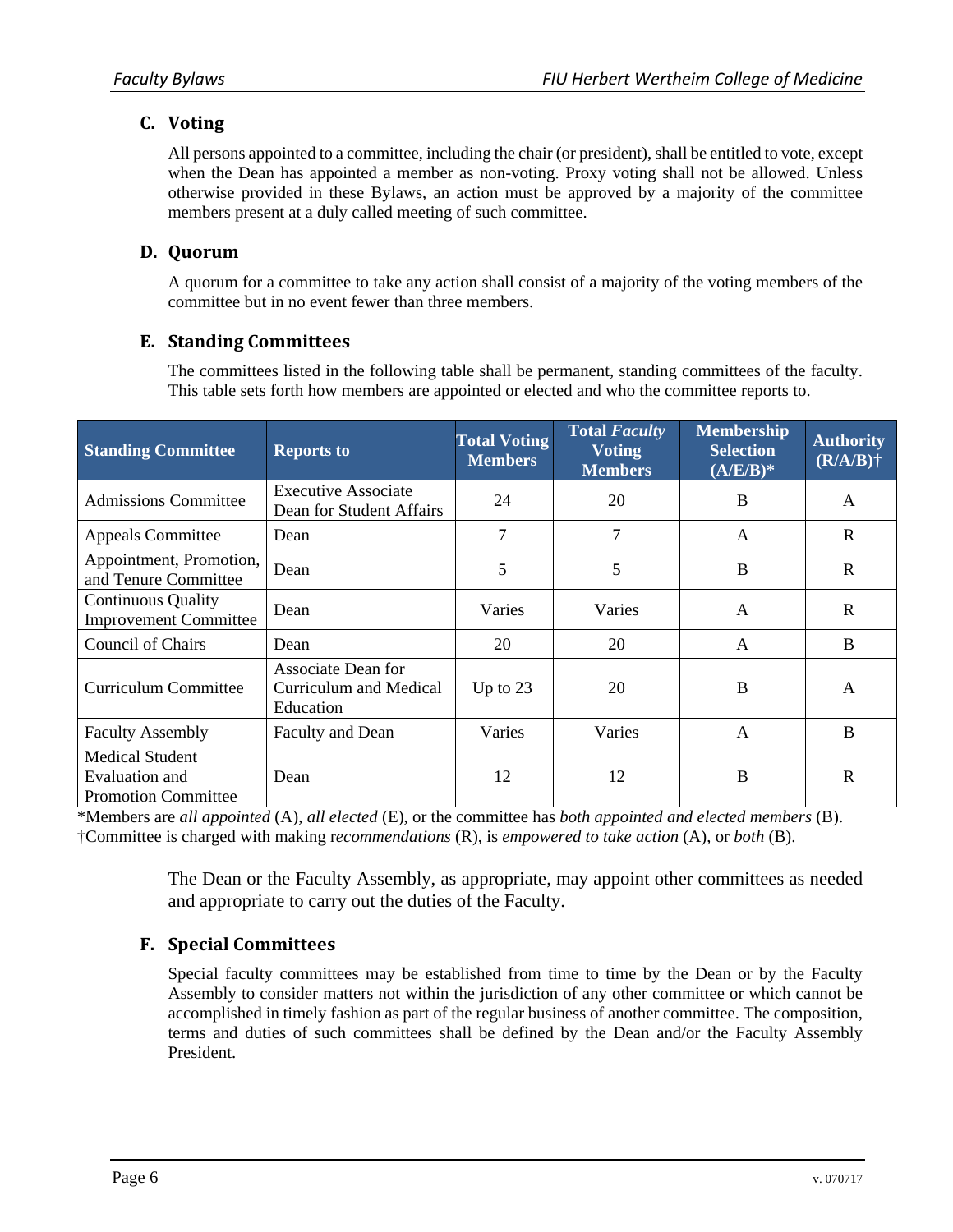#### **G. Committee Responsibilities**

In addition to exercising the specific powers and functions assigned to it by these Faculty Bylaws, each faculty standing committee shall give continuing attention to the general subject matter entrusted to it, and shall from time to time make recommendations for changes in those areas as it may deem desirable. Committees may appoint sub-committees to address issues within a committee's responsibility provided that the committee retains ultimate responsibility for its activities.

The responsibilities of each Faculty committee described below are intended to be primary responsibilities. The listing is not intended to preclude interest of one committee in problems that are also within areas of concern of other committees.

- **1. The Admissions Committee** for the Doctor of Medicine degree program shall review files of applicants and make admission decisions. The Admissions Committee determines specific criteria for selecting applicants from its unranked wait list, and may delegate authority to a subcommittee of the Admissions Committee to offer admission to applicants on the wait list based on these criteria. The Admissions Committee may review and make recommendations to the Faculty and administration concerning admissions standards and policies.
- **2. The Appeals Committee** shall consider appeals from determinations of the HWCOM Medical Student Evaluation and Promotion Committee and such other committees as are provided for in the HWCOM Medical Student Handbook.
- **3. Appointment, Promotion, and Tenure Committee** shall evaluate all candidates for appointment, rank, and promotion. The members of this committee shall be elected by the Faculty Assembly. The Dean will appoint members to this committee from those elected by the Faculty Assembly. The committee shall have a minimum of five members, one of whom shall be appointed by the Dean to serve as Chair. This includes making recommendations to the Dean for awarding tenure and evaluation of Faculty Members with tenure in accordance with University policy http://academic.fiu.edu/docs/T%20and%20P%20document%20final%20June%2030%202014.pdf. This committee will receive and consider recommendations from the HWCOM department Chair responsible for the individual under consideration by the committee. The membership and responsibilities of this committee are set forth in these Bylaws. The Appointment, Promotion and Tenure Committee may form a sub-committee of tenured faculty (Tenure Subcommittee) for the purpose of evaluating candidates applying for tenure and to make recommendations in accordance with these Bylaws, the *FIU Tenure and Promotion Manual* and any other applicable policies. All tenured faculty may be eligible for appointment to the Tenure Subcommittee. A tenured Faculty Member who has served his/her term on the Appointment, Promotion and Tenure Committee is eligible to serve on the Tenure Subcommittee.
- **4. The Continuous Quality Improvement Committee** shall develop and oversee a monitoring system that ensures effective processes for maintaining compliance with Liaison Committee on Medical Education (LCME) accreditation standards and elements, including determining which elements will be monitored, the timing of reviews, and documenting continuous quality improvement initiatives, assessment plans, results, and use of results for improvement.
- **5. The Council of Chairs** shall advise the Dean on matters concerning medical education, clinical services, research , challenges, and other issues.
- **6. The Curriculum Committee** shall be responsible for overseeing all aspects of the educational program for the Doctor of Medicine degree program, including: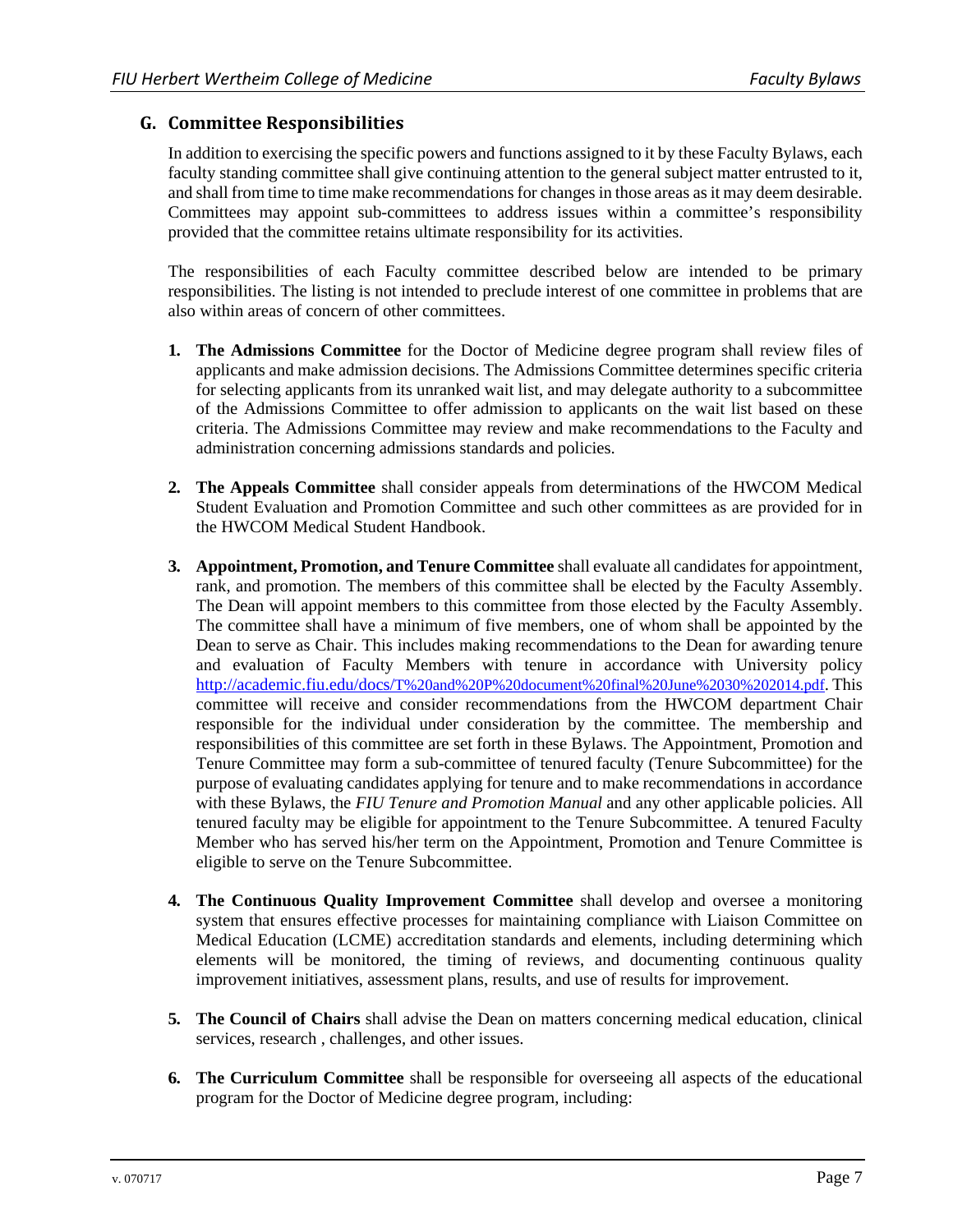- Ensuring the quality of current strands, courses, and clerkships;
- Reviewing proposals for the addition or modification of strands, courses, and clerkships or curricular elements and making recommendations on these proposals to the Associate Dean for Curriculum and Medical Education;
- Assuring that proper pedagogical methods are employed;
- Assuring that strands, courses, and clerkships assess student performance utilizing both formative and summative measures and monitoring the overall effectiveness of the curriculum.

The Curriculum Committee Chair shall be Associate Dean for Curriculum and Medical Education and is appointed by the Dean. Strand Leaders and Clerkship Directors and Faculty Members are appointed to the Curriculum Committee by the Executive Associate Dean for Academic Affairs Medical student members are selected by their class. The Curriculum Committee shall consist of up to 23 voting members, including the chair, strand leaders, clerkship directors, a pathologist, basic scientists, two non-administrative faculty representatives elected by the Faculty Assembly and no more than three student members.

Curriculum Committee meetings are open to HWCOM Faculty and staff. Non-voting ex-officio members of the Curriculum Committee include Faculty and staff with responsibilities related to curriculum as determined by the Associate Dean for Curriculum and Medical Education.

- **7. The Faculty Assembly** shall provide communication between the faculty and the Dean. The Faculty Assembly shall consider and make recommendations to the Dean concerning all matters of general interest to the college of medicine. The Faculty Assembly shall review and make recommendations and vote on all changes in existing policies, where appropriate. In addition, the Faculty Assembly votes on faculty membership to college and university committees and elects the President of the Faculty Assembly, as described in these HWCOM Faculty Bylaws
- **8. The Medical Student Evaluation and Promotion Committee** shall evaluate the overall performance of each medical student. This evaluation occurs at the end of each academic year and any other time that the Medical Student Evaluation and Promotion Committee (MSEPC) determines that such review is necessary or appropriate. The MSEPC makes recommendations to the Dean regarding promotion, graduation and any other appropriate actions as set forth in the HWCOM Medical Student Handbook. The MSEPC membership will include two faculty members who are elected by the Faculty Assembly. They will each have a term of three years and may be reelected for a second three-year term. After serving two terms, the faculty member must not be a member for one year before being eligible for reelection.

# **Part III. Faculty Responsibilities**

# **A. Academic Freedom**

HWCOM is committed to the definition of academic freedom contained in the American Association of University Professors' 1940 statement of Principles on Academic Freedom and Tenure. HWCOM endorses and encourages the rights and obligations of its Faculty Members with regard to academic freedom. Academic freedom in the discourse between teachers and students is essential to the pursuit of knowledge and truth. Faculty Members, trainees, and staff are entitled to the free pursuit of scholarship and research, including publication, within the confines of legal and regulatory constraints, HWCOM and University policies and the FIU Faculty Handbook.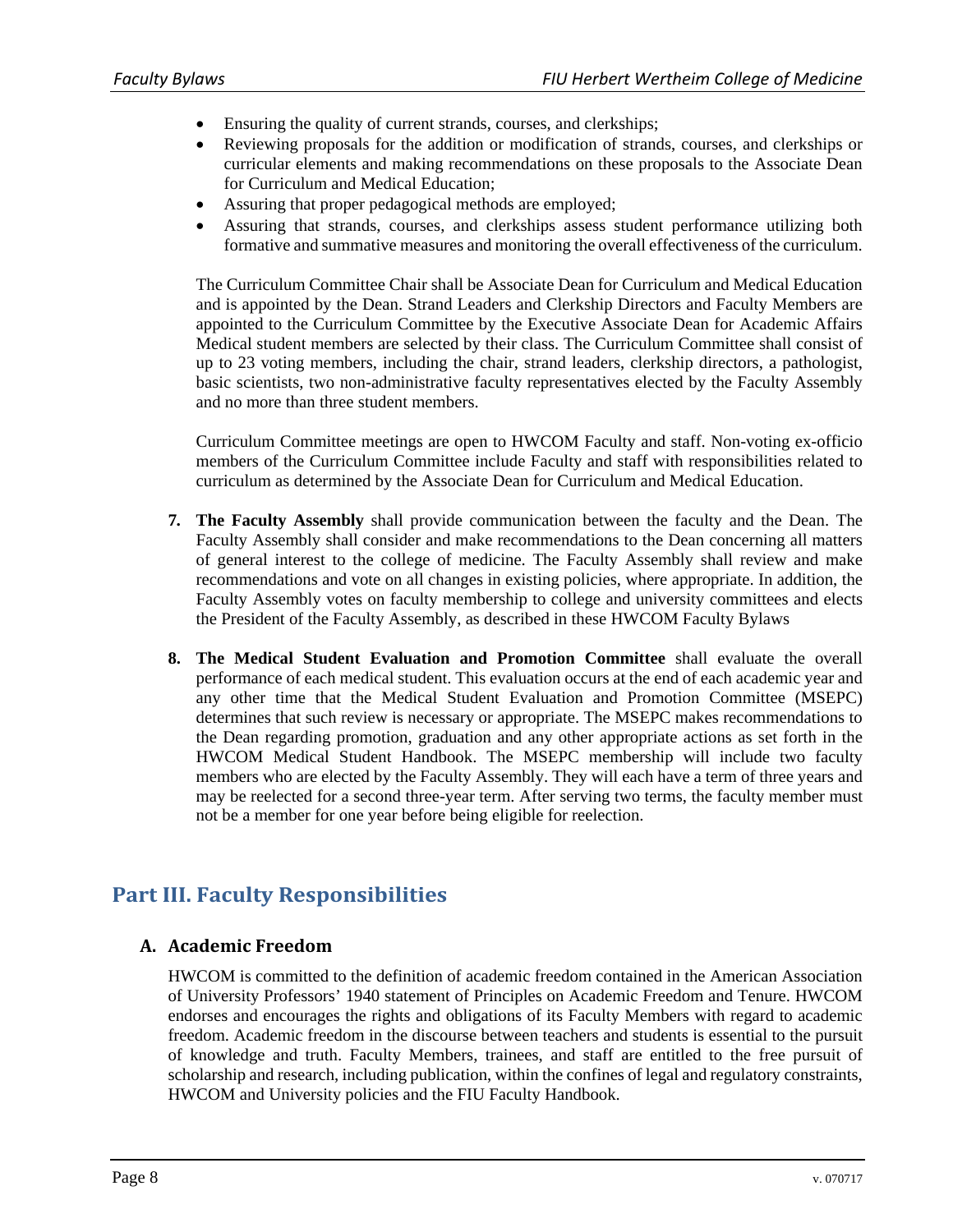#### **B. Faculty Responsibilities**

**Standards of Conduct Compliance.** In addition to the provisions below regarding Faculty responsibilities and the responsibilities outlined in the FIU Faculty Handbook, Faculty Members shall adhere to the American Medical Association Principles of Medical Ethics.

**Professionalism.** All Faculty Members are expected to comply with the laws, rules and regulations of the State of Florida, the Florida Board of Governors, and the University and University and HWCOM policies. In addition, all Faculty Members will be evaluated for promotion on their adherence to the American Medical Association Principle of Medical Ethics. This requirement applies to all members of the Faculty Assembly.

- **1. Teaching.** Faculty Members who teach must be committed to excellence in fulfilling teaching responsibilities. Teaching responsibilities include, in addition to teaching assigned courses, preparing for class, punctual and faithful meeting of classes, keeping current with the developments in one's field(s), maintaining office hours and availability to students for questions and discussion, developing syllabi, course materials and class assignments that make clear the Faculty Member's expectations of the students, devising meaningful and fair student evaluation procedures, providing students appropriate feedback in a timely fashion, and timely completion of grading of exams and other assignments.
- **2. Research/Scholarship.** Faculty Members are expected to engage in the enterprise of scholarly activity. Excellence in scholarly activity is critical to the success of the HWCOM's mission.
- **3. Patient Care/Service.** HWCOM is a community whose effective operation depends in large part upon a Faculty Member's willing commitment to serving that community. Clinical Faculty Members provide service through clinical care. In addition, all full-time Faculty Members are expected to perform tasks necessary to the efficient administration of HWCOM, such as regularly attending faculty and committee meetings and fulfilling any assignments the Dean may give them. Assignments may include chairing or participating in one or more HWCOM faculty committee. Full-time Faculty Members are also encouraged to involve themselves fully in the intellectual life of HWCOM, such as by participating in seminars, assisting colleagues with their research, supplying assistance where needed to student organizations and programs, and participating in other HWCOM functions. In addition, fulltime Faculty Members are encouraged to participate in the governance of the University, and, where appropriate, in the intellectual life of the University.

Full-time HWCOM Faculty shall provide clinical services (of any kind) only on behalf of FIU unless the written consent of their department Chair is obtained prior to providing clinical services on behalf of a third party. FIU is entitled to bill, collect and retain reimbursement for all reimbursable clinical services provided by full-time HWCOM clinical faculty on behalf of FIU and for all reimbursable clinical services performed by part-time faculty on behalf of FIU. HWCOM clinical faculty may provide voluntary clinical services with the prior written approval from their department Chair.

The HWCOM mission includes service to the profession and the community through participation in local, state, national or international healthcare-related activities. Such activities are intrinsically valuable, and also inform the teaching and scholarship responsibilities of Faculty Members.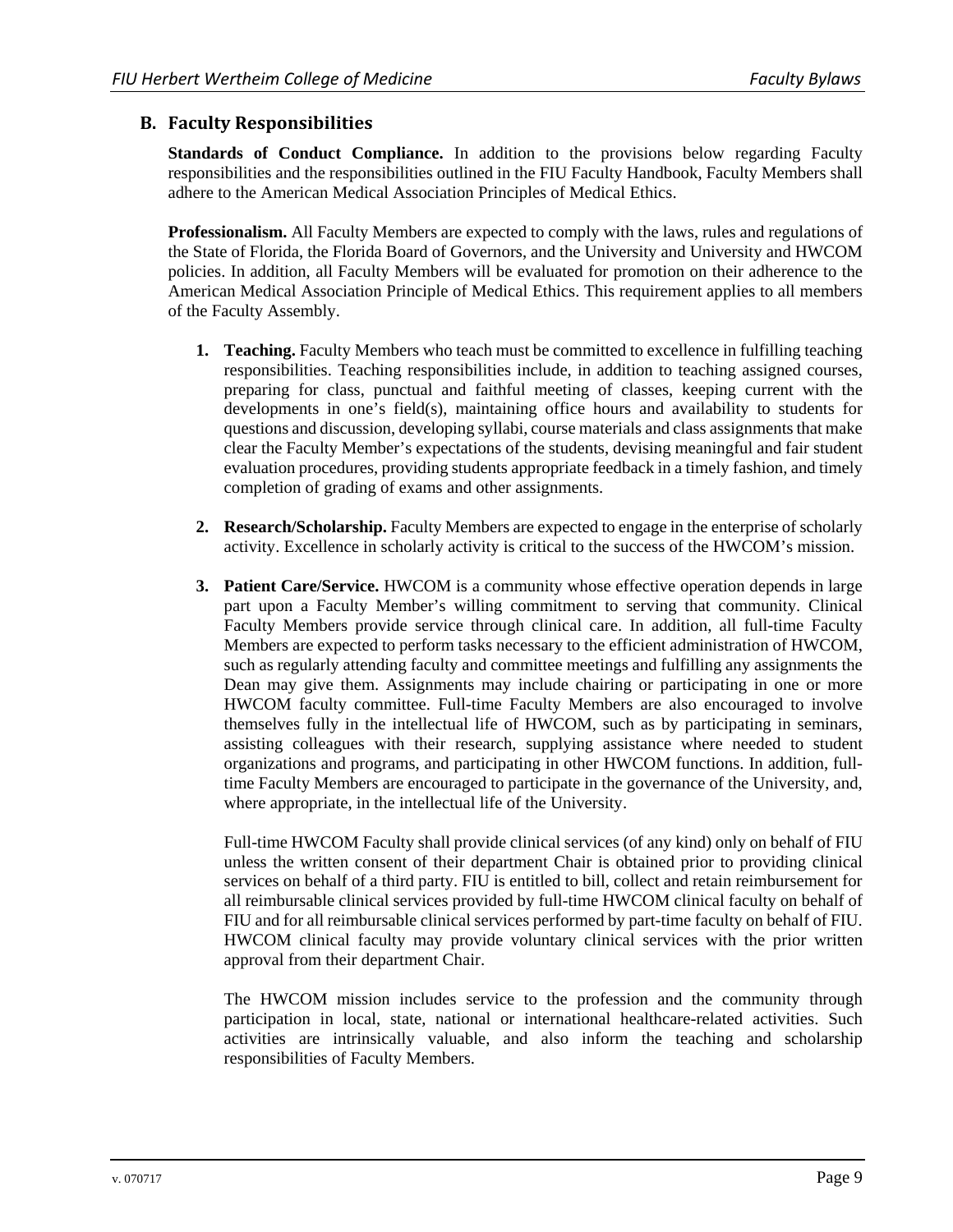# **Part IV. Faculty Tracks, Ranks and Joint Appointments**

All Faculty Members are expected to fulfill applicable Faculty Member responsibilities and obligations as are set forth in these Bylaws. The following describes the rights and obligations of Faculty Members arising out of their assigned faculty tracks and ranks.

# **A. Employed Faculty Tracks**

- **1. Tenure Track.** Faculty on this track will have a major commitment to teaching and/or research/scholarly activities and are expected to achieve excellence in teaching and research and satisfactory service and/or patient care. They are expected to serve on committees in HWCOM and the University and in professional organizations relevant to their areas of expertise/interest. The tenure track Faculty Members may be in Basic Science or Clinical departments. The assignment of responsibilities dictates the criteria upon which Faculty Members are evaluated and the basis on which decisions regarding promotion are determined as described in these bylaws.
	- a. Tenure Track Ranks. The following ranks are available for appointment or promotion of part/full-time faculty on the tenure track:
		- Assistant Professor
		- Associate Professor
		- Professor
- **2. Non-Tenure Eligible Tracks and Ranks.** Faculty Members on the non-tenure tracks participate in all academic missions of HWCOM: education, research, patient care, and service. They are expected to serve on committees in the HWCOM and the University and in professional organizations relevant to their areas of expertise/interest. The assignment of responsibilities dictates the criteria upon which Faculty Members are evaluated and the basis on which decisions regarding promotion are determined as described in these bylaws.
	- a. Clinical Scholar. Faculty Members on this track will typically have a majority of their effort assigned to patient care and college-supported teaching but are expected to demonstrate some evidence of scholarly activity and service. The scholarly activity can include clinical research, and medical student or resident/fellow education.
	- b. Research Scientist. Faculty Members on this track will be expected to have a majority of their effort devoted to research. The research activity of these Faculty Members will typically have an integral role in a major laboratory or clinical research program and have independent funding or be co-Principal investigators on related research teams.
	- c. Educator Scholar. Faculty Members on this track are from various disciplines whose primary professional activities are in the delivery, enhancement, and/or administration of education, as well as in scholarship related to these activities.
	- d. Medical Librarian. Faculty members on this track will typically have a majority of their effort assigned to performing the responsibilities of an academic medical librarian, which involves supporting the HWCOM mission and the goals of the medical library. Professional development, including some scholarly activity and academic service is expected.

**Non-Tenure Track Ranks.** The following ranks are available for appointment or promotion of part/full-time faculty on the Clinical Scholar, Research Scientist, and Educator Scholar tracks. All are non-tenured appointments:

Instructor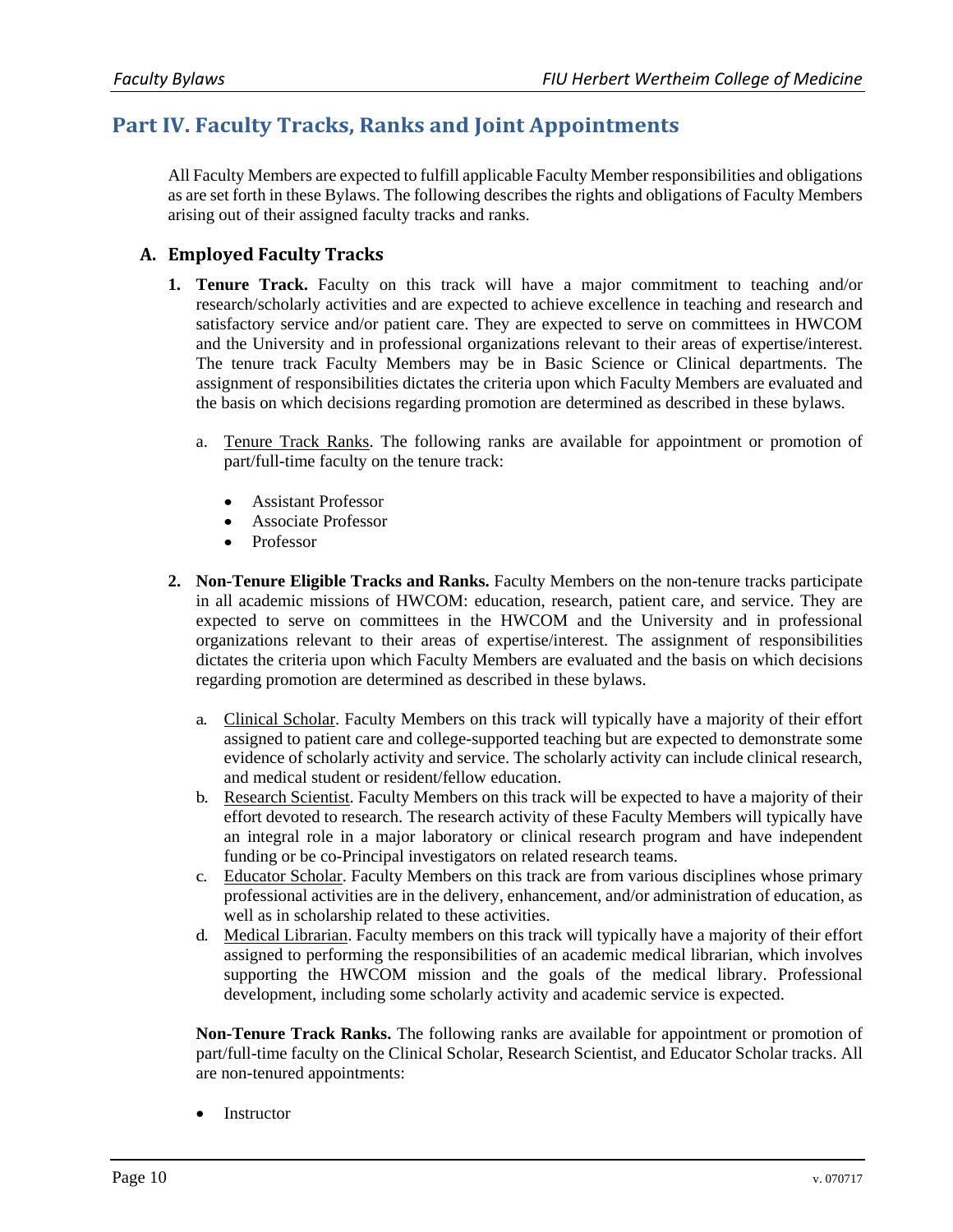- Assistant Professor
- Associate Professor
- Professor

The following ranks are available for appointment or promotion of part/full-time faculty on the Medical Librarian track:

- Instructor Medical Librarian
- Assistant Medical Librarian
- Associate Medical Librarian
- Medical Librarian

#### **B. Voluntary Clinical/Basic Science/Educator Faculty**

Faculty Members on this track serve in a voluntary non-tenured capacity without financial compensation from FIU. Appointments are typically reserved for physicians with primarily patient care or basic science responsibilities. These Faculty Members are expected to contribute actively to the education and/or patient care programs of the HWCOM, and they participate in the efforts of clinical or basic science departments.

- **1. Voluntary Clinical/Basic Science/Educator Ranks.** The following ranks are available for appointment or promotion of voluntary faculty. All are non-compensated, non-tenured appointments:
	- Voluntary Clinical/Basic Science/Educator Instructor
	- Voluntary Clinical/Basic Science/Educator Assistant Professor
	- Voluntary Clinical/Basic Science/Educator Associate Professor
	- Voluntary Clinical/Basic Science/Educator Professor

#### **C. Adjunct Faculty**

Faculty Members on this track may be employed on a part-time basis and serve with or without financial compensation and are employed at other institutions. Adjunct faculty members must meet the requirements of the applicable FIU Adjunct Faculty policy (http://academic.fiu.edu/polman/sec5web.htm). Appointments require approval from the Faculty Member's home academic institution and should be reserved for individuals from outside FIU who have completed their graduate education. These Faculty Members are expected to contribute actively to the educational, clinical and/or research programs of the HWCOM.

- **1. Adjunct Faculty Track Ranks.** The following ranks are available for appointment or promotion of faculty with a primary appointment and employment at other academic institutions. All are nontenured appointments:
	- Adjunct Instructor
	- Adjunct Assistant Professor
	- Adjunct Associate Professor
	- Adjunct Professor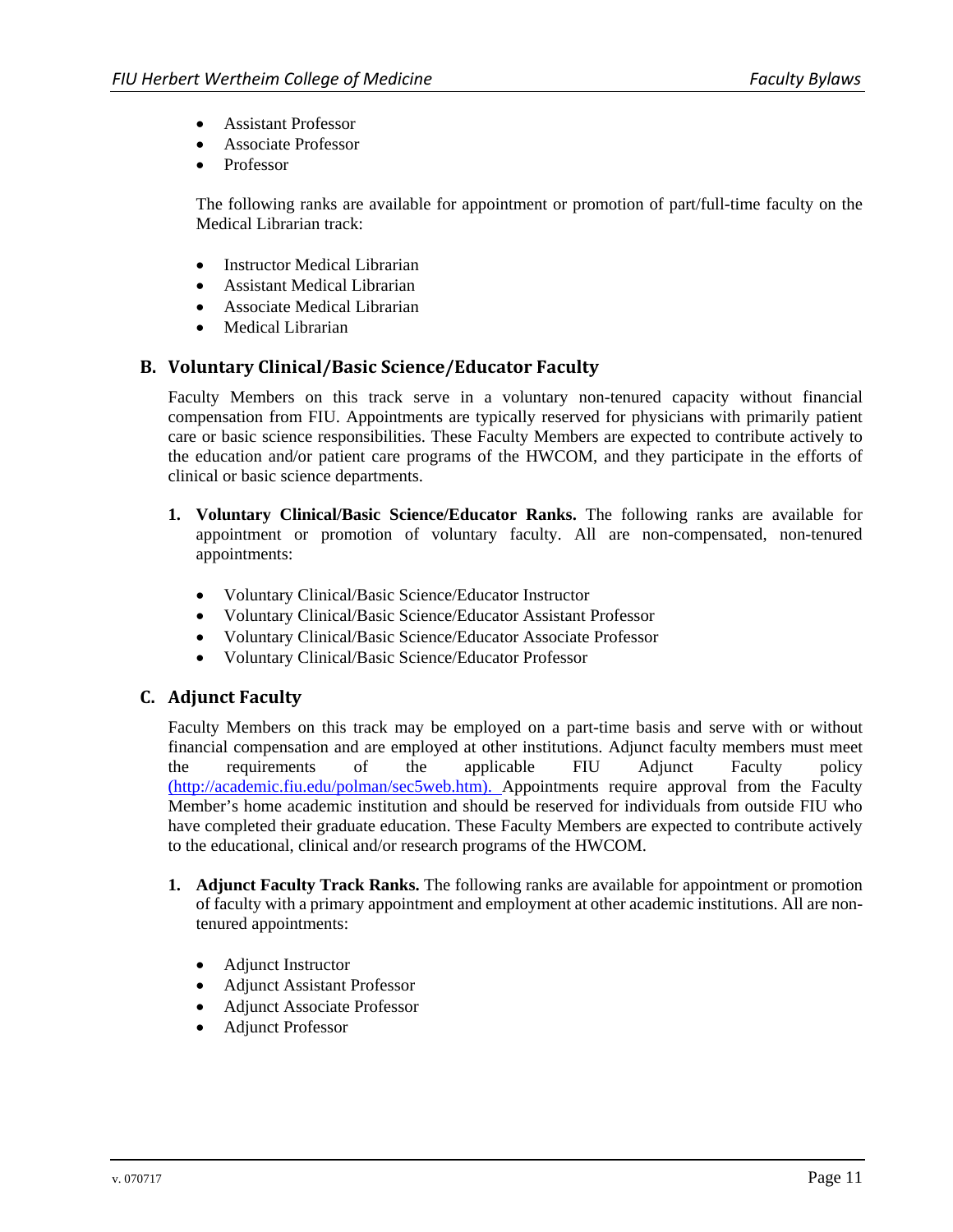| <b>HWCOM Faculty Tracks and Ranks</b>                                                                                          |                                                                                                                 |                                                                                                                                                                                                                                            |                                                                                                                                   |  |
|--------------------------------------------------------------------------------------------------------------------------------|-----------------------------------------------------------------------------------------------------------------|--------------------------------------------------------------------------------------------------------------------------------------------------------------------------------------------------------------------------------------------|-----------------------------------------------------------------------------------------------------------------------------------|--|
| <b>Tenure Track</b>                                                                                                            |                                                                                                                 |                                                                                                                                                                                                                                            |                                                                                                                                   |  |
| <b>Assistant Professor</b><br>Associate Professor                                                                              |                                                                                                                 |                                                                                                                                                                                                                                            |                                                                                                                                   |  |
| Non-Tenure Track                                                                                                               |                                                                                                                 |                                                                                                                                                                                                                                            |                                                                                                                                   |  |
| Clinical Scholar (CS)<br>Research Scientist (RS)<br>Educator Scholar (ES)                                                      | Medical Librarian (ML)                                                                                          | <b>Voluntary Clinical/Basic</b><br><b>Science Faculty</b>                                                                                                                                                                                  | <b>Adjunct Faculty</b>                                                                                                            |  |
| Instructor (CS/RS/ES)<br><b>Assistant Professor</b><br>(CS/RS/ES)<br>Associate Professor<br>(CS/RS/ES)<br>Professor (CS/RS/ES) | Instructor Medical Librarian<br>Assistant Medical Librarian<br>Associate Medical Librarian<br>Medical Librarian | <b>Voluntary Clinical/Basic</b><br>Science Instructor<br><b>Voluntary Clinical/Basic</b><br>Science Assistant Professor<br>Voluntary Clinical/Basic<br>Science Associate Professor<br><b>Voluntary Clinical/Basic</b><br>Science Professor | <b>Adjunct Instructor</b><br><b>Adjunct Assistant Professor</b><br><b>Adjunct Associate Professor</b><br><b>Adjunct Professor</b> |  |

*Note: Parentheses for Internal Use only.* 

# **D. Faculty Joint Appointments**

A faculty joint appointment is defined as employment that is offered by two academic colleges, two academic units, or an academic unit and a center or institute. A joint appointment is to be differentiated from an assignment that is made in two units. An assignment in two units does not require two contracts. In making a joint-appointment offer, a primary and secondary unit will be clearly designated. If an appointment is tenure-earning, the unit in which tenure would be granted will be designated as the primary unit. Joint appointments will comply with University policy (http://academic.fiu.edu/polman/sec5web.htm). In no event will collective bargaining agreements govern appointments in the HWCOM.

# **E. Changing Tracks**

Ordinarily faculty will remain on the track to which they are initially appointed. However, rare and special circumstances may justify the transfer of a faculty appointment from one track to another.

**1. Assistant Professors, Clinical Scholar, Research Scientist, or Educator Scholar Non-Tenure Track to Tenure Track.** When a Faculty Member with an appointment in the Clinical Scholar, Research Scientist or Educator Scholar track is transferred to the tenure track, the Faculty Member must be approved for tenure within a six-year period on the tenure track or the appointment will be terminated. In lieu of termination, in exceptional circumstances and at the recommendation of the department Chair and Dean of the HWCOM, with approval of the Provost, the Faculty Member's appointment may be changed to the Clinical Scholar, Research Scientist or Educator Scholar track.

A request from a Chair for transfer of a faculty appointment at the Assistant Professor level from the Clinical Scholar, Research Scientist or Educator Scholar tracks to the tenure track must be particularly well-justified in a letter to the Dean, and will be for the Faculty Member who has demonstrated the ability to satisfy the criteria for the tenure track, supported by documented evidence and a written statement from the candidate that he/she agrees with the transfer. When faculty appointments at the Assistant Professor level are transferred to the tenure track, credit for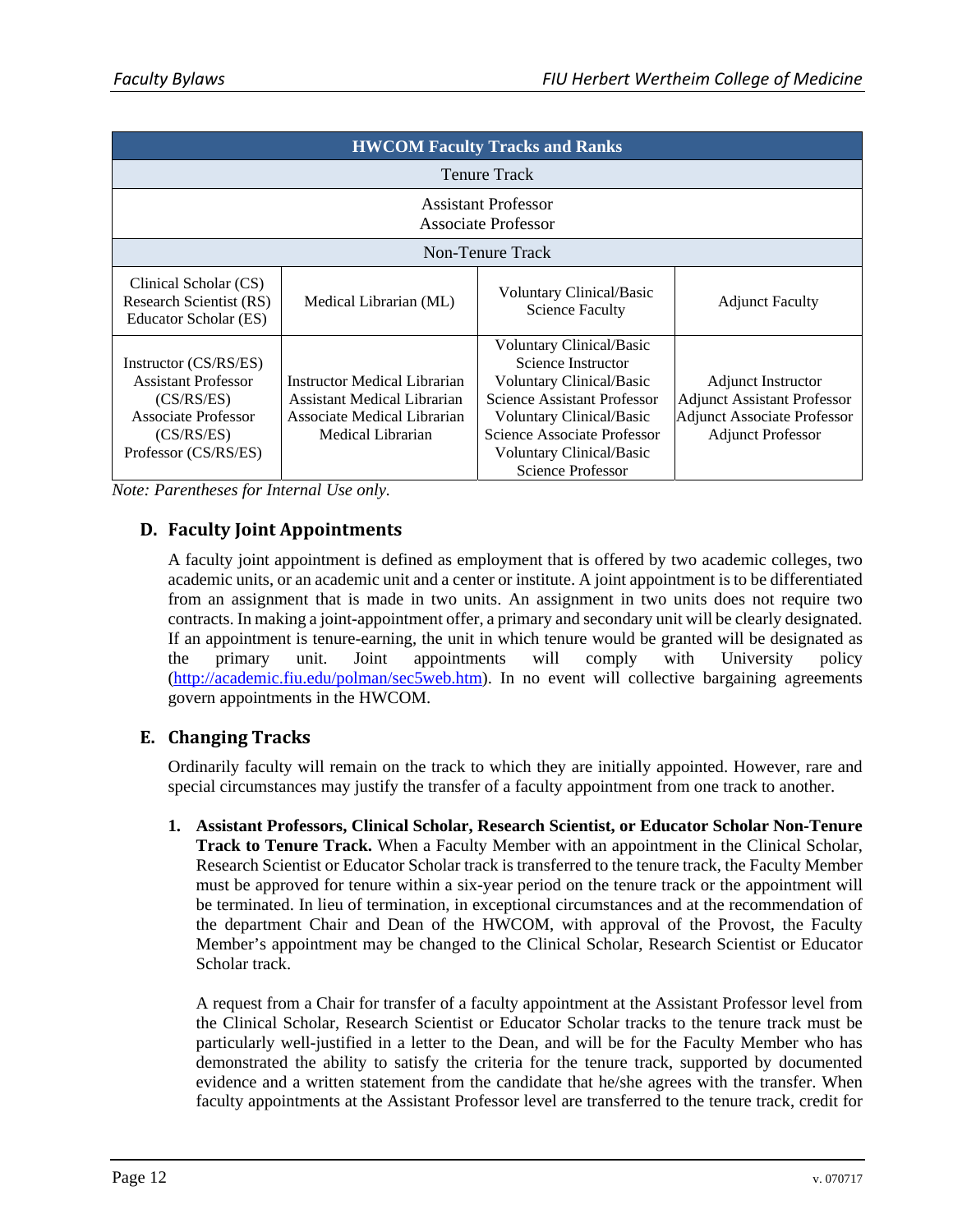time in probationary status on the tenure track will be determined on a case-by-case basis subject to recommendation by the Dean and approval by the Provost.

**2. Associate Professor and Professor, Clinical Scholar, Research Scientist, or Educator Scholar Non-Tenure Track to Tenure Track.** The academic teaching, scholarship, and service contributions of a Faculty Member at the associate professor or professor level whose appointment has always been on the Clinical Scholar, Research Scientist, or Educator Scholar non-tenure track may be of such quality and quantity as to satisfy the criteria for a transfer to the tenure track.

The department Chair's letter of request to the Dean will provide the justification for the transfer and will be supported by documented evidence. These individuals may be considered for tenure through the normal tenure review process in the cycle immediately following two years of service on the tenure track, provided the faculty has a total of three years of full-time service at FIU prior to tenure consideration and subject to the recommendation by the Dean and approval by the Provost.

**3. Tenure Track to Clinical Scholar, Research Scientist or Educator Scholar Non-Tenure Track.** At the discretion of the Chair, a faculty appointment may be transferred from the tenure track to a non-tenure Clinical Scholar, Research Scientist, or Educator Scholar track with the written permission of the Faculty Member and the approval of the Dean and Provost. The Chair may request such transfer with justification in a letter to the Dean of HWCOM co-signed by the Faculty Member at any time prior to the year of tenure evaluation. Such transfers off the tenure track usually will be made for faculty whose accomplishments and career goals are better suited to the Clinical Scholar, Research Scientist or Educator Scholar track.

# **Part V. General HWCOM Information**

# **A. University Policies**

Consistent with those policies, individual colleges are required to establish tenure and promotion guidelines that clearly and specifically articulate the standards and expectations for tenure and promotion. Individual departments will further articulate those standards with specific criteria for promotion and tenure in that department.

The considerations outlined below apply to the tenure track faculty at HWCOM.

### **B. General Considerations Regarding Teaching, Research/Scholarship, and Patient Care/Service**

Tenure track candidates in HWCOM for promotion and tenure must satisfy standards in each of three areas of faculty responsibility: teaching/educational scholarship, research/scholarship, and patient care/service. This section is a general consideration of the standards for promotion and tenure in each of these areas of responsibility. Individual departments will delineate specific criteria in each of the three areas.

**1. Teaching.** While HWCOM does not impose a unitary model of HWCOM teaching, there are certain qualities of teaching excellence that are often found in Faculty Members who excel at teaching. They include the ability to communicate effectively; a depth and breadth of knowledge of the subject matter; the ability to stimulate student interest in the subject and to inspire students;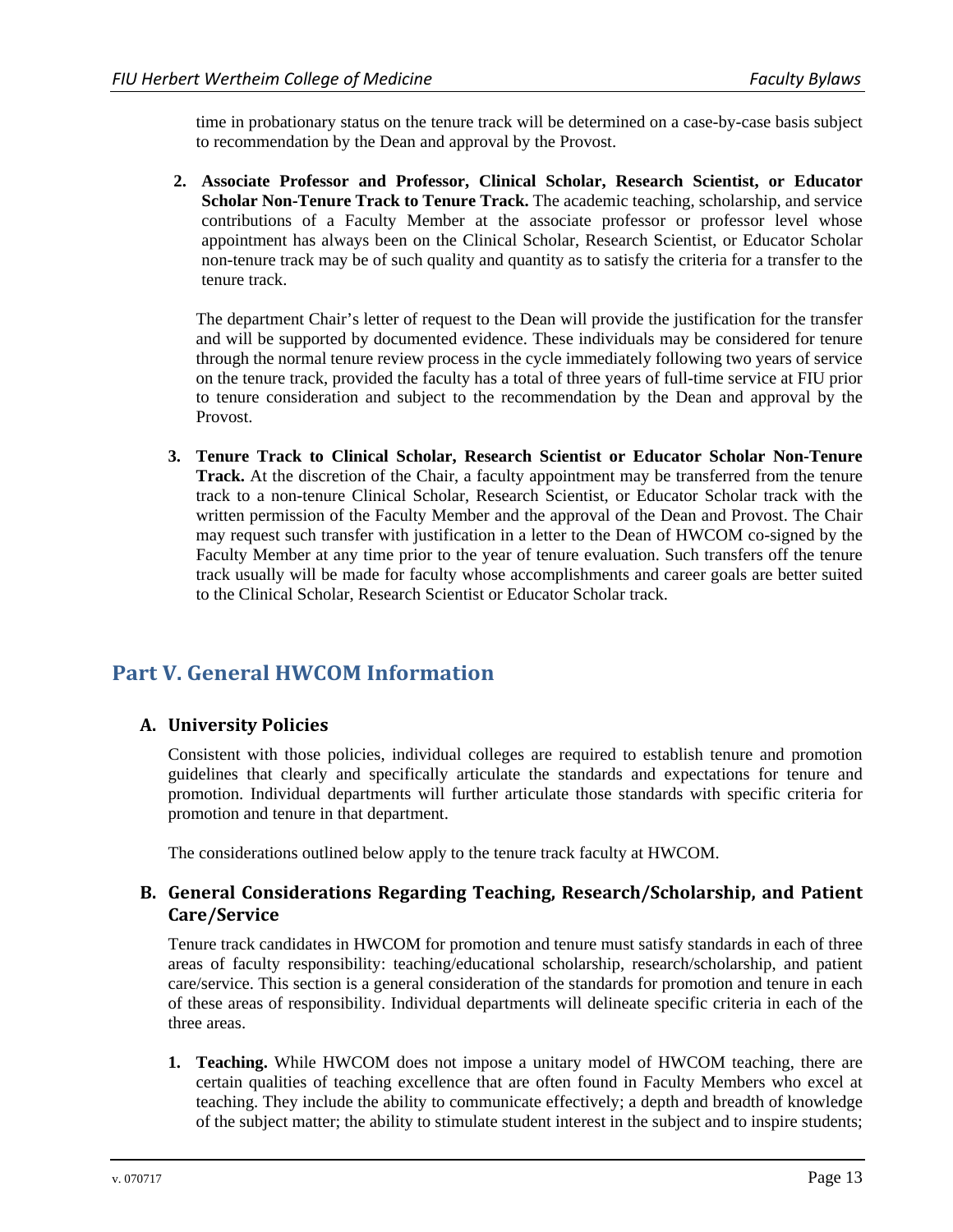the ability to organize meaningfully individual class sessions and the entire course; the ability to display and provoke critical thinking; openness to questions and the ability to respond to questions effectively; accessibility to students outside of the classroom; selection or creation of appropriate teaching materials; an awareness and understanding of contemporary trends in medical education; effectiveness in evaluating student performance; and, a respect for diverse perspectives in the classroom and in other interactions with students. In addition, HWCOM values a Faculty Member's willingness to undertake new course assignments and overloads, and to assist with supervised experiences, small group and individual study.

It is expected that the excellence of the educator will be documented through development of course/curriculum, student evaluations and receipt of teaching awards. In addition, the amount and significance of participation in departmental courses are measures of educational contributions. Faculty Members may bear a responsibility for the development of a particular curriculum or program. It is also recognized that most teaching in clinical academic units takes place in small groups; objective evaluations by students are considered by the Appointment, Promotion, and Tenure Committee as well as any input from the candidate's department with documentation from acknowledged academic peers. Faculty Members' active involvement in the development of textbooks or other teaching materials or Continuing Medical Education are additional factors that would contribute towards the overall evaluation.

Faculty members engaged in educating PhD students are expected to mentor students throughout their academic careers. They have a primary responsibility to obtain external funding to support the research of their doctoral students. Conference presentations and publications with doctoral students are expected.

**2. Research/Scholarship.** As with teaching, HWCOM does not mandate a particular model of medical research/scholarship. The quality of a candidate's research is the most important factor in evaluating the research product as related to tenure or promotion. The evaluation for promotion and/or tenure is related to the concept of "reputation among peers." Merit is an assessment of one's abilities by those who are actively engaged in similar efforts. Publication in peer reviewed journals and support derived from peer-reviewed, competitive grant requests are the *sine qua non* for an assessment of the research contributions needed for promotion. An evaluation of the publication and funding records by way of letters from outside references who are unbiased leaders in the candidate's field is imperative.

Other evaluation factors include participation in recognized national and international organizations and institutions as related to one's discipline or clinical specialty. Membership on study sections or other review bodies of the National Institutes of Health, National Science Foundation, U.S. Department of Veterans Affairs, U.S. Department of Agriculture, and select nongovernmental organizations are hallmarks of a national reputation in a particular field. Invited participation in national and international meetings demonstrates one's reputation among peers. Leadership of scientific societies and associations shows that one is well-regarded by professional colleagues.

The purpose of a publication record is to demonstrate the value of contributions to the advancement of scholarship and the discovery of new knowledge that is transmitted to professional colleagues. The publication record also confirms that the candidate has chosen a particular area of study and over time has become an expert in that area. The HWCOM Appointment, Promotion, and Tenure Committee will rely heavily upon the comments of external colleagues in the evaluation of the research and scholarly contributions of candidates. The HWCOM Appointment, Promotion, and Tenure Committee will be interested in the quality and importance of both laboratory and clinical research.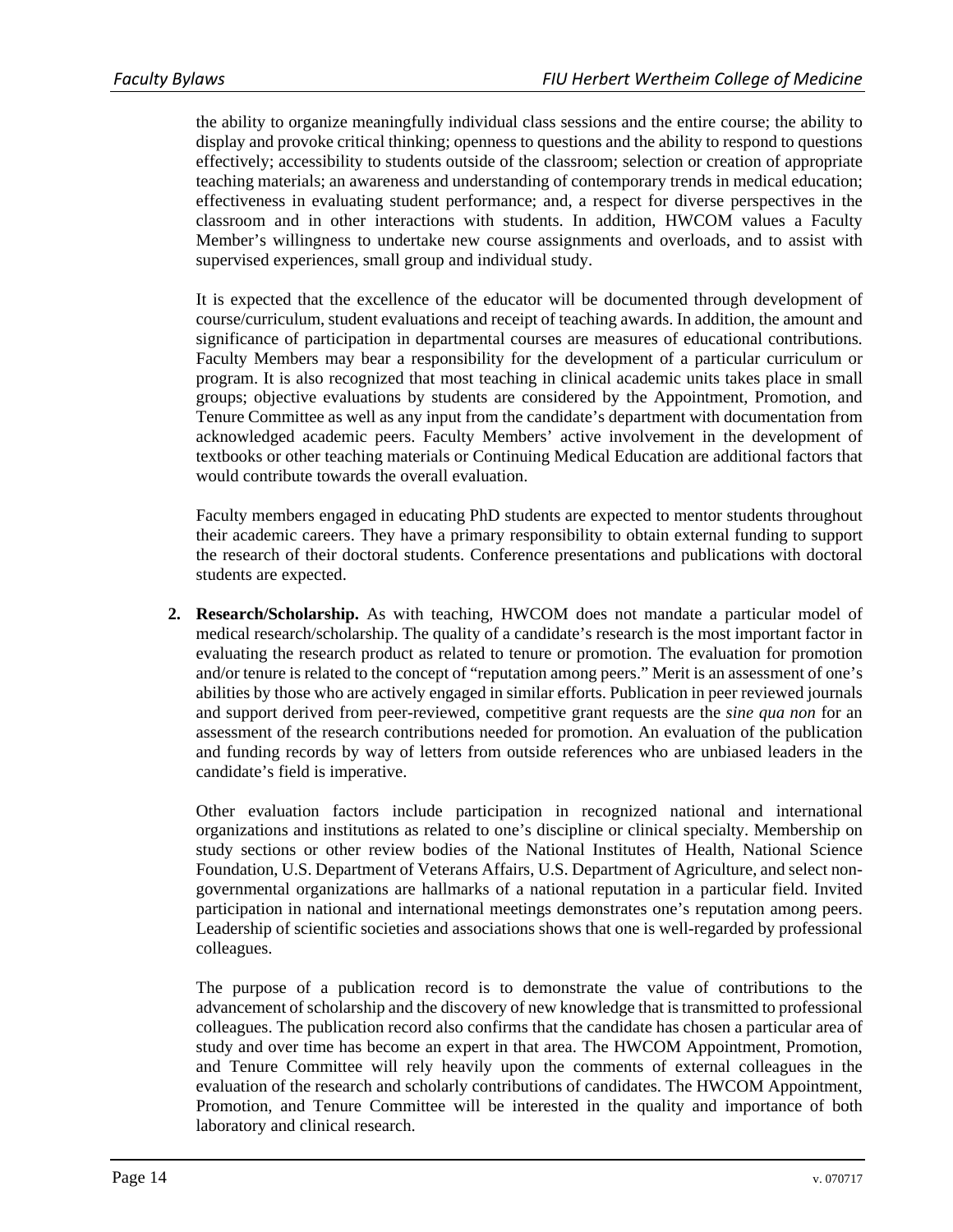In order to conduct the investigations that result in publications demonstrating the candidate's contributions to the advancement of biomedical science, it is usually essential that outside support be obtained. The presence and level of such external research support are often taken as measurements of the candidate's merit for promotion. The amount of such support, although critical to the conduct of the work, need not be a reflection of the value of the research. Nevertheless, multiple funded grants impart a sense of stability to the candidate's program. Funds received as the result of a competitive review in which professional colleagues have made an independent assessment of the research ideas and direction of the candidate are looked upon as positive indications that promotion is merited.

**3. Patient Care/Service.** Clinical Faculty Members will engage in patient care and service. All Faculty Members, however, have service responsibilities that extend to HWCOM and University communities, as well as to local, state or national association activities, community projects, and the like. While service on HWCOM committees is expected of all Faculty Members, a candidate who has engaged in extraordinary service to HWCOM or University should be given credit for the work. Service alone, however, will not warrant promotion or tenure. Contrariwise, a candidate who has failed to perform ordinary and expected service to HWCOM may be denied tenure and may have such failure taken into account in the salary review process.

Service to the profession through participation in local, state, national or international association activities, community projects and the like support the mission of HWCOM and are therefore relevant in assessing the overall suitability of a candidate. However, mere membership in an organization or merely attending its meetings is not sufficient. To be considered, the candidate's activities must involve the candidate in a significant way in matters relating to health care delivery, medical education, public service or the like. Examples include providing leadership in professional organizations; presenting a research paper, or serving as moderator or discussant at professional meetings; preparing course materials or lecturing at continuing medical education programs; serving as an officer in a public interest organization; support of student activities having an educational or professional focus; and, professional participation in public service or governmental agencies.

# **C. General Considerations Regarding Tenure**

Obligations incurred by granting of tenure are a long-term commitment by HWCOM to the individual Faculty Member. It is, therefore, of paramount importance that those participating in this decision use great care in applying the criteria and implementing the procedures attending the granting of tenure, keeping in mind the need for fairness to the Faculty Member and the best interests of HWCOM. It is also paramount for the individual Faculty Member to keep in mind, from the day that the Faculty Member begins employment with HWCOM, that there is no entitlement to tenure, nor is there a presumption in favor of obtaining tenure. In fact, the burden at all times is on the Faculty Member to make the case for the granting of tenure. The policies for Tenure Credit or Tenure Upon Appointment are as follows:

#### **1. Tenure Credit**

- a. Faculty who join FIU after serving on the tenure track at another institution may be eligible for early consideration for tenure, based on FIU policy for tenure credit.
- b. Tenure credit of up to three years can be requested and must be approved by the Dean of HWCOM.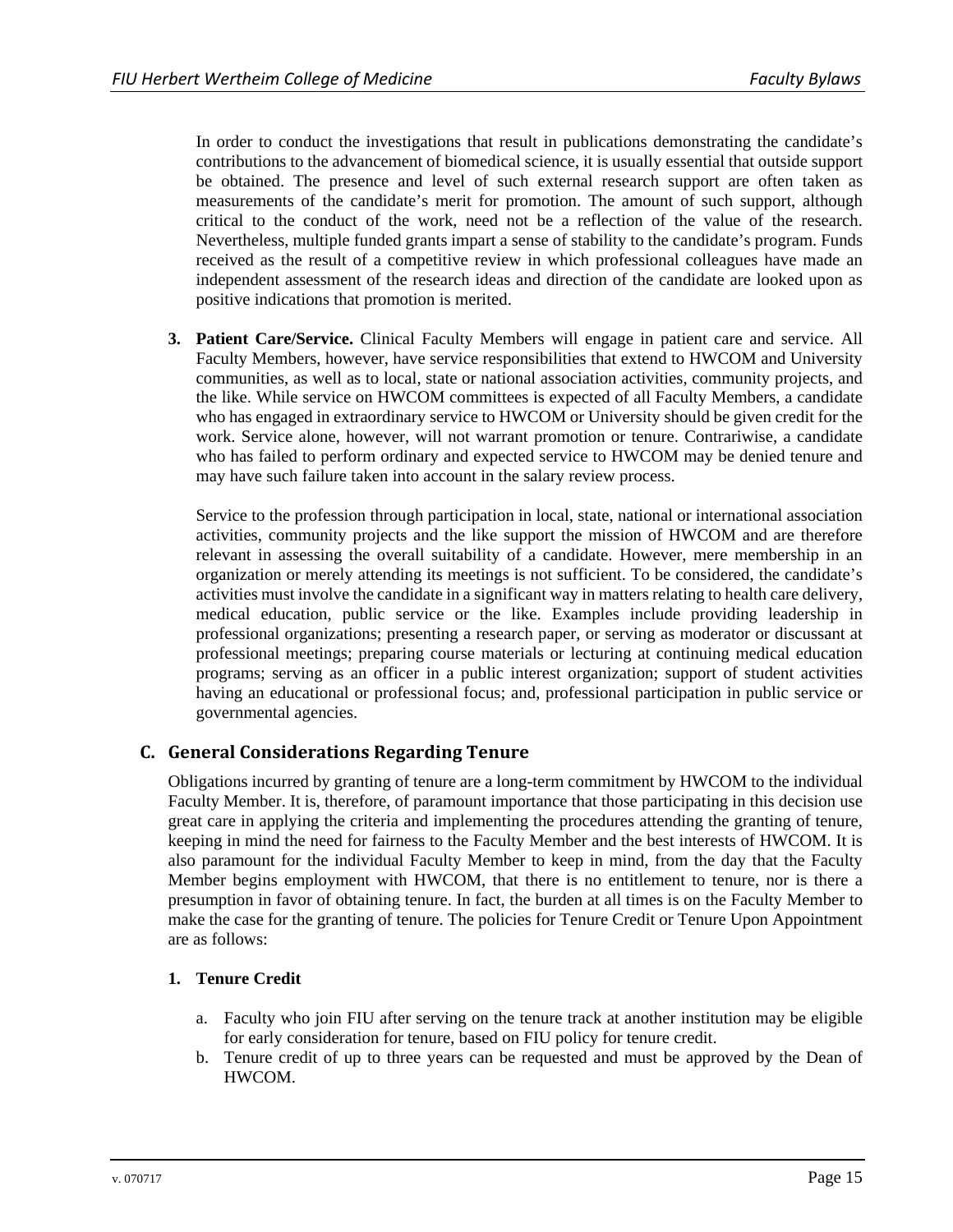#### **a. Tenure Upon Appointment**

- a. Anyone appointed with tenure must be subject to a thorough review and evaluation process within the department, school/college, and the University. This process must include an interview by the tenured members of the department as well as a vote and detailed letter describing the strengths and weaknesses of the candidate.
- b. A file containing detailed curriculum vitae, the departmental letter and vote, the recommendation and letter of the school/college committee and the Dean's evaluation and recommendation must be presented to the Provost before any offer of employment is made.
- c. Tenured FIU employees who transfer within FIU and who are employed in the same or similar discipline may transfer their tenure if a vacancy exists and they are offered employment through the normal hiring process. For tenure-earning faculty, the amount of prior FIU service creditable toward tenure within FIU may, by mutual agreement, be all or part of such service.
- d. When a tenured FIU employee is transferred as a result of a reorganization within the University and is employed in the same or similar discipline in which tenure was granted, the employee's tenure shall be transferred to the new department.

# **Part VI. Appointments: Tenure Track and Non‐Tenure Track**

# **A. Tenured and Tenure‐Track Faculty**

Appointments of tenure track Faculty Members may be made at the level of Assistant Professor, Associate Professor or Professor, and with or without tenure or credit toward tenure, in accordance with the qualifications of the appointee. Non-tenured Faculty Members are at-will employees.

#### **1. Qualifications**

- a. Assistant Professor. Qualifications for this rank include a terminal degree appropriate to the specialization (normally a PhD or MD) demonstrated teaching ability or the promise of teaching ability, the potential for serious, sustained research/scholarship, and a commitment to service.
- b. Associate Professor and Professors. Candidates for appointment as HWCOM Faculty at the level of Associate Professor and Professor must meet the requirements outlined in the *FIU Tenure and Promotion Manual*, and in the promotion and tenure policies of HWCOM and the individual academic departments/units.

#### **2. Appointment Process**

Appointments with tenure are described in these Bylaws and require approval of the Provost, President, and Board of Trustees. Tenure-track faculty appointments are approved by the Dean in accordance with University policy. A candidate may be identified by the Dean or any member of the faculty and may be invited to HWCOM for further consideration.

### **B. Non‐Tenure Track (Employed) Faculty, Clinical Scholar, Research Scientist, and Educator Scholar Tracks**

All Clinical Scholar, Research Scientist and Educator Scholar faculty appointments in HWCOM are non-tenured, and their conditions will be stated in writing at the time of their initiation. All full-time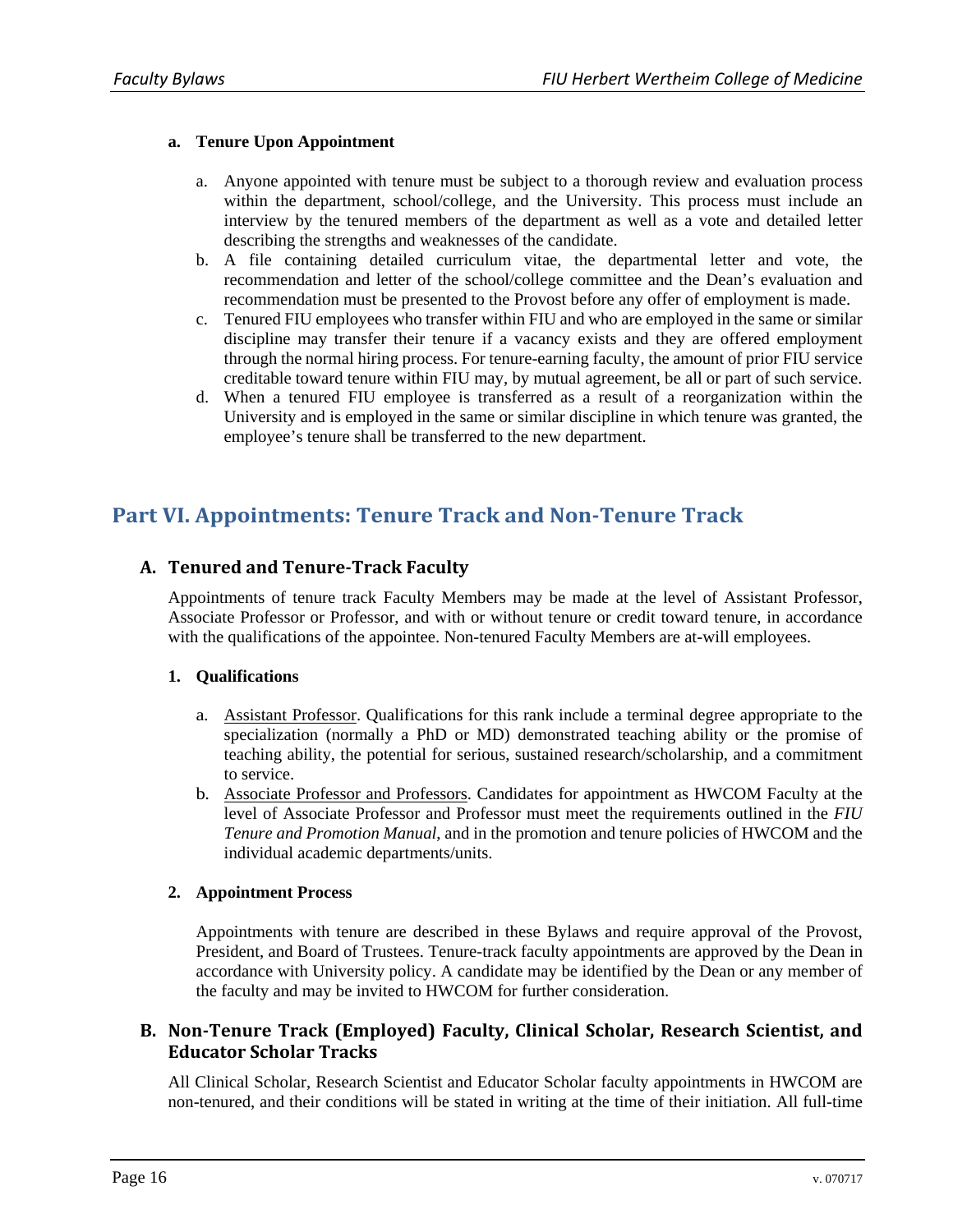and part-time non-tenured track faculty shall be appointed as members of either the Clinical Scholar track, the Research Scientist track, or the Educator Scholar track in HWCOM.

#### **1. Clinical Scholar**

#### **a. Qualifications**

- **Instructor.** Candidates for appointment to the rank of Instructor on the Clinical Scholar track not be board certified or have not completed sub-specialty training, but may be board-eligible. Candidates will show promise to develop the characteristics to achieve higher ranks in this track. Instructors are generally expected to hold the terminal degree in their field.
- **Assistant Professor.** Candidates for appointment to the rank of Assistant Professor, Clinical Scholar track, will be board certified or eligible. Each candidate must show promise to develop the characteristics to achieve higher ranks in this track. The terminal degree is required.
- **Associate Professor.** Candidates for appointment to the rank of Associate Professor, Clinical Scholar track, are usually board-certified, shall additionally be outstanding in clinical professional service or teaching and at least good in scholarship. The qualifications for a candidate to this rank would be consistent with those required for promotion to this rank, which qualifications can be found in these Bylaws.
- **Professor.** For appointment to the rank of Professor, Clinical Scholar track, the candidate shall demonstrate continuous outstanding performance in service or teaching; a higher level of achievement in one or more of the other areas than a candidate for the rank of Associate Professor; and substantial achievements since the promotion to Associate Professor. The qualifications for a candidate to this rank would be consistent with those required for promotion to this rank, which qualifications can be found in these Bylaws.
- **b. Appointment Process.** Faculty Members' appointment and reappointment in the non-tenure Clinical Scholar track are at the discretion of the Chairs, Executive Associate Dean for Clinical Affairs and the Executive Associate Dean for Academic Affairs and upon approval of the Dean.

#### **2. Research Scientist**

#### **a. Qualifications**

- **Instructor.** Candidates for appointment to the rank of Instructor in the Research Scientist track must demonstrate contributions to current or planned research activities. Instructors are generally expected to hold the terminal degree in their field.
- **Assistant Professor.** Candidates for appointment to the rank of Assistant Professor in the Research Scientist track will hold a terminal professional degree (usually the MD or the PhD degree) in the field in which such candidate is active with evidence of the ability to contribute to current or planned research programs and shall additionally have demonstrated academic promise sufficient either to become an independent investigator or to be a sustaining member of a program project team.
- **Associate Professor.** Candidates for appointment to the rank of Associate Professor in the Research Scientist track will hold a terminal professional degree (usually the MD or the PhD degree) in the field in which such candidate is active with evidence of the ability to contribute to current or planned research programs and shall be outstanding in scholarship and shall maintain this standard throughout their careers. Candidates will show evidence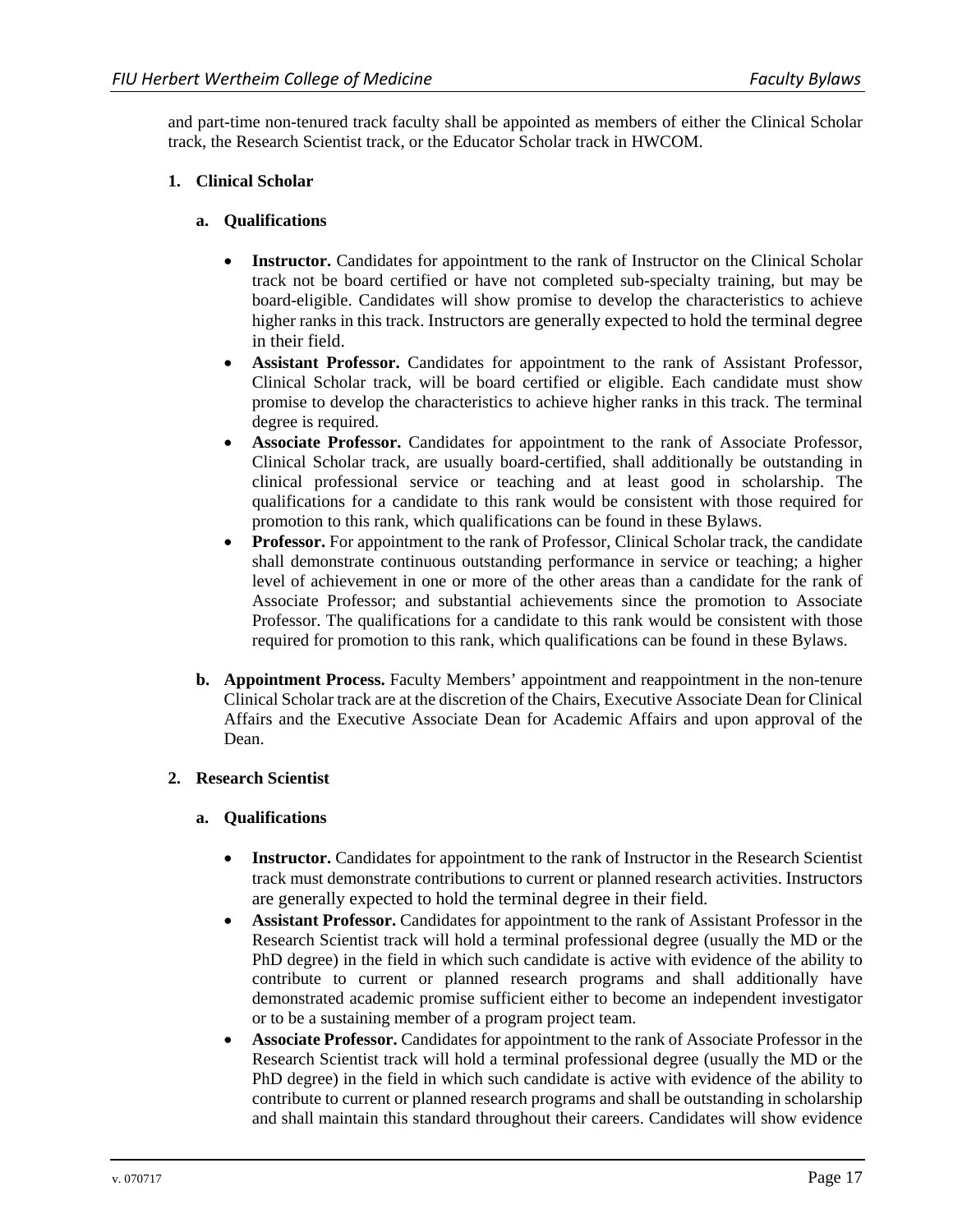of peer-reviewed publications and participation in funded projects, as a co-Principal investigator or as Principal investigator. They will have an integral role in a major funded laboratory or clinical research program. The qualifications for a candidate to this rank would be consistent with those required for promotion to this rank, which qualifications can be found in these Bylaws.

- **Professor.** For appointment to the rank of Professor in the Research Scientist track, the candidate will hold a terminal professional degree (usually the MD or the PhD degree) in the field in which such candidate is active with evidence of the ability to contribute to current or planned research programs and shall demonstrate continuing outstanding performance in scholarship and substantial achievements since the promotion to Associate Professor. The expectation is that a candidate will be serving in an integral and leadership role in a funded program with publications and a history of active independent funding. The qualifications for a candidate to this rank would be consistent with those required for promotion to this rank, which qualifications can be found in these Bylaws.
- **b. Appointment Process.** Faculty appointment and reappointment in the non-tenure Research Scientist tracks are at the discretion of the Chairs, Executive Associate Dean for Academic Affairs, and, if a member of a clinical department, the executive Associate Dean for Clinical Affairs and upon approval of the Dean.

#### **3. Educator Scholar**

#### **a. Qualifications**

- **Instructor.** Candidates for appointment to the rank of Instructor in the Educator Scholar track must demonstrate contributions to current or planned educational activities. Instructors are generally expected to hold the terminal degree in their field.
- **Assistant Professor.** Candidates for appointment to the rank of Assistant Professor in the Educator Scholar track will hold a terminal professional degree (usually the MD or the PhD degree) in the field in which such candidate is active with evidence of the ability to contribute to current or planned research programs and shall additionally have demonstrated ability in teaching, demonstrated involvement in high quality educational scholarship or research.
- **Associate Professor.** Candidates for appointment to the rank of Associate Professor, Educator Scholar track will hold a terminal professional degree (usually the MD or the PhD degree) in the field in which such candidate is active with evidence of the ability to contribute to current or planned research programs and shall additionally be outstanding in clinical professional service or teaching and at least good in scholarship. The qualifications for a candidate to this rank would be consistent with those required for promotion to this rank, which qualifications can be found in these Bylaws.
- **Professor.** For appointment to the rank of Professor, Educator Scholar track, the candidate will hold a terminal professional degree (usually the MD or the PhD degree) in the field in which such candidate is active with evidence of the ability to contribute to current or planned research programs and shall demonstrate continuous outstanding performance in service or teaching; a higher level of achievement in one or more of the other areas than a candidate for the rank of Associate Professor; and substantial achievements since the promotion to Associate Professor. The qualifications for a candidate to this rank would be consistent with those required for promotion to this rank, which qualifications can be found in these Bylaws.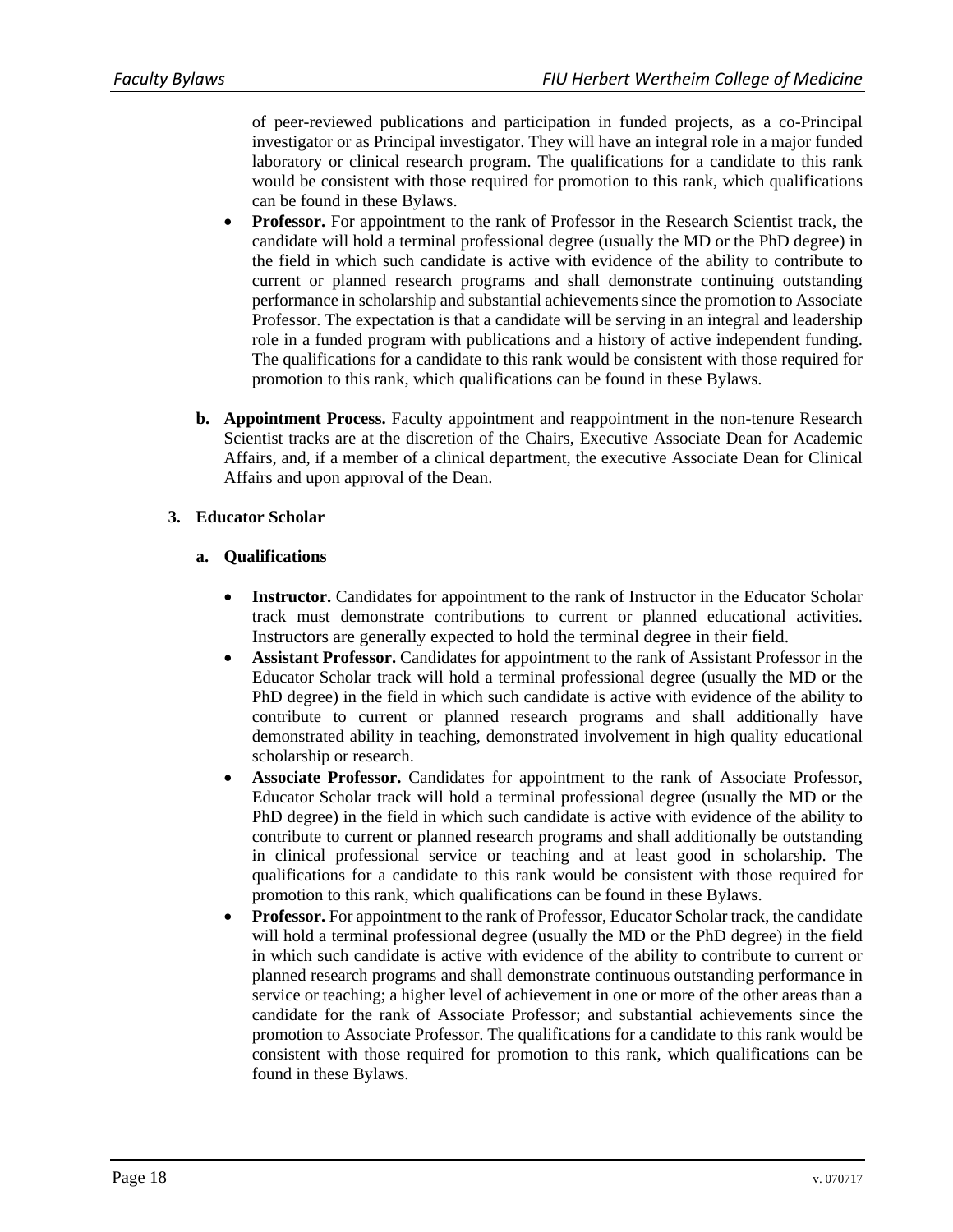**b. Appointment Process.** Faculty appointment and reappointment in the Educator Scholar Tracks are at the discretion of the Chairs, Executive Associate Dean for Academic Affairs, and, if a member of a clinical department, the Executive Associate Dean for Clinical Affairs and upon approval of the Dean.

# **C. Non‐Tenure Track (Employed) Faculty Medical Librarian Track**

All Medical Librarian faculty appointments in HWCOM are non-tenured. They require full professional training in library science. Conditions of appointment will be included in a written offer letter.

#### **1. Medical Librarian**

#### **a. Qualifications**

- **Instructor Medical Librarian.** This is an entry-level professional position. Employment in this position shall be considered initial professional employment. The qualifications include:
	- Master's degree in library science from a program accredited by the American Library Association.
	- No previous experience is required.
	- Shall have an academic record and recommendations that indicate a potential for successful performance as an academic librarian.
- **Assistant Medical Librarian.** An appointment to this rank requires (1) a documented record of effective performance that shows increasing responsibility and continuing growth, (2) evidence of strong commitment to the library profession and potential for making scholarly contributions to the field. The qualifications for a candidate to be appointed to this rank would be consistent with those required for promotion to this rank, which qualifications can be found in these Bylaws.
	- Master's degree in library science from a program accredited by the American Library Association.
	- Additional academic course work and/or participation in institutes, workshops, or conferences which would further one's education is desirable.
	- A minimum of two years professional experience after receiving the master's degree in library science. Some appropriate professional, non-library experience or responsible nonprofessional library experience may be substituted.
- **Associate Medical Librarian.** Years of experience shall be only one of the criteria for appointment as an Associate Medical Librarian. A librarian holding this title shall have made substantial contributions to library professional organizations and/or to the institution or library where employed and achieved a high level of competence in bibliographical activities, in research or in other professional endeavors. The librarian should have a documented record of effective performance that shows an increasing responsibility and continuing growth. There should be evidence of scholarly contributions to the field. The qualifications for a candidate to be appointed to this rank would be consistent with those required for promotion to this rank, which qualifications can be found in these Bylaws.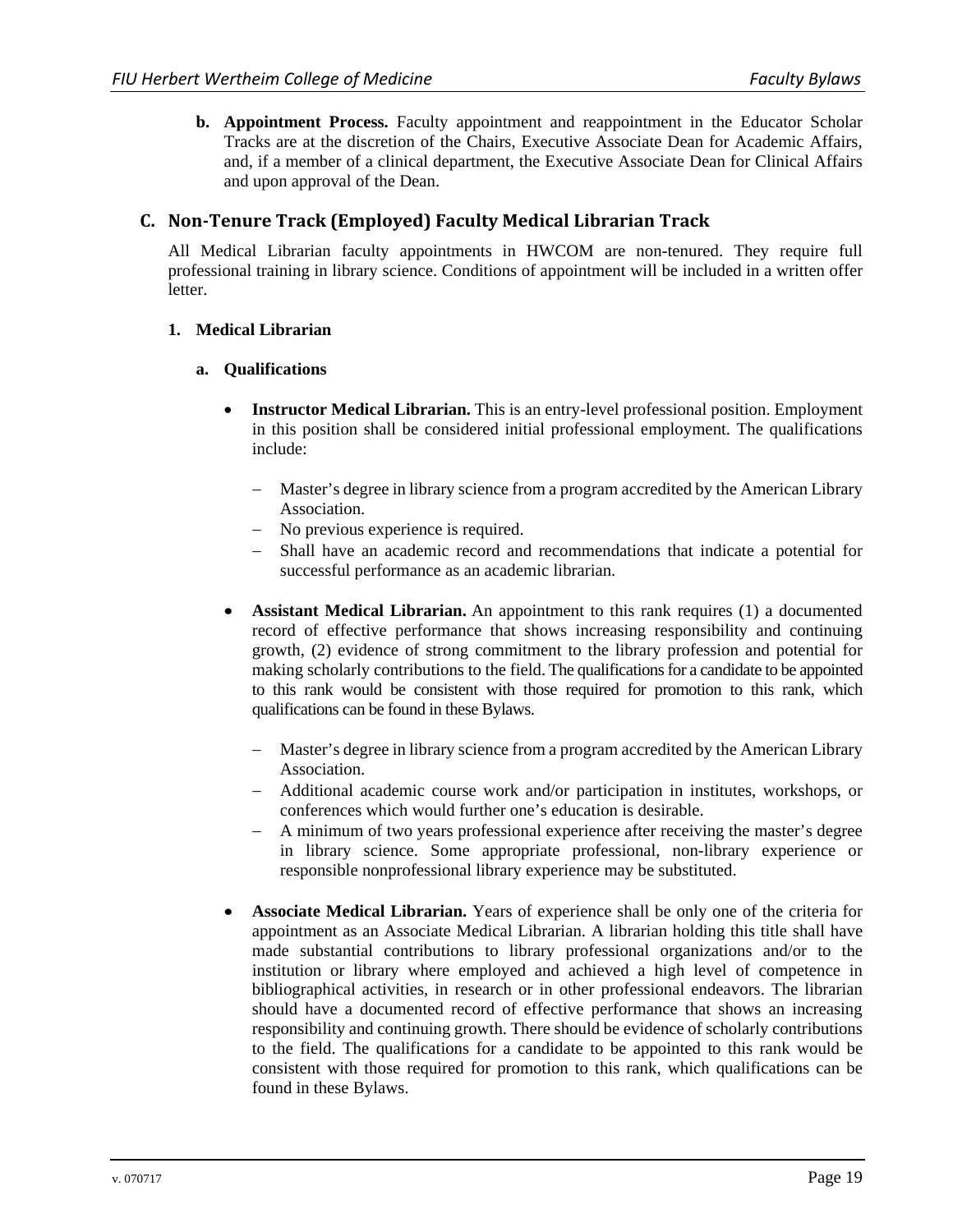- Master's degree in library science from a program accredited by the American Library Association.
- Additional academic course work and/or participation in institutes, workshops, or conferences which would further one's education.
- Second master's degree or doctoral degree in progress or achieved is desirable.
- A minimum of five years of professional librarian experience after receiving the master's degree in library science. Some years of appropriate professional, non-library experience or responsible non-professional library experience may be substituted.
- Evidence of scholarly contribution to this field.
- **Medical Librarian.** Years of experience shall be only one of the criteria for appointment as a Medical Librarian. A librarian holding this title shall have made outstanding achievements in bibliographical activities, in research or in other professional endeavors. The librarian should have a documented record of effective performance that shows an increasing responsibility and continuing growth. The librarian should have demonstrated exceptional service to the library profession and to the academic institution where employed through successful committee work, offices held, projects completed or other evidence of exceptional commitment to the concerns of the institution and the profession. A Medical Librarian is expected to make continuing scholarly contributions to the profession. The qualifications for a candidate to be appointed to this rank would be consistent with those required for promotion to this rank, which qualifications can be found in these Bylaws.
	- Master's degree in library science from a program accredited by the American Library Association.
	- Additional academic course work and/or participation in institutes, workshops, or conferences which would further one's education.
	- Second master's degree or doctoral degree in progress or achieved is desired.
	- A minimum of nine years of experience as a professional librarian after receiving the master's degree in library science. Some years of appropriate professional, non-library experience or responsible non-professional library experience may be substituted.
	- Sustained scholarly contributions to the field.
- **b. Appointment Process.** Faculty Member appointment in the non-tenure Medical Librarian track shall be by the Dean and Executive Associate Dean for Academic Affairs.

# **D. Voluntary Clinical/Basic Science/Educator Faculty Appointments**

All voluntary faculty appointments in HWCOM are non-tenured, and their conditions will be stated in writing at the time of their initiation.

#### **1. Qualifications**

- **a. Voluntary Clinical/Basic Science/Educator Instructor** 
	- A Clinical/Basic Science/Educator Instructor holds a terminal professional degree, usually MD or PhD, and has completed all appropriate postdoctoral training.
	- A Clinical Instructor has potential for a high level of ability in clinical practice and teaching in the departmental field.
	- A Basic Science Instructor works in a laboratory and teaches in the department.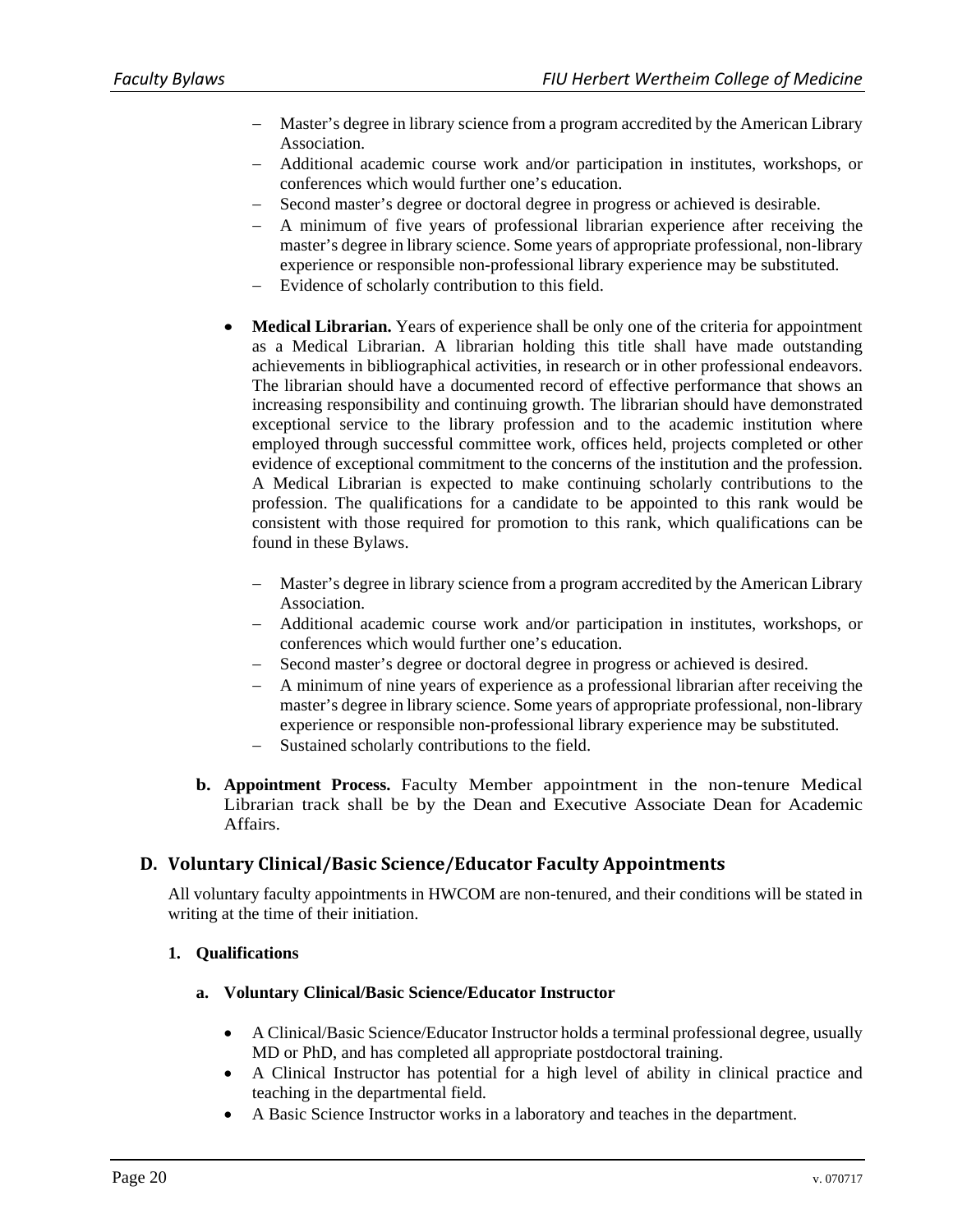An Educator Instructor is a Faculty Member whose primary contributions are to teaching and/or administration related to medical or healthcare education.

#### **b. Voluntary Clinical/Basic Science/Educator Assistant Professor**

- A Clinical/Basic Science/ Assistant Professor will hold a terminal professional degree, usually MD or PhD, and has completed all appropriate postdoctoral training and meets the requirements for Clinical/Basic Science Instructor and, in addition, has usually completed specialty training.
- A Clinical Assistant Professor has a high level of ability in clinical practice and teaching in the departmental field, and the potential for clinical and teaching excellence in a subdivision of that field.
- A Basic Science Assistant Professor works in a laboratory and teaches in the department.
- An Educator Assistant Professor holds a terminal professional degree, usually MD or PhD, and has completed all appropriate postdoctoral training and meets the requirements for Educator Instructor and will fulfill critical teaching and service responsibilities in the institution. An Educator Assistant Professor must devote substantial effort to teaching to be appointed to the Educator track.

#### **c. Voluntary Clinical/Basic Science/Educator Associate Professor**

- A Clinical/Basic Science/Educator Associate Professor will hold a terminal professional degree, usually MD or PhD, and has completed all appropriate postdoctoral training and meets the requirements for Clinical/Basic Science/Educator Assistant Professor and, in addition, has more extensive experience in clinical/basic science or professional practice in the field of specialization.
- A Clinical Associate Professor demonstrates consistently very good to excellent teaching of medical students and/or trainees.
- A Basic Science Associate Professor demonstrates consistently excellent teaching of medical students and/or trainees.
- An Educator Associate Professor must devote substantial effort to teaching to be appointed to the Educator track. While the defining feature of this track is a requirement for making contributions to education, candidates are expected to contribute to scholarship and demonstrate a regional or national reputation.

#### **d. Voluntary Clinical/Basic Science/Educator Professor**

- A Clinical/Basic Science Professor will hold a terminal professional degree, usually MD or PhD, and has completed all appropriate postdoctoral training and demonstrates a consistently excellent record in instruction of the students of this or other medical schools.
- In addition to meeting all the qualifications required of Clinical Associate Professor, an appointee is recognized, at least regionally and preferably nationally, as a leader in the professional field, as demonstrated both through professional activities and by documentation from peers.
- In addition to meeting all the qualifications required of Basic Science Associate Professor, an appointee is recognized, at least nationally or internationally, as a leader in the professional field, as demonstrated both through professional activities and by documentation from peers.
- In addition to meeting all the qualifications required of an Educator Associate Professor, an appointee is recognized, by demonstrating excellence in at least one of these various areas, as: (1) direct teaching in both classroom and non-classroom settings, (2) curricular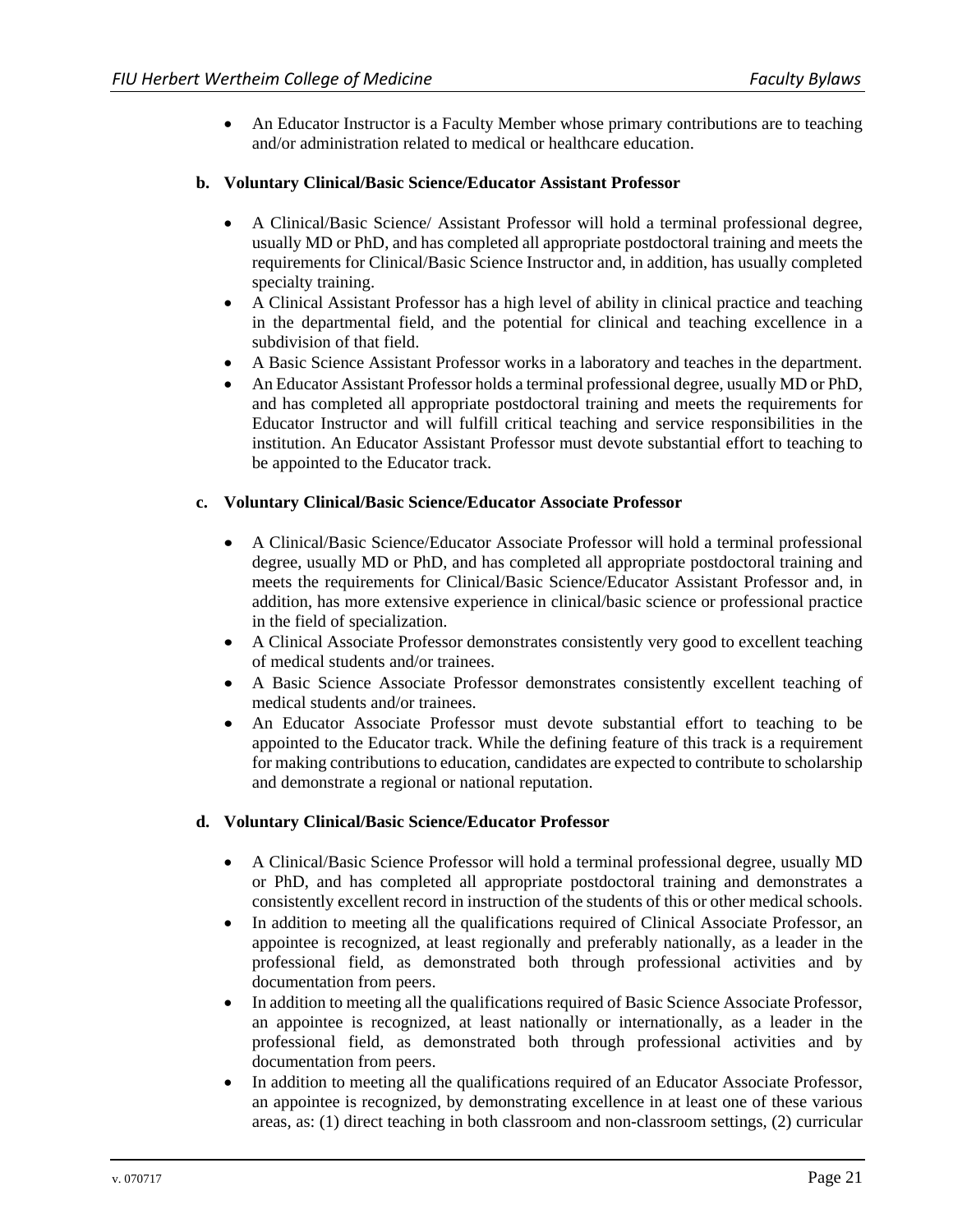or program development, (3) advising and mentoring, (4) educational administration or leadership and (5) educational research.

- An appointee demonstrates recognized scholarly activity appropriate to the appointee's clinical activities.
- An appointee will usually hold or have held positions of leadership in national professional organizations.
- **2. Appointment Process.** Faculty appointed in the Voluntary Clinical/Basic Science/Educator Faculty track initially shall be appointed by the Dean for a term of three academic years, renewable for additional academic years at the discretion of the Chairs, Executive Associate Dean for Clinical or Academic Affairs and upon approval of the Dean. Appointments in the Voluntary Clinical/Basic Science/Educator Faculty track may be terminated at any time by Voluntary Faculty Member's department Chair or the Dean.

In all cases, Voluntary Clinical/Basic Science/Educator Faculty Members are expected to contribute actively to the educational and/or patient care programs of HWCOM.

**3. Use of FIU Title.** Voluntary Clinical/Basic Science/Educator Faculty Members may not use their FIU title or FIU's name or trademarks in advertising their private medical practice or in other commercial activity. Use of the FIU title on peer-reviewed publications, such as professional journal articles, books and chapters is encouraged. The use of FIU title on non-peer reviewed publications requires transmission of proposed publication to the Executive Associate Dean for Academic Affairs who will submit a recommendation to the Dean for approval. Voluntary Clinical/Basic Science/Educator Faculty may identify their affiliation with FIU on letterhead in the same manner that other affiliations are identified. Voluntary Clinical/Basic Science/Educator Faculty may not directly or indirectly suggest by any means that they are providing clinical services or conducting basic research on behalf of HWCOM without the prior written approval of the Dean.

# **E.** Adjunct Faculty

Adjunct faculty appointments require approval from their home institution, if applicable, and their conditions will be stated in writing at the time of their initiation. They concurrently are expected to hold a primary faculty appointment of comparable rank at another institution of higher learning. They may or may not receive compensation for assignments at HWCOM.

#### **1. Qualifications**

- a. Instructor. An Instructor holds the MD, the PhD, or an equivalent terminal degree, and teaches students or trainees at another institution. An Instructor shows evidence of potential for effective teaching, research or service.
- b. Assistant Professor*.* An Assistant Professor holds the PhD and/or MD, or equivalent degree and currently holds an equivalent rank at another institution. An appointee has potential for superior teaching, research, and service.
- c. Associate Professor. An Associate Professor holds the PhD and/or MD, or equivalent degree and an equivalent title at another institution. An appointee to the rank of Associate Professor is assumed to have to be able to maintain a high level of performance as a teacher and, as appropriate, basic science or clinical investigator, and/or clinician.
- d. Professor. A Professor holds the PhD and/or MD, or equivalent degree and an equivalent title at a similar institution. An appointee to the rank of Professor is assumed to have and to be able to maintain a high level of performance as a teacher and, as appropriate, basic science or clinical investigator, and/or clinician.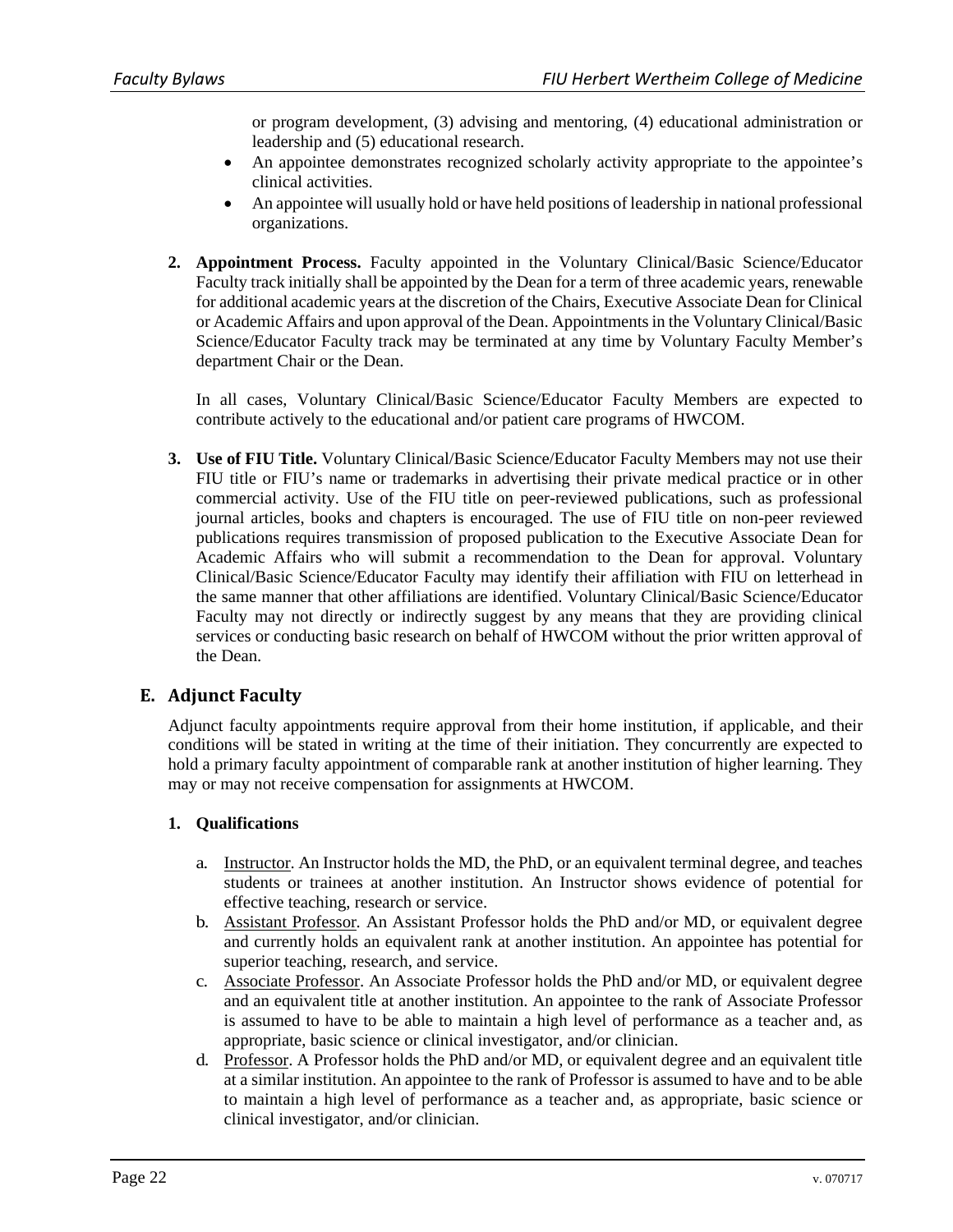**2. Appointment Process.** Appointments to the ranks of Adjunct Instructor through Adjunct Professor should be reserved for individuals who hold a primary appointment at another institution. Adjunct Faculty Members are expected to contribute actively to the educational and/or research programs of HWCOM. Adjunct Faculty Members initially shall be appointed by the Dean for a term of two academic years, renewable for additional academic years at the discretion of the Executive Associate Dean for Academic Affairs, and upon approval of the Dean. They must have the approval of the FIU Dean of HWCOM and the Vice President of Research and Economic Development to participate in research, submit research grants, or be listed as investigators on research grants at FIU. Research activities may require special arrangements such as contracts and other agreements.

Adjunct Faculty Members must have the approval of their home institutions for appointment and to participate in research, submit research grants, or be listed as investigators on research grants at FIU. Clinical and research activities may require special arrangements such as contracts and other agreements.

# **Part VII. Promotion and Tenure**

# **A. Process, Tenure Track**

**1. Faculty Application.** A Faculty Member is eligible for tenure through the normal tenure review at any time if the department deems that the candidate meets the prerequisites. Each Faculty Member eligible for promotion or tenure shall submit a file for promotion or tenure in accordance with these policies, those of his or her academic department, and with Part III: The Tenure/Promotion File of *the FIU Tenure and Promotion Manual*, as may be amended or redesignated from time to time.

#### **2. Departmental Responsibilities**

- a. The department to which the candidate has been or will be appointed will first review the applicant file and provide a recommendation to award or not award promotion and tenure.
- b. Tenured Associate Professors and tenured full Professors may vote on tenure applicants in the Assistant to Associate Professor promotion and tenure process.
- c. Only tenured full Professors may vote on promotions to Professor.
- d. The Chair will vote as a member of the department in the case of fewer than three eligible Faculty Members. In the case of more than three eligible Faculty Members, the Chair will provide an independent review and documented recommendation for the file. In the event that there are fewer than three members (including the Chair), the Dean shall appoint tenured Faculty Members from other HWCOM departments to constitute the departmental tenure and promotion committee until there are a sufficient number of tenured members of the department in question.
- e. Department policy will address who may be present at the meeting to discuss promotion and tenure files, and whether faculty may attend via the phone. Voting by proxy is not permitted.
- f. The file will then move forward to the Appointment, Promotion, and Tenure Committee at HWCOM regardless of the department's recommendation.
- **3. Appointment of HWCOM Appointment, Promotion and Tenure Committee.** The HWCOM Appointment, Promotion, and Tenure Committee shall have a minimum of five members. This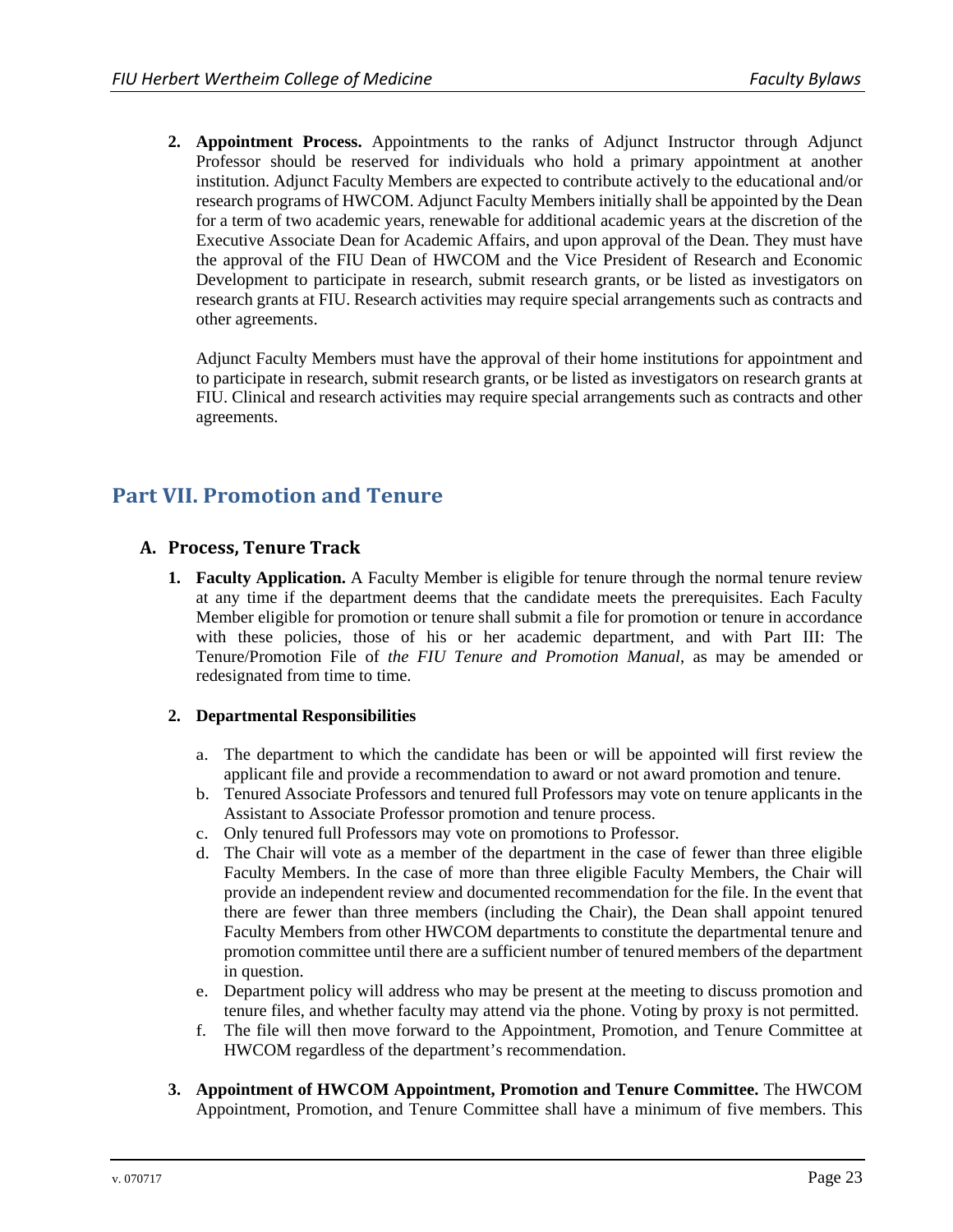committee shall consist of members elected by voting members of the Faculty Assembly. The Dean shall appoint the chair of the committee once the composition of the committee is known.

#### **4. Charge of the HWCOM Appointment, Promotion and Tenure Committee**

- a. Evaluation of Scholarship and Professionalism. In evaluating the candidate's scholarship, the HWCOM Appointment, Promotion, and Tenure Committee shall seek an assessment of the major scholarly works produced by the candidate while at FIU. For a candidate who was awarded credit toward tenure, work during that time can also be considered. Other scholarly works may also be considered and reviewed. The Committee may consider evaluations prepared in connection with a candidate's application for tenure or promotion at another institution with respect to scholarly works produced by the candidate before coming to FIU. In evaluating the candidate's professionalism, the HWCOM Appointment, Promotion, and Tenure Committee shall assess a candidate's adherence to the standards of professionalism as defined in the Code of Professional Conduct for Student-Faculty Relationships (https://medicine.fiu.edu/resources/faculty-tools/forms-and-policies/\_assets/code-ofprofessional-conduct.pdf).
- b. External Reviews. The number of letters will be consistent with applicable FIU policy. (http://academic.fiu.edu/docs/T%20and%20P%20document%20final%20June%2030%2020 14.pdf). The table on the following page summarizes requirements by track and rank.
	- No more than two of these letters will come from a list of potential reviewers provided by the candidate, who must disclose his or her relationship to the listed reviewers. The external reviewers should be informed of the scholarship standard for the relevant rank or for tenure and asked to review the scholarly work in relation to the applicable standard. The reviews, and any responses by the candidate, shall be part of the candidate's file for promotion or tenure. In addition, each scholarly work submitted for consideration shall be made available for review by all members of the Appointment, Promotion, and Tenure Committee.
	- The candidate has the option of waiving review of the external letters. The external letter writers need to know that either the candidate has waived that right or the letters will be available for the candidate's review.

The results of HWCOM Appointment, Promotion, and Tenure Committee vote and the basis for the Committee's recommendation shall be transmitted to the Dean in a written report prepared by a member or members designated by the chair of the Committee. Any dissenting views must be similarly reported to the Dean.

**5. The Dean's Recommendation.** The Dean and Chair when applicable shall make his or her independent review of the candidate's application and file, and determine whether to recommend the candidate to the Provost for promotion or tenure. The Dean shall notify the candidate of his/her decision.

#### **B. Promotion Requirements, Tenure Track**

Candidates for promotion on the tenure-track and Faculty Members receiving tenure must satisfy standards in each of the areas of teaching, research/scholarship, service or clinical care and uphold professionalism and institutional values. They should be ranked at least good in each, and excellent in at least one. (Additional information will be found in the *FIU Tenure and Promotion Manual* and in departmental policies and procedures.)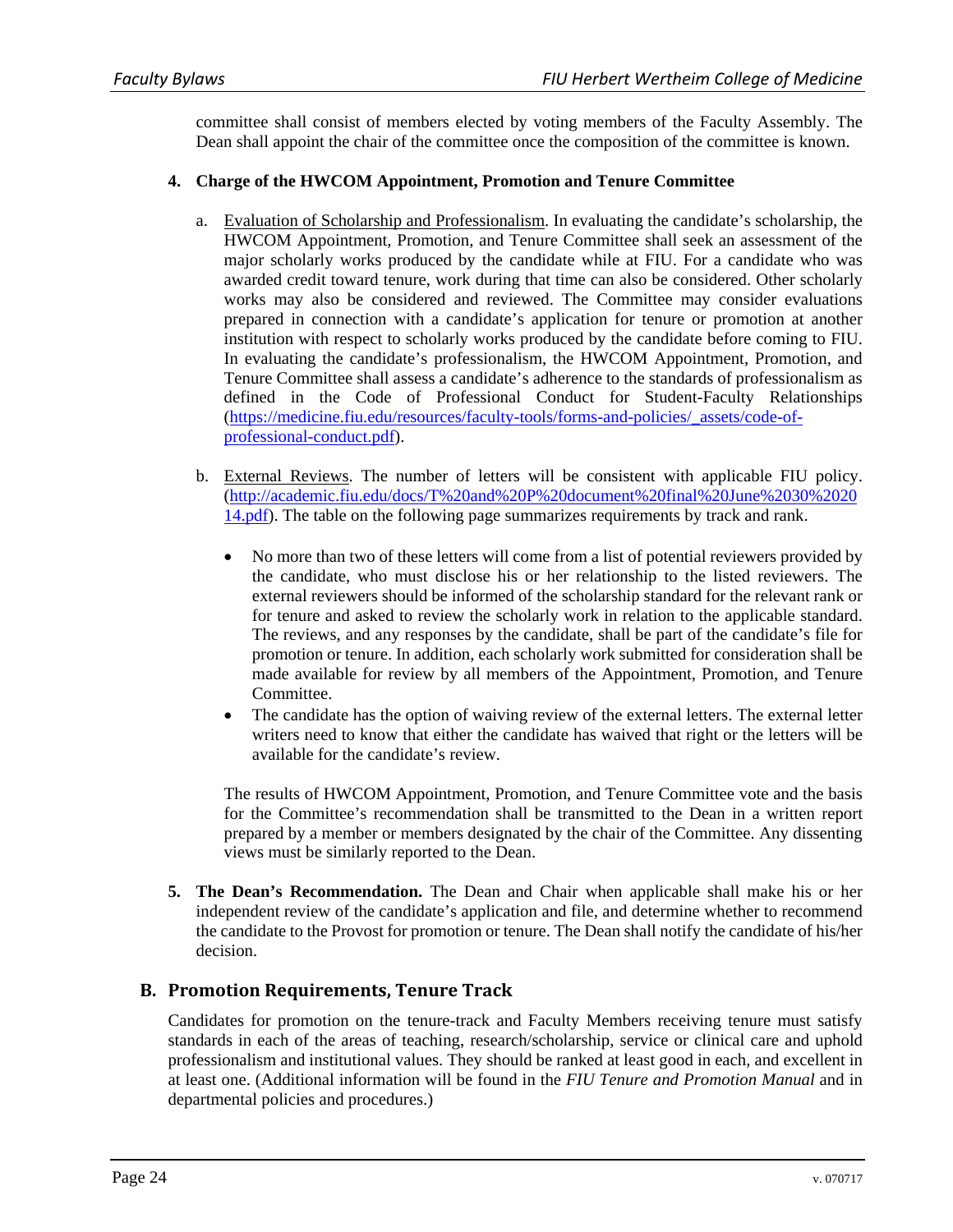**1. Promotion from Assistant to Associate Professor, HWCOM, Tenure Track.** An Assistant Professor may be eligible for promotion to the rank of Associate Professor at the end of the fifth full year of the candidate's service at HWCOM, but no later than at the end of the sixth year of tenure-earning service, including any prior service credit granted at the time of initial appointment. When a Faculty Member is credited with tenure-earning service at the time of initial appointment, the Faculty Member may withdraw all or a portion of such credit one time prior to formal application for promotion. If an Assistant Professor has not been promoted by the end of the Faculty Member's sixth year of tenure-earning service, including any prior service credit granted at the time of initial appointment but not withdrawn, such Faculty Member may be terminated at the end of the next academic year as provided in the FIU Tenure and Promotion Manual.

A candidate for promotion to the rank of Associate Professor must meet University requirements for the level and, among these requirements, must establish:

- a. A commitment to excellence in scholarly research and publication, normally demonstrated in external funding and scholarly work published or accepted for publication. Examples of research and scholarship activities:
	- Scholarly publications and research productivity (laboratory, clinical or educational) should be evaluated based on originality, scientific competence and convincing documentation.
	- Original publications: reviewers will consider senior authorship, quality of peer- reviewed journals and impact on field in addition to the actual number of publications.
	- For Faculty Members with a major time assignment to basic research, evidence of peerreviewed external funding.
	- Clinical program building and excellence in clinical research. Scholarly publications and clinical trials should be evaluated for their contributions to advancing the practice of clinical medicine.
- b. A record of significant clinical career service, including HWCOM committee work, student advisory responsibilities, participation in the life of the HWCOM community, and the potential for significant participation in local, state, national or international association activities, community projects or the like. For Faculty Members with assignments to patient care, the candidate should not only display scientific knowledge and expertise in his/her field, but also should be skilled in the techniques of delivery of health care. There must be evidence of:
	- Excellence in patient care, as demonstrated by student, resident and fellow evaluations. Other documentation can be supplied by receipt of clinical awards.
	- Local, regional, or national recognition by peers as an excellent clinician or consultant; evidence of a high level of competence and accomplishment in clinical service.
	- Development and maintenance of clinical skills and/or programs that provide unique local or regional services; programs highly evaluated by patients or programs that measurably improve patient outcomes.
- c. Excellence in teaching normally demonstrated through strong student evaluations, awards, participation in development of teaching materials and elements of the curriculum, and collegial participation in teaching teams in integrated courses. Priority should be accorded to the candidate's teaching skills, having a positive influence on students, and mastery of his/her field. Teaching evaluations from students, residents, fellows, and peers will be used as a major criterion for assessment. Specific evaluation criteria will include: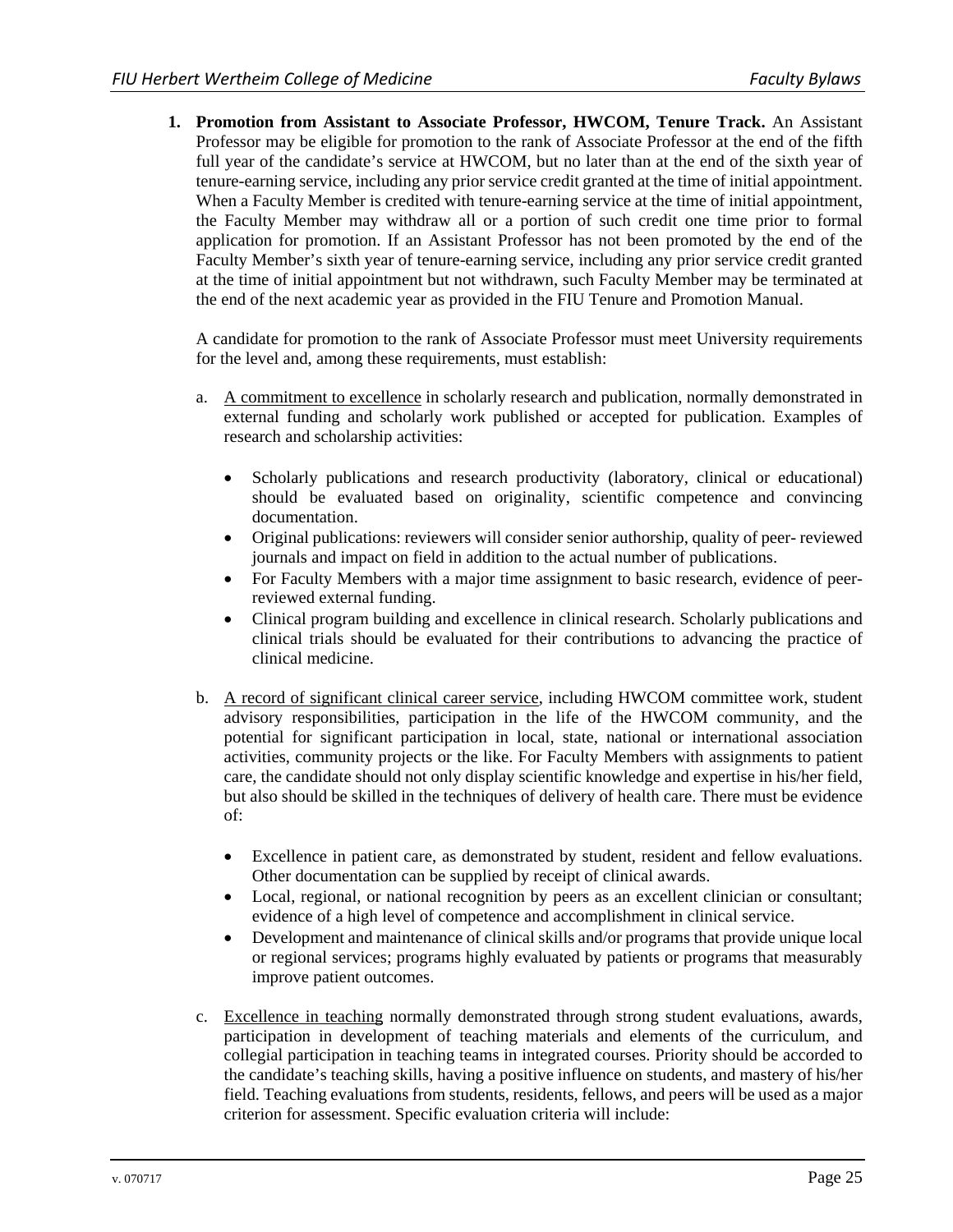- Teaching evaluations must achieve or preferably exceed the departmental average.
- Positive evaluation of performance in academic advisement and mentoring of students.
- Positive evaluation of the career development of clinical trainees.
- **2. Promotion from Associate Professor to Professor on the Tenure Track.** A consideration for a promotion to Professor follows continued exemplary academic service to HWCOM and University in all assigned responsibilities. A tenured Associate Professor in HWCOM is eligible for promotion to the rank of Professor at any time upon meeting all of the criteria for Associate Professor plus demonstrating evidence of more extensive productivity in the area of scholarly activity. Candidates must show:
	- a. Continuous progressive excellence in funded scholarly research and publication, as evidenced by persistent scholarly effort and a pattern of regular publication of substantial scholarly works; and national/international recognition of the candidate's work, and an impact on the development of a discipline.
	- b. Strong commitment to excellence and creativity in teaching and student learning, qualifications.
	- c. Nationally recognized clinical program and excellence in clinical research. Clinical trials and related scholarly publications should be evaluated for their contributions to advancing the practice of clinical medicine.
	- d. A record of substantial service to HWCOM and the University community, and significant participation in local, state, national or international association activities, community projects or the like including a sustained record of participation within the collegial system of governance by holding positions on HWCOM and University committees or other Universitywide activities, such as the Faculty Senate.

# **C. Promotion Requirements, Non‐Tenure Track**

**1. Faculty Application.** Each Faculty Member eligible for promotion shall submit a file for promotion in accordance with these policies and those of his or her academic department.

#### **2. Departmental Responsibilities**

- a. The department to which the candidate has been appointed will first review the applicant file and provide a recommendation whether to recommend promotion.
- b. Associate Professors and full Professors may vote on applicants in the Assistant to Associate Professor promotion process.
- c. Only full Professors may vote on promotions to Professor.
- d. The Chair will vote as a member of the department in the case of fewer than three eligible Faculty Members. When the department has more than three eligible Faculty Members, the Chair will provide an independent review and documented recommendation for the file. When the department has fewer than three members (including the Chair), the Dean shall appoint Faculty Members from other HWCOM departments to constitute the departmental promotion committee until a sufficient number of eligible members have been appointed to the department.
- e. Department policy will address who may be present at the meeting to discuss promotion files, and whether faculty may attend via the phone. Voting by proxy is not permitted.

The file will then move forward to the Appointment, Promotion, and Tenure Committee at HWCOM regardless of the Department's recommendation.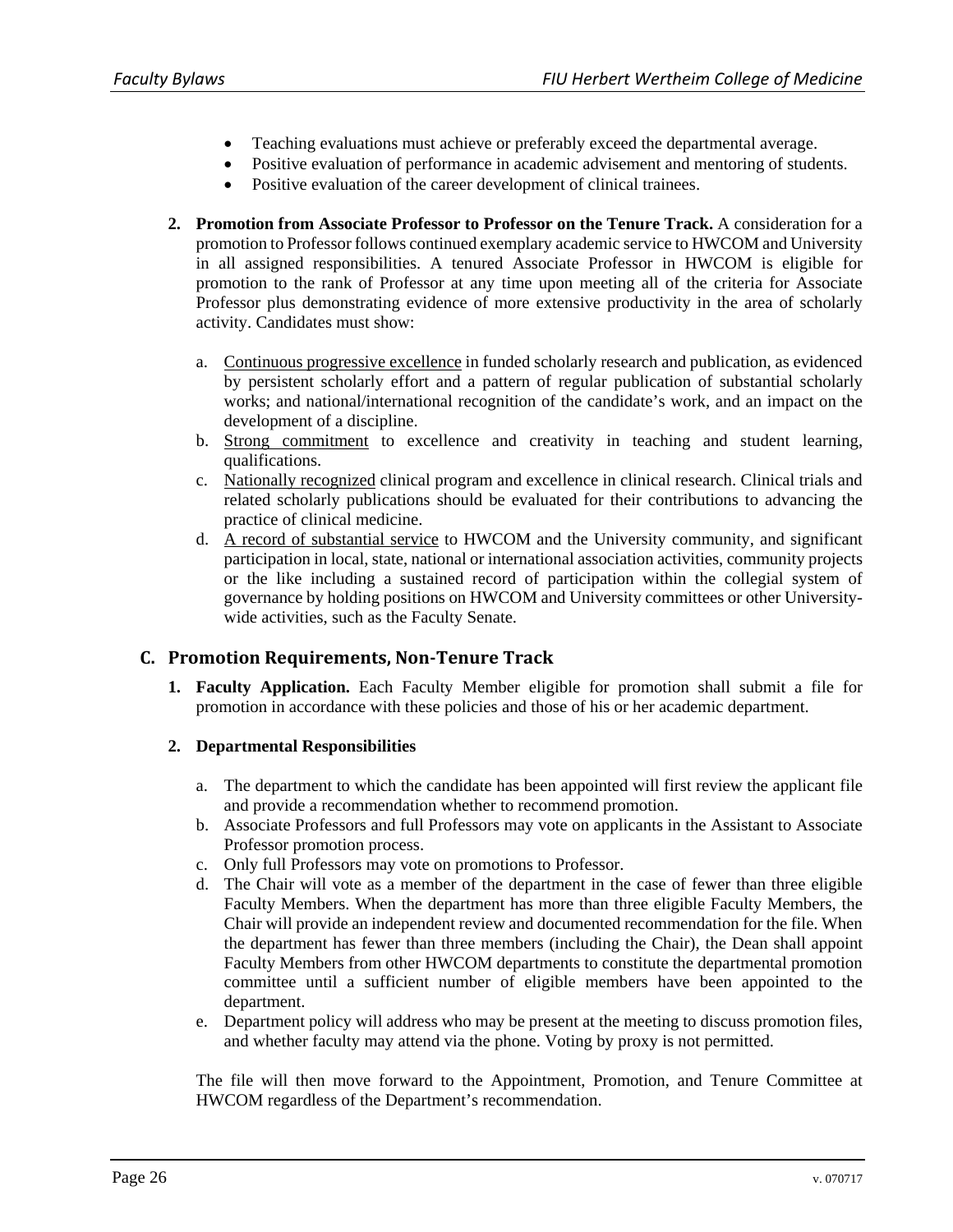- **3. Clinical Scholar Track.** This track differs from the tenure track in that achievements in patient care and teaching form the major basis for appointment and promotion. Promotions can be attained when the candidate performs in an exemplary fashion in one area and is deemed competent in the other. These contributions must be pursued in a documented scholarly manner. Publications are expected to be fewer than for tenure track of comparable rank. Scholarship, teaching, and professional service are requisites for promotion to Associate Professor or Professor on the Clinical Scholar track. The balance among accomplishments within each criterion below may vary considerably from one candidate to another, but achievements in accordance with the requirements above must be present before appointment or promotion is granted. It is not necessary that a candidate achieve each and every example under these criteria.
	- a. Promotions from Assistant Professor to Associate Professor and from Associate Professor to Professor. To qualify for appointment or promotion to Associate Professor or Professor on the Clinical Scholar track, the Faculty Member must hold a terminal professional degree, usually MD or PhD The greater emphasis will be placed on teaching or professional service, although accomplishments in scholarly activity and the scholarly approach to medical practice and education are expected of all Faculty in senior ranks on the Clinical Scholar track. Candidates for promotion must generally hold appointment for five years before being considered for promotion.
	- b. Scholarship. Faculty Members are expected to maintain scholarship at least at the level achieved for promotion throughout their careers. Examples of scholarship include:
		- Demonstration of a scientific, scholarly approach to a major field of clinical or basic science endeavor or medical educational research.
		- Continuing productivity evidenced by peer-reviewed publications demonstrating appropriate scientific method, analysis, and evaluation of results of biomedical problems or educational approaches, with consideration of quality as well as quantity.
		- Participation in the publication or reports of research, case studies, and other observations in leading medical journals, with consideration of quality as well as quantity.
		- Authorship of important review articles, chapters, and/or books.
		- Service as peer reviewer in leading journals and/or educational materials repositories.
		- Stimulation of trainees toward scholarship in medicine and medical practice.
	- c. Teaching. Faculty Members are expected to maintain teaching performance at least at the level required for promotion throughout their careers. Examples of teaching include:
		- Positive evaluations by students of course contribution to their own learning.
		- Class, module, unit and/or course design incorporating proper alignment, modern pedagogy and valid assessment of learning.
		- Effective mentoring and project direction for HWCOM students.
		- Participation in the design, organization, and/or presentation of a major course, clinical rotation, or subdivision thereof.
		- Participation as an evaluator in peer evaluation of teaching leading to improved evaluations of teaching by faculty themselves and/or students.
		- Ability to evaluate and counsel medical students.
		- Appropriate participation in continuing medical education activities.
		- Effective mentoring of other faculty.
		- Recognition as an academic role model and mentor for medical students.
		- Consistent incorporation of patients in the teaching setting.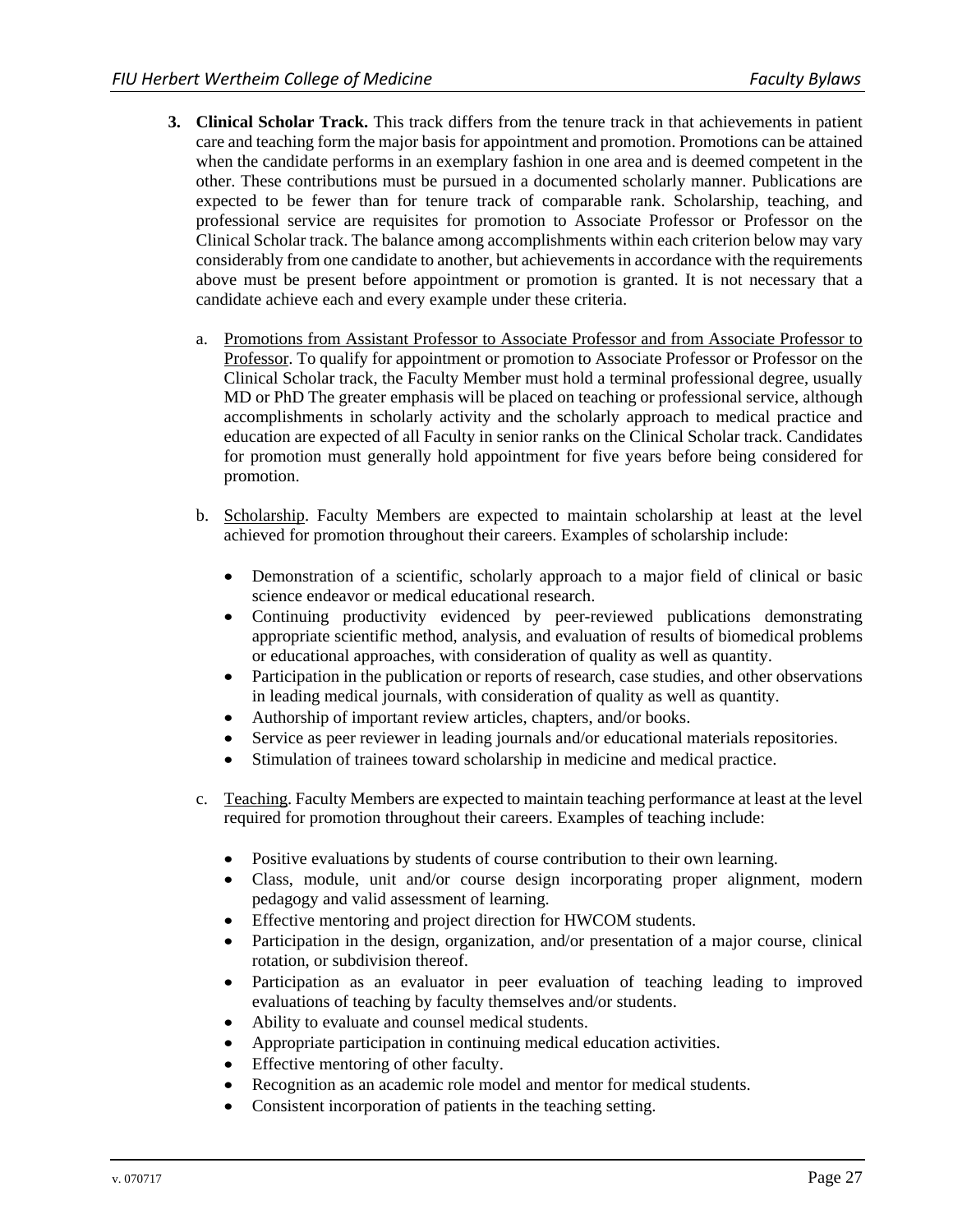- d. Patient Care/Service. Faculty Members are expected to provide and maintain standards of professional service at least at the level achieved for promotion. Examples of professional service include:
	- Provision of high-quality patient care in the chosen specialty of the Faculty Member.
	- Performance as a professional role model for medical students and house officers.
	- Additional specialty board certification.
	- Membership and participation in the committees and governance of regional or national professional societies of the Faculty Member's field.
	- Participation and leadership in local professional societies.
	- Participation in lay and community services, when appropriate.
	- Participation in the committees of the Faculty Member's department, HWCOM, and/or the University.
	- Participation in committees and bodies advisory to government agencies and foundations.
	- Important contributions as a Faculty Member in the operation and development of the department and/or HWCOM.
- **4. Research Scientist Track.** Promotions in the Research Scientist track will be based on research accomplishments and professional experience. Candidates for promotion to Associate Professor, research track should have research publications and demonstrated productivity as individuals and *as team leaders/members*. Scholarship is a requisite for promotion or appointment as Associate Professor and Professor on the Research Scientist track, and teaching and professional service may be required and considered. To qualify for appointment or promotion to Associate Professor or Professor on the Research Scientist track, the greater emphasis will be placed on scholarly activity, including research funding. Evidence of teaching or professional service will be considered for those candidates whose departments expect performance in these areas.
	- a. Promotions from Assistant Professor to Associate Professor and from Associate Professor to Professor. To qualify for appointment or promotion to Associate Professor or Professor on the Research Scientist track, the faculty member must hold a terminal professional degree, usually MD or PhD. The greater emphasis will be placed on research activities and teaching. Candidates for promotion must generally hold appointment for five years before being considered for promotion.
	- b. Scholarship. Faculty Members are expected to maintain scholarship at least at the level required for promotion throughout their careers. Examples of scholarship include:
		- Demonstrated ability to participate in a scholarly research program funded in large part by external agencies.
		- Recognizable research objectives with evidence of past and future independent external research support.
		- Demonstrated collaboration with other University research programs.
		- Effective mentoring and project direction for students and junior faculty.
		- Publication of research reports in leading refereed journals, with consideration of quality as well as quantity.
		- Authorship of important review articles, chapters, and/or books.
	- c. Teaching. In departments that expect research track Faculty Members to teach, Faculty Members are expected to maintain teaching performance at least at the level required for promotion throughout their careers. Examples of teaching may include: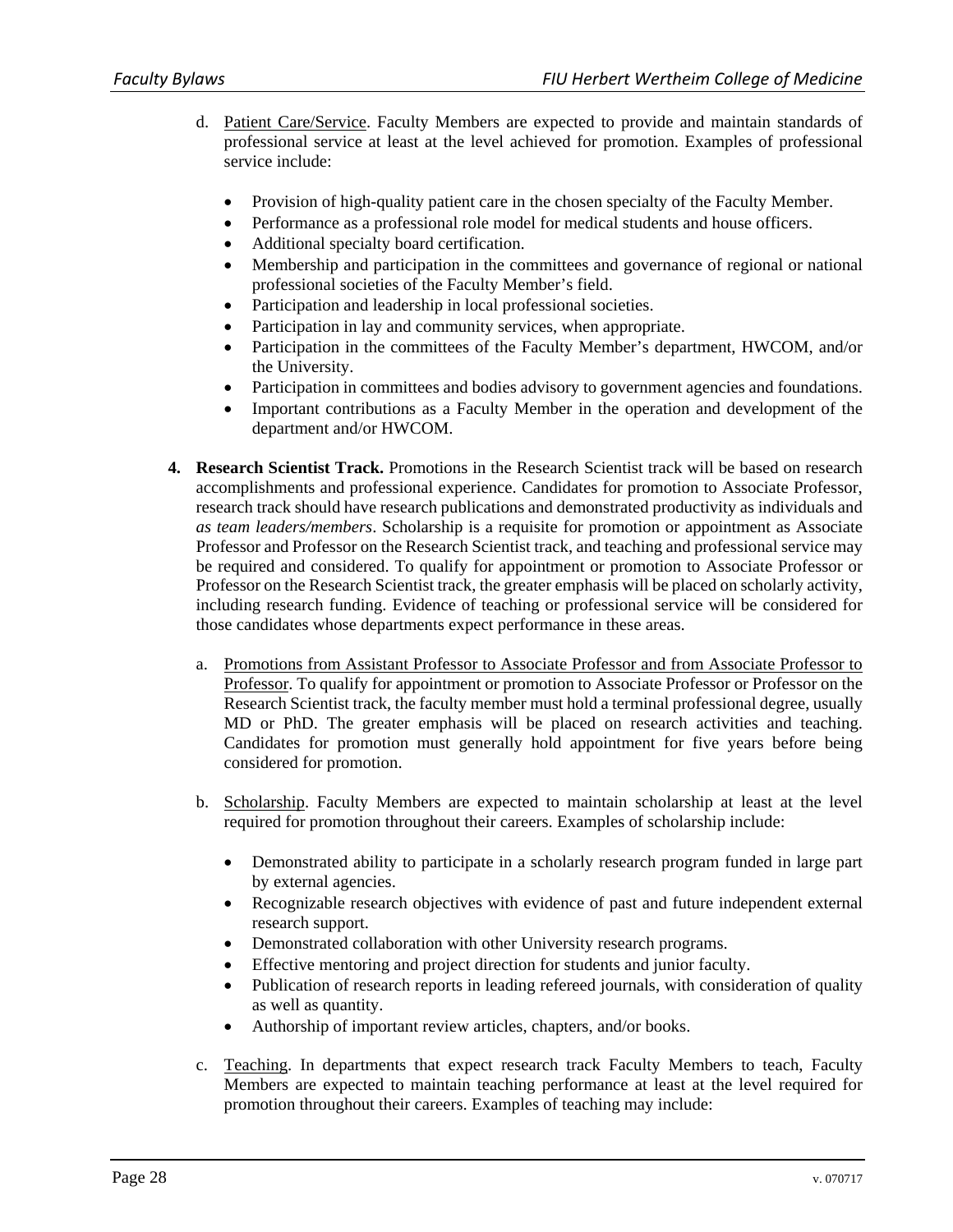- Class, module, unit and/or course design incorporating alignment, modern pedagogy and valid assessment of learning, resulting in documented strong student and class performance.
- Ability to mentor and counsel MD and PhD students.
- d. Service. Physician Faculty Members are expected to provide and maintain service at least at the level achieved for promotion throughout their careers. Examples of professional service for Research Scientist track faculty include:
	- Serve as an academic role model and mentor for medical, allied health, and graduate students and/or other trainees.
	- Membership and participation in regional or national scientific societies in the Faculty Member's field.
	- Effective participation in the committees of the Faculty Member's department, HWCOM, and/or the University.
	- Important contributions as a department member and Faculty Member in the operation, development, and improvement of the department and/or HWCOM.
- **5. Educator Scholar Track.** Educator Scholars are faculty members from various disciplines whose primary professional activities are in the delivery, enhancement and/or administration of education, as well as in scholarship related to these activities. Faculty in other tracks may request transfer into the Educator Scholar track.
	- a. Promotions from Assistant Professor to Associate Professor. A recommendation for promotion to associate professor is made when an eligible faculty member has fulfilled the specific standards set forth below. Promotion is based on performance and service. Candidates for promotion must generally hold appointment for five years before being considered for promotion.
		- The faculty member must hold a terminal professional degree, usually MD or PhD.
		- Continued engagement in high-quality educational work (including the application of a scholarly approach) across any combination of the five educational domains (teaching, curriculum, mentoring/advising, learner assessment, and/or educational leadership/ administration). Quality can be assessed in a variety of ways depending upon the domain and the specific activity or product.
		- Continued participation in relevant educator development workshops, meetings, and conferences to further skills/knowledge for application in their educational practice.
		- Development of other faculty and/or residents and/or students as educators.
		- Outstanding educational scholarship in at least one of the five educational domains.
		- Service, particularly on education-related committees, task forces, or boards. Although not a primary criterion for advancement, service will be taken into consideration in making decisions on promotion. Performance of service, however exemplary, cannot substitute for the primary criteria of teaching and/or work in the other domains (curricula, mentoring/advising, learner assessment, educational leadership/administration) and educational scholarship.
		- Local and regional reputation in any combination of the five educational domains.
	- b. Promotions from Associate Professor to Professor. A recommendation for promotion to professor is made when an eligible faculty member is recognized as a national leader for excellence in at least one of the five educational domains and has demonstrated high quality work in other domains such as educational and educational development and presents evidence of effective mentoring; and has made additional academic, scientific, scholarly, and/or professional achievements, which includes but is not limited to the following. Promotion is based on performance and service.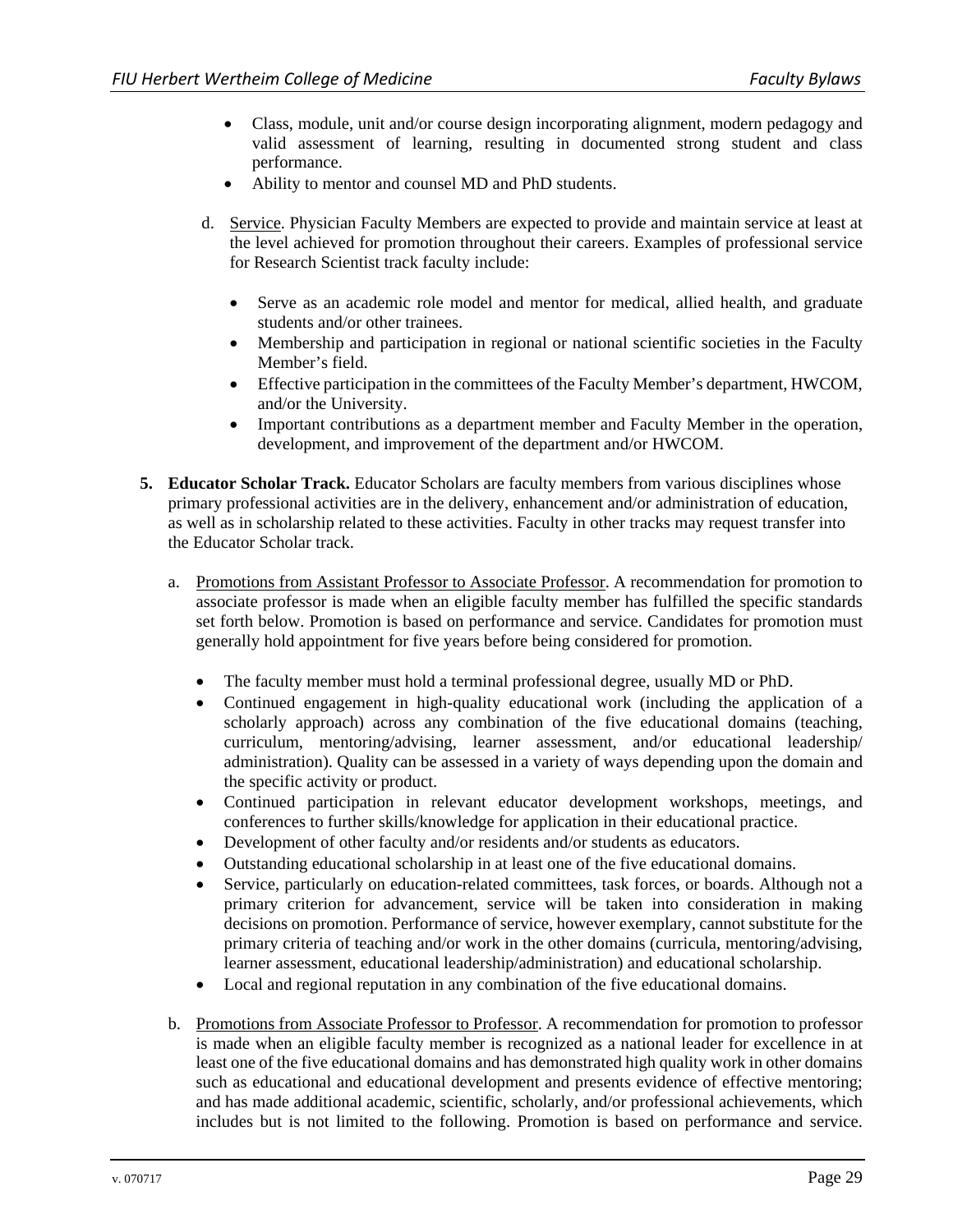Candidates for promotion must generally hold appointment for five years before being considered for promotion.

- The Faculty Member must hold a terminal professional degree, usually MD or PhD.
- Nationally recognized for educational scholarship in at least one of the five educational domains. Educational scholarship can take a variety of forms, all of which have value in assessing the performance and accomplishments of faculty in the Educator Scholar Track.
- Service, particularly on education-related committees, task forces, or boards. Service will be taken into consideration in making decisions on promotion. Performance of service, however exemplary, cannot substitute for the primary criteria of teaching and/or work in the other domains (curricula, mentoring/advising, learner assessment, educational leadership/administration) and educational scholarship. Examples of service include:
	- service to the department, school, or University on governance-related or policy making committees;
	- roles in discipline-specific regional and national organizations;
	- service to the community, state and public engagement;
	- service as reviewer for publisher of educational research (e.g., MedEd Portal, DREAM).
- Holds educational leadership positions locally within HWCOM and/or leadership positions in regional and/or national societies.
- Contributions to the development of other faculty educators or residents in ACGME approved residency programs.
- An excellent national reputation in any combination of the five educational domains (teaching, curriculum, mentoring/advising, learner assessment, and/or educational leadership/administration).
- **6. Medical Librarian Track.** Ranks of Medical Librarian faculty parallel those of other members of HWCOM faculty: Instructor, Assistant, Associate and Medical Librarian.

The following minimum requirements are used for promotion consideration for Medical Librarians. Attainment of ranks is not based solely on years of satisfactory performance. Rather, there must be a documented record of distinction in performance, including demonstration of professional expertise, innovation, mature judgment and creativity. Promotion follows a progressive continuum from Instructor to Medical Librarian, i.e., promotion requests which involve skipping a rank will be denied. The criteria for promotion reflect those described in the *FIU Libraries Procedures & Guidelines for Promotion of Librarians.* 

- a. Promotion from Instructor Medical Librarian to Assistant Medical Librarian. To be considered for promotion to the rank of Assistant Medical Librarian, the candidate shall have:
	- Generally held appointment for five years before being considered for promotion; and
	- Earned a Master's degree from a program accredited by the American Library Association; and
	- Completed by the beginning of the new contract year, twenty-four months as professional librarian, including at least twelve months in the rank at the University, after receiving the master's degree; and
	- Established a documented record of effective job performance as shown in the annual evaluation form, including areas such as job knowledge, dependability, initiative, and professional attitude; and
	- Made significant contributions to the library, and HWCOM or the University; and
	- Provided evidence of strong commitment to the library profession; and
	- Demonstrated potential for making research/scholarly/creative contributions.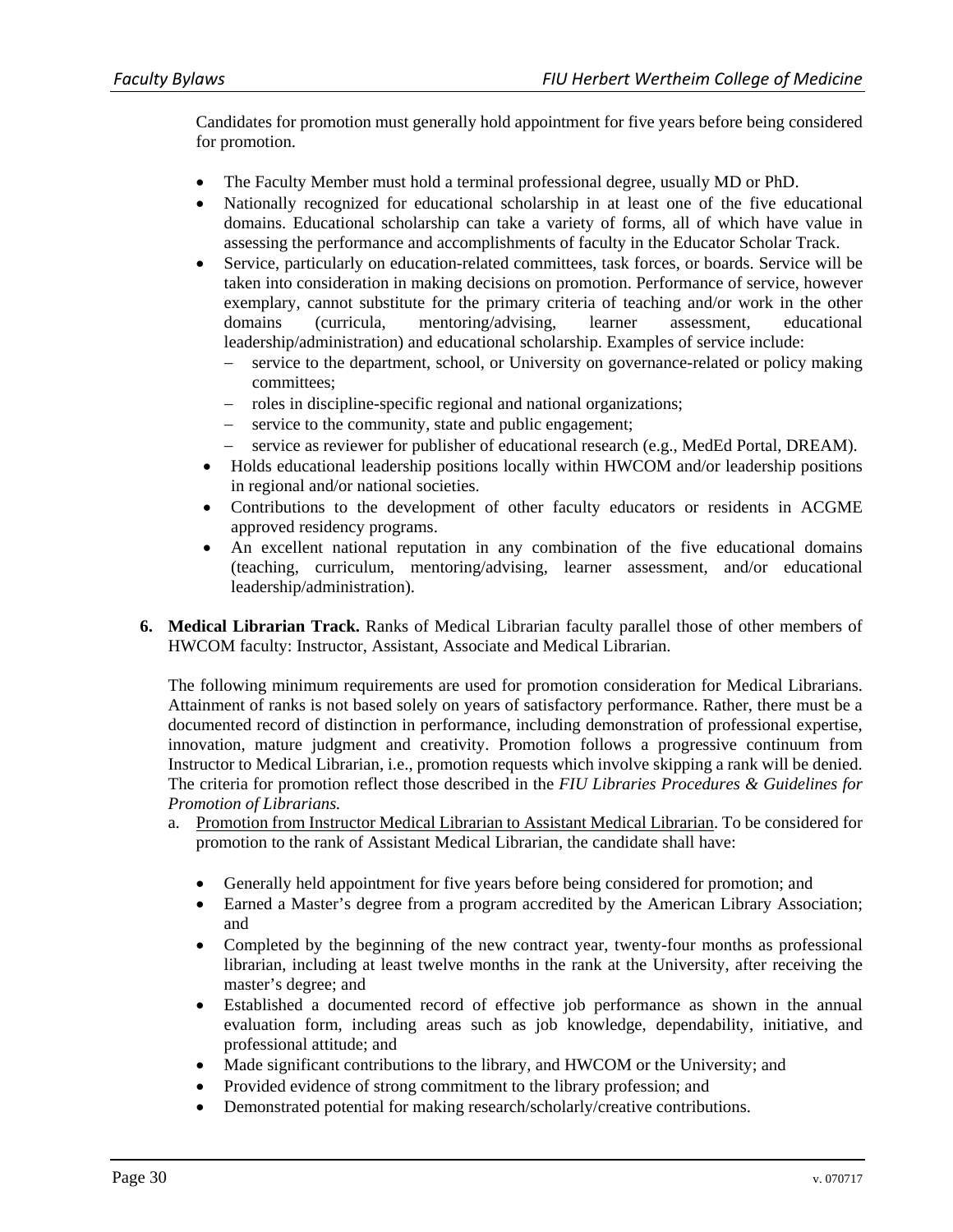- b. Promotion from Assistant Medical Librarian to Associate Medical Librarian. To be considered for promotion to the rank of Associate Medical Librarian, the candidate shall have:
	- Generally held appointment for five years before being considered for promotion; and
	- Earned a Master's degree from a program accredited by the American Library Association; and
	- Completed by the beginning of the next contract year, sixty months as a professional librarian, with a minimum of twenty-four months' experience in an academic or research library, to include at least twelve months in rank at the University; and
	- Established a documented record of effective job performance as shown in the annual evaluation form, including areas such as job knowledge, dependability, initiative, and professional attitude. Must show capacity to exercise the fully developed skills expected at the Associate Medical Librarian level; and
	- Demonstrated substantial contribution with evidence of enhanced responsibility, continued growth, and strong commitment to the library, and HWCOM or the institution, or to library professional organizations, and
	- Achieved a high level of competence in the areas of bibliographic activities, or in research, or in professional endeavors demonstrated by proficiency in a candidate's specialized areas of librarianship;
	- The candidate is encouraged to participate effectively and constructively in community or public service.
- c. Promotion from Associate Medical Librarian to Medical Librarian. To be considered for promotion to the rank of Medical Librarian, the candidate shall have:
	- Generally held appointment for five years before being considered for promotion; and
	- Earned a Master's degree from a program accredited by the American Library Association; and
	- Completed by the beginning of the next contract year, one hundred eight months as a professional librarian with at least twenty-four months in rank at the University; and
	- Established a documented record of effective job performance as shown in the annual evaluation form, including areas such as job knowledge, dependability, initiative, and professional attitude. Must show capacity to exercise the fully developed skills expected at the Medical Librarian level; and
	- Demonstrated exceptional service to the library profession, and to HWCOM or University through successful committee work, offices held, projects completed, or other evidence of exceptional commitment to the concerns of the University and the profession; and
	- Made outstanding achievements in the areas of bibliographic activities, or in research, or in professional endeavors demonstrated by proficiency in the candidate's specialized areas of librarianship;
	- The candidate is encouraged to participate effectively and constructively in community or public service.

# **D. Requirements for Promotion: Voluntary Clinical/Basic Science/Educator and Adjunct Faculty**

- **1. Faculty Application.** Each Voluntary Clinical/Basic Science/Educator Faculty Member eligible for promotion shall submit an application for promotion in accordance with these policies and those of his or her academic department.
- **2. Departmental Responsibilities**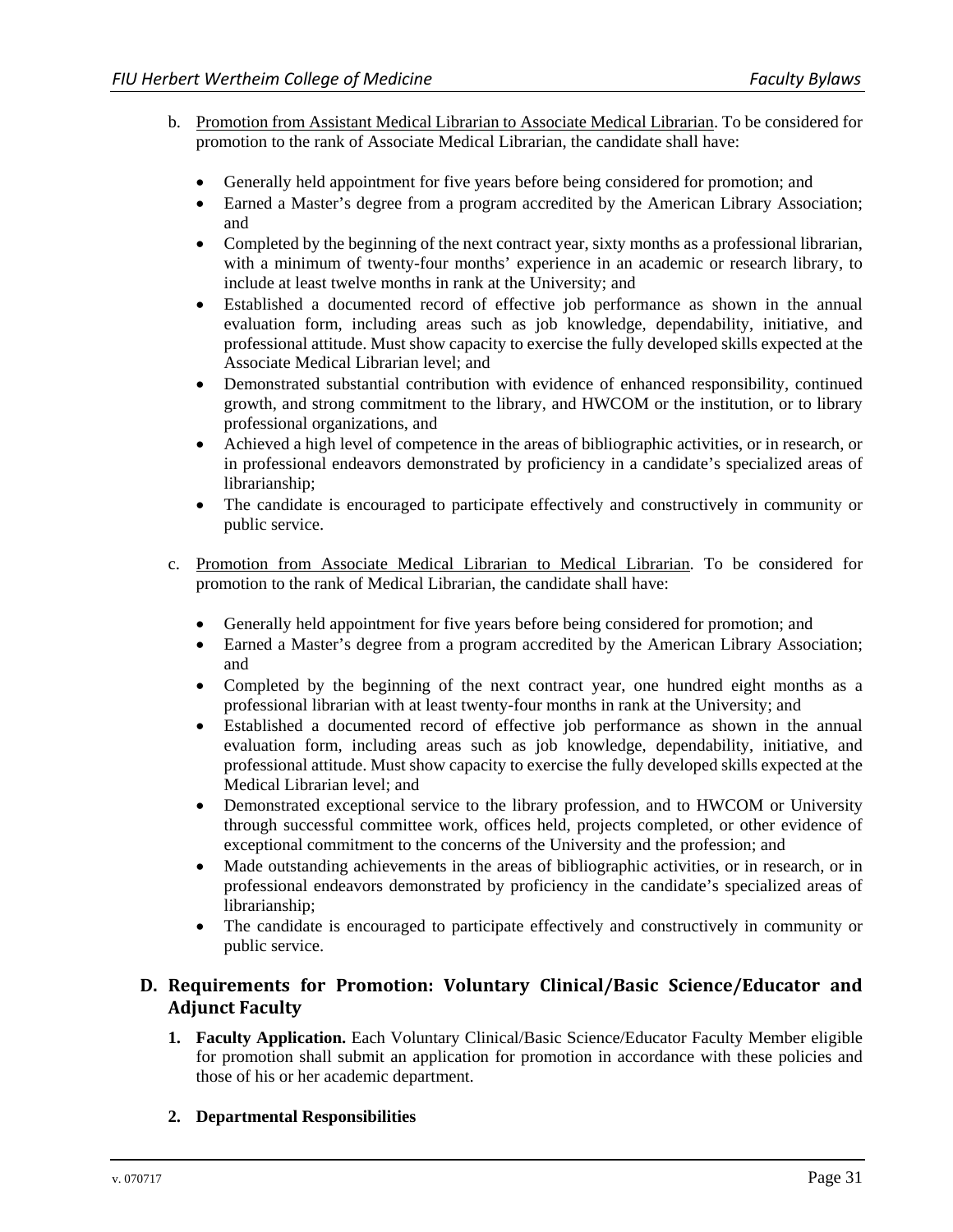- a. The department to which the candidate has been or will be appointed will first review the application and provide a recommendation for, or not for, promotion.
- b. Associate Professors and full Professors may vote on promotions to Assistant Professor or Associate Professor.
- c. Only full Professors may vote on promotions to Professor.
- d. The Chair will vote as a member of the department in the case of fewer than three eligible Faculty Members. In the case of more than three eligible Faculty Members, the Chair will provide an independent review and documented recommendation for the file
- e. Department policy will address who may be present at the meeting to discuss promotion and files, and whether faculty may attend via the phone. Voting by proxy is not permitted.

#### **3. Voluntary Clinical/Basic Science/Educator Faculty**

- a. Voluntary Clinical/Basic Science/Educator Instructor. This category is typically reserved for physicians/scientists who are in training or health providers who lack a doctoral degree.
- b. Voluntary Clinical/Basic Science/Educator Assistant Professor*.* Faculty Members in this category will be expected to have completed subspecialty training, be board eligible or certified, or completed post-doctoral training and show promise of being productive and independent Faculty Members.
- c. Voluntary Clinical/Basic Science/Educator Associate Professor. As voluntary members of the faculty, Clinical/Basic Science/Educator Associate Professors shall exhibit high levels of skill as practitioners and/or teachers and/or researchers. They shall contribute actively to the educational and/or clinical/basic research programs of HWCOM, and they shall demonstrate the ability to stimulate students toward a scholarly approach to medical practice/research. Such clinical faculty should provide high-quality patient care, as judged by their peers, and should willingly involve their patients in teaching activities. Basic scientists are expected to teach and engage in educational activities and maintain independent research. Examples of teaching and professional service include:
	- Preparation and presentation of material in a well-organized, current, and stimulating fashion as viewed by senior faculty of the school and department and by medical students.
	- Participation in medical courses, clinical rotations, and programs in conferences, lectures, seminars, and at the bedside.
	- Ability to counsel medical students.
	- Recognition as a clinical role model and mentor for medical students, residents, and/or faculty.
	- Demonstrated enthusiasm and capability in involving patients in the teaching setting.
	- Provision of skilled, high-quality, and compassionate medical service.
	- Participation in lay and community services, when appropriate.
	- Cumulative interaction with trainees beyond a target number of hours to be set by individual departments.

*Note*: It is not necessary for a candidate to achieve every example listed above.

d. Voluntary Clinical/Basic Science/Educator Professor. Clinical Professors shall have achieved undisputed recognition as outstanding teachers and clinicians on the voluntary track. They shall demonstrate efficiency in design, organization, and presentation of material, and they shall continue to contribute to the formal teaching programs of HWCOM. Basic Science Professor shall demonstrate independent research. They should demonstrate a more distinguished level of accomplishment, a longer record of academic involvement than a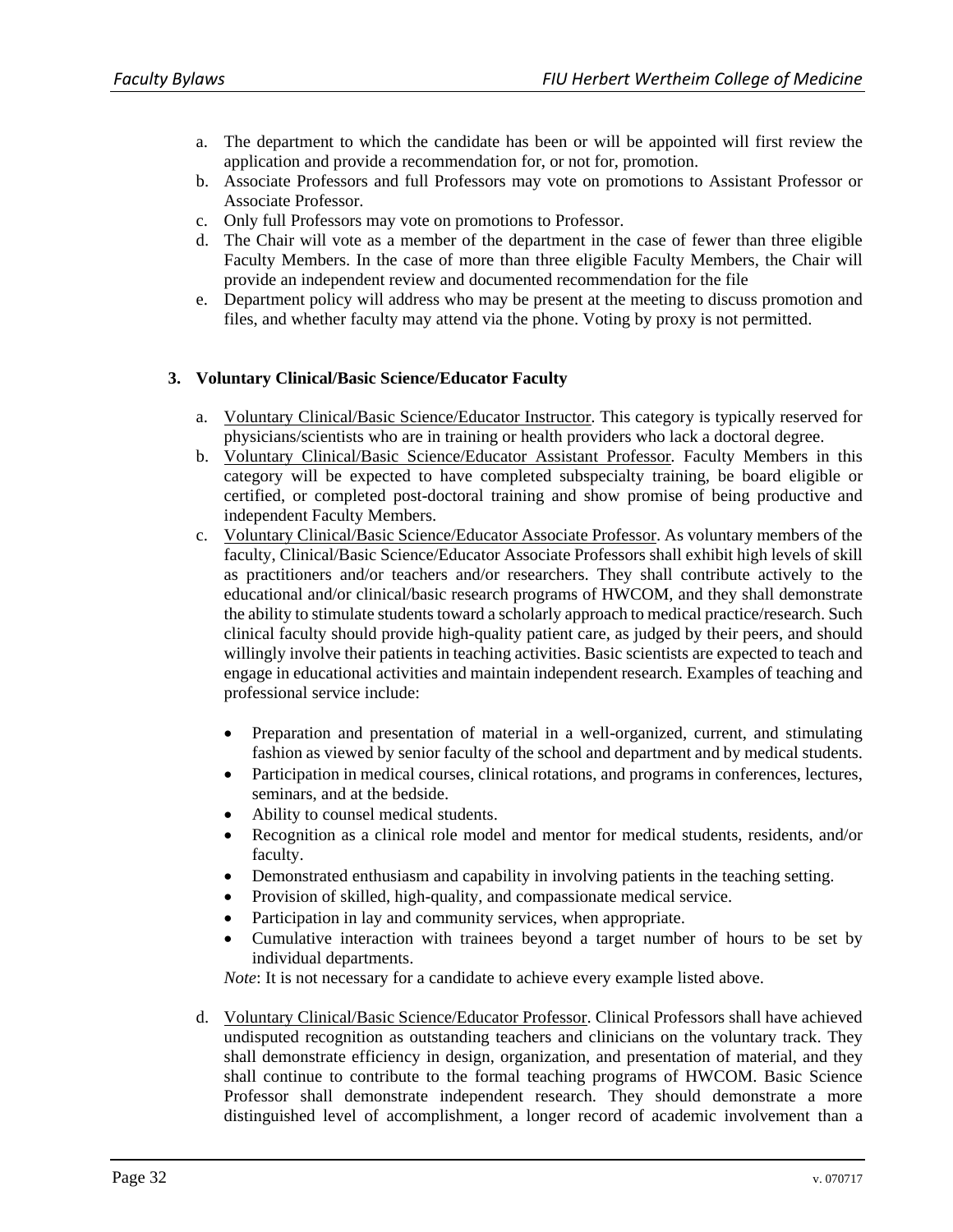Clinical/Basic Science/Educator Associate Professor, or a much larger number of contact hours. They are expected to have received national recognition as evidenced by service as an officer in a national organization, or having displayed exceptional peer-recognized academic contributions for the voluntary track.

**4. Adjunct Faculty.** Adjunct Faculty may be promoted at FIU when they achieve promotion at their home institution and meet the criteria for promotion as described in these bylaws. This promotion does not connote an accompanying salary increase with said promotion.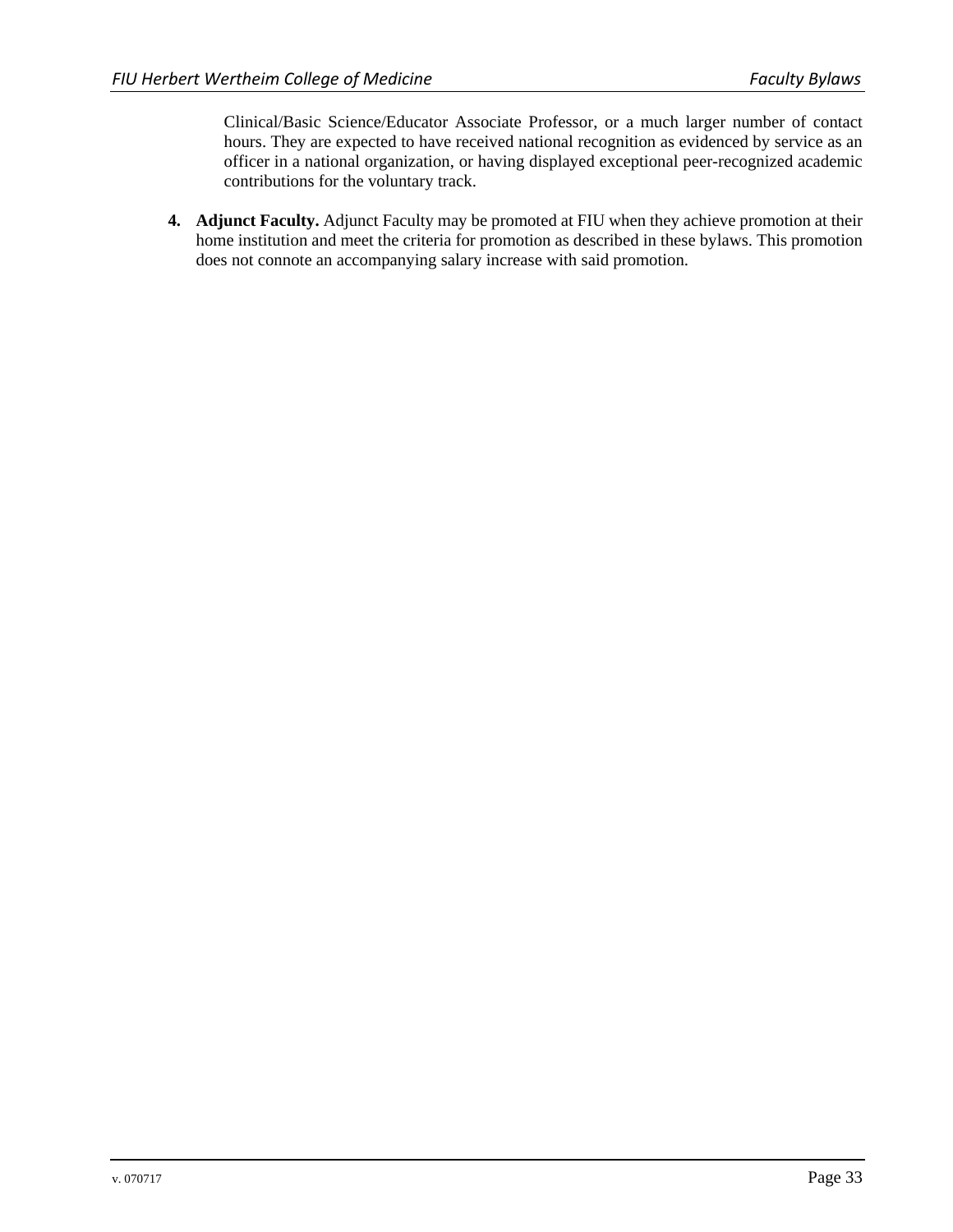| <b>Summary of Appointment and Promotion Procedure Requirements*</b>     |                                                                         |                                                     |                                          |  |  |
|-------------------------------------------------------------------------|-------------------------------------------------------------------------|-----------------------------------------------------|------------------------------------------|--|--|
| <b>Action</b>                                                           |                                                                         | <b>National</b><br><b>Search</b><br><b>Required</b> | <b>Letters</b><br>of<br><b>Reference</b> |  |  |
| <b>Appointments: Non-Tenure Track and Tenure Track</b>                  |                                                                         |                                                     |                                          |  |  |
| Instructor/Instructor Medical Librarian (full-time faculty)             |                                                                         | Yes                                                 | 3                                        |  |  |
| Assistant Professor (CS, RS, ES) / Assistant Medical Librarian          |                                                                         | Yes                                                 | 3                                        |  |  |
| Associate Professor (CS, RS, ES) / Associate Medical Librarian          |                                                                         | Yes                                                 | 3                                        |  |  |
| Professor (CS, RS, ES) / Medical Librarian                              |                                                                         | Yes                                                 | 3                                        |  |  |
| <b>Adjunct</b>                                                          |                                                                         |                                                     |                                          |  |  |
| Adjunct Instructor                                                      |                                                                         | No                                                  | 0                                        |  |  |
| <b>Adjunct Assistant Professor</b>                                      |                                                                         | No                                                  | $\overline{0}$                           |  |  |
| <b>Adjunct Associate Professor</b>                                      |                                                                         | No                                                  | $\Omega$                                 |  |  |
| <b>Adjunct Professor</b>                                                |                                                                         | No                                                  | $3**$                                    |  |  |
| <b>Promotions: Full-Time Non-Tenure Track and Tenure Track</b>          |                                                                         |                                                     |                                          |  |  |
| From:                                                                   | To:                                                                     |                                                     |                                          |  |  |
| Instructor                                                              | Assistant Professor (CS, RS, ES)                                        | No                                                  | 3                                        |  |  |
| <b>Instructor Medical Librarian</b>                                     | <b>Assistant Medical Librarian</b>                                      | No                                                  | ***                                      |  |  |
| <b>Assistant Professor, Non-Tenure Track</b><br>(CS, RS, ES)            | Associate Professor, Non-Tenure Track (CS, RS,<br>$ES$ )                | N <sub>o</sub>                                      | 3                                        |  |  |
| <b>Assistant Professor, Tenured or Tenure Track</b><br>(CS, RS, ES)     | Associate Professor, Tenure Track<br>(CS, RS, ES)                       | No                                                  | $5***$                                   |  |  |
| <b>Assistant Medical Librarian</b>                                      | Associate Medical Librarian                                             | No                                                  | ***                                      |  |  |
| Associate Professor, Non-Tenure Track<br>(CS, RS, ES)                   | Professor, Non-Tenure Track<br>(CS, RS, ES)                             | No                                                  | 3                                        |  |  |
| Associate Professor, Tenured or Tenure Track                            | Professor, Tenure Track                                                 | N <sub>o</sub>                                      | $5***$                                   |  |  |
| <b>Associate Medical Librarian</b>                                      | Medical Librarian                                                       | No                                                  | ***                                      |  |  |
| <b>Promotions: Full-Time Non-Tenure Track and Tenure Track</b>          |                                                                         |                                                     |                                          |  |  |
| From:                                                                   | To:                                                                     |                                                     |                                          |  |  |
| Voluntary Clinical/Basic Science/Educator<br>Instructor                 | Voluntary Clinical/Basic Science/Educator<br><b>Assistant Professor</b> | No                                                  | $\overline{0}$                           |  |  |
| Voluntary Clinical/Basic Science/Educator<br><b>Assistant Professor</b> | Voluntary Clinical/Basic Science/Educator<br>Associate Professor        | No                                                  | $\overline{0}$                           |  |  |
| Voluntary Clinical/Basic Science/Educator<br><b>Associate Professor</b> | Voluntary Clinical/Basic Science/Educator<br>Professor                  | N <sub>0</sub>                                      | $\mathbf{0}$                             |  |  |
| <b>Promotions: Full-Time Non-Tenure Track and Tenure Track</b>          |                                                                         |                                                     |                                          |  |  |
| From:                                                                   | To:                                                                     |                                                     |                                          |  |  |
| <b>Adjunct Instructor</b>                                               | <b>Adjunct Assistant Professor</b>                                      | No                                                  | $\overline{0}$                           |  |  |
| <b>Adjunct Assistant Professor</b>                                      | <b>Adjunct Associate Professor</b>                                      | No                                                  | $3**$                                    |  |  |
| <b>Adjunct Associate Professor</b>                                      | <b>Adjunct Professor</b>                                                | No                                                  | $3**$                                    |  |  |
| <b>Change in Track</b><br>From:                                         | To:                                                                     |                                                     |                                          |  |  |
| Assistant Professor, Non-Tenure Track (CS, RS,<br>$ES$ )                | <b>Assistant Professor, Tenure Track</b>                                | Yes                                                 | $5***$                                   |  |  |
| Associate Professor, Non-Tenure Track (CS, RS,<br>ES)                   | Associate Professor, Tenure Track                                       | Yes                                                 | $5***$                                   |  |  |
| <b>Assistant Professor, Tenure Track</b>                                | Assistant Professor, Non-Tenure Track (CS, RS)                          | No                                                  | $\sigma$                                 |  |  |
| Associate Professor, Tenure Track                                       | Associate Professor, Non-Tenure Track (CS, RS)                          | $\rm No$                                            | $\boldsymbol{0}$                         |  |  |

CS=Clinical Scholar, RS=Research Scientist, ES=Educator Scholar

\*All appointments and promotions require review by the HWCOM Appointment, Promotions & Tenure Committee \*\*This requirement is waived for those holding a concurrent appointment as Associate Professor or Professor at another academic institution.

\*\*\*Minimum requirements are specified in the appropriate promotion manual. See FIU Tenure and Promotion Manual: http://academic.fiu.edu/docs/T-and-P-document-final-June-30-2014.pdf, or FIU Promotion Manual for Librarians https://library.fiu.edu/sites/default/files/sites/default/files/uploads/promotion\_manual\_for\_librarians.pdf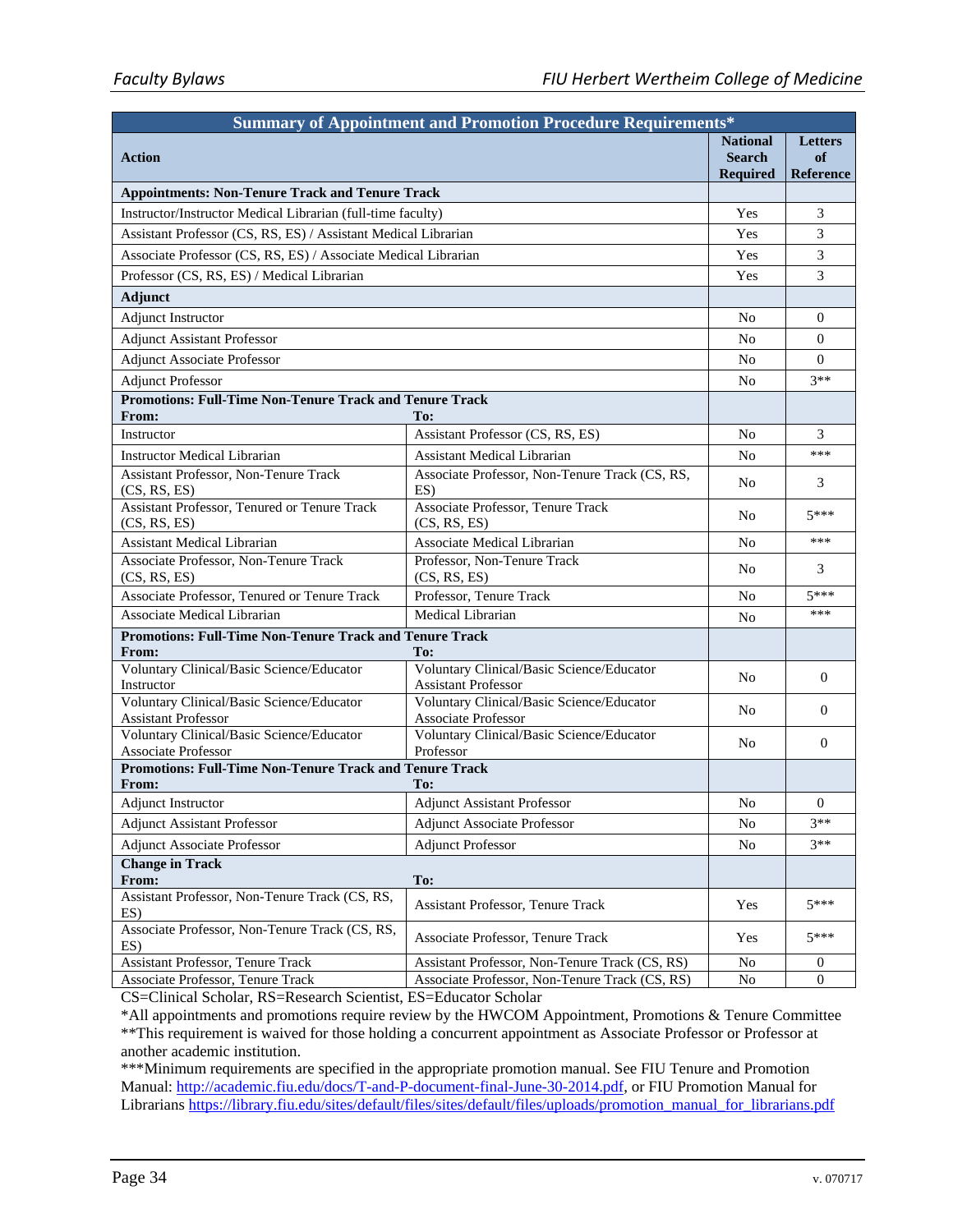# **Part VIII. Faculty Tenure Track Evaluations and Maintenance of Status**

At HWCOM, it is expected that each tenured and tenure track Faculty Member will satisfactorily discharge his or her responsibilities throughout the length of his or her service at FIU. It is further expected that as each Faculty Member advances in rank and seniority, the Faculty Member will effectively fulfill the commensurately greater responsibilities attending his or her advanced status. The policies in this Part VIII are enacted to ensure the Faculty Member's development and effective service at HWCOM. In the event of a conflict between these Bylaws and the *FIU Tenure and Promotion Manual*, the provisions of the *FIU Tenure and Promotion Manual* shall control.

# **A. Student Evaluations**

In accordance with the University policy, students complete an evaluation form for each course at the end of the course. The information will be provided to the Curriculum Evaluation and Review Committee, who will process and compile it for presentation to the Curriculum Committee. Upon processing and compilation of the results, the original forms will be given to the Executive Associate Dean for Academic Affairs or his/her designee for review. They will become part of the Faculty Member's evaluation file for purposes of rank and tenure evaluations, annual review, maintenance of status and, where relevant, any determination of dismissal. A copy of the student evaluations shall be given to the Faculty Member in timely fashion.

# **B. Annual Report**

- **1. Self-evaluation.** Each Faculty Member shall prepare for his/her Chair an Annual Report. The report shall enumerate his or her activities for the past year in the areas of teaching, research and service. More specifically, the report shall include such matters as the courses taught, any course materials developed, any publications completed or in progress, presentations made, other professional activities, civic and community activities, research funding, and any other information the Faculty Member believes is relevant to his or her service at HWCOM. In addition, the Faculty Member should outline his or her goals and anticipated projects for the next academic year in the areas of teaching, research and service.
- **2. Chair's Review.** The Chair shall review each annual report and meet with the Faculty Member to discuss the Faculty Member's activities, including review of scholarly activities, funding, student evaluation forms, and goals and projects. At the time of this meeting the Chair shall indicate any areas in which the Faculty Member is deficient or otherwise has need for improvement, and convey any suggestions for improvement or paths for development the Chair might have for the Faculty Member. The Chair shall also prepare a written annual evaluation of each tenure-track Faculty Member. The tenure-track Faculty Member shall have the opportunity to discuss the written evaluation, attach concise comments and sign it, upon which it will be forwarded to the Executive Associate Dean for Academic Affairs.
- **3. Progress Towards Tenure.** A Faculty Member eligible for tenure shall be apprised in writing once each year of his or her progress toward tenure. These appraisals are not binding upon HWCOM or the University and shall be included as a separate component of the annual evaluation.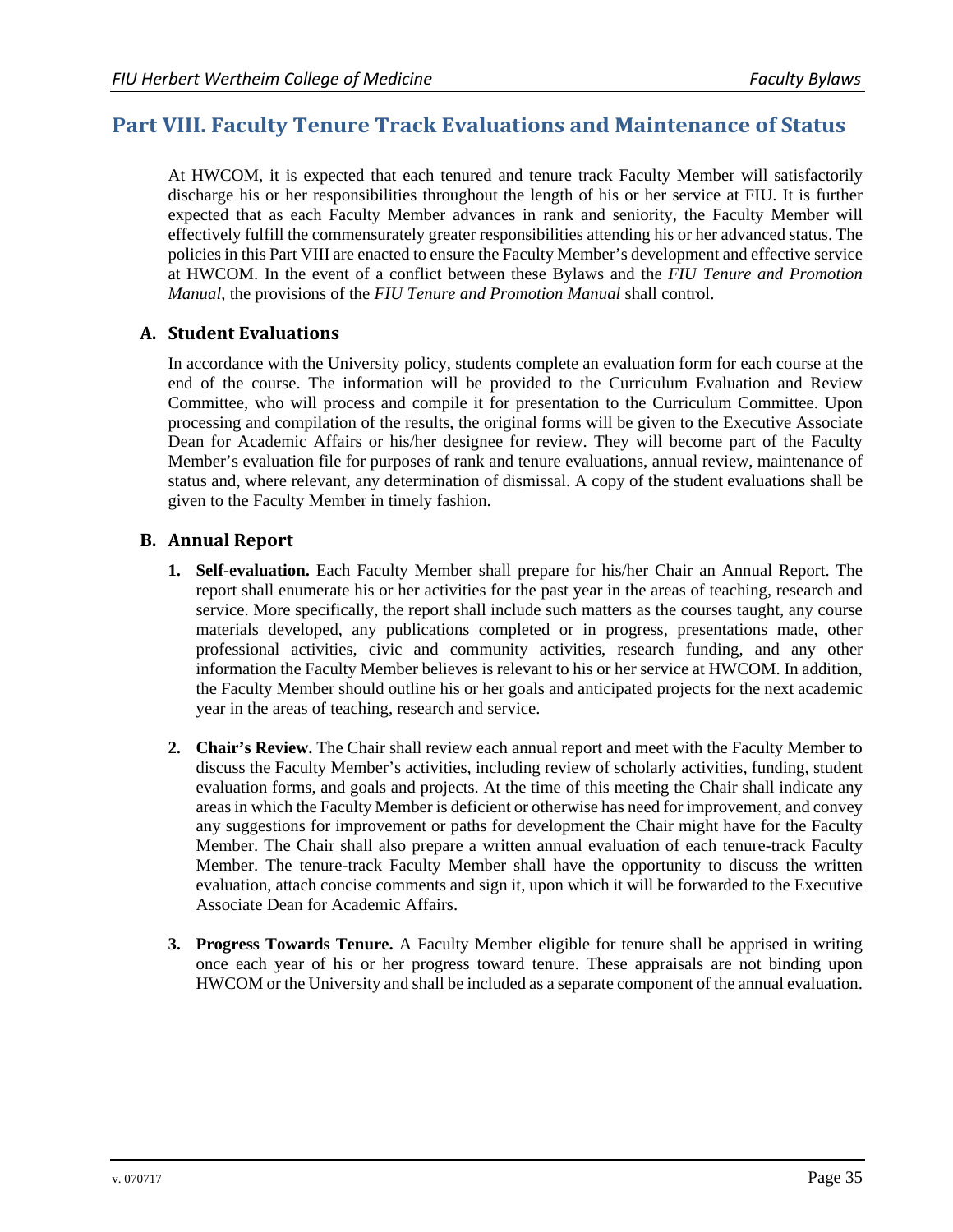### **C. Third‐Year Review**

Tenure-track Faculty Members will undergo a third year review. The purpose shall be to provide the Faculty Member with an overall assessment of progress toward tenure based upon the norms of the discipline. This review shall be qualitatively different and more comprehensive than the annual evaluation. If the third-year review finds that there has been unsatisfactory progress, this may result in a notice of non-renewal.

- **1. Composition of Third-Year Review Committee.** The Third-Year Review Committee shall consist of three tenured Faculty Members of the tenure-granting department/school, plus the Chair of the department. In cases of a Faculty Member on a joint appointment, a member of the second unit will be added to the Third-Year Review Committee of the tenure-granting department/school. If the committee has fewer than three eligible members (including the Chair), the Dean shall appoint tenured Faculty Members from other departments in HWCOM to constitute the Third-Year Review Committee until a sufficient number of eligible tenured members have been appointed to the department.
- **2. Contents.** The assessment shall focus on the three areas of faculty performance: teaching, research/scholarship, patient care/service and professionalism. The assessment will be both qualitative and, to the extent possible, quantitative, and comprehensive over the three years of performance. The committee shall assess whether the record in the three performance areas indicates progress toward expected levels of productivity at the time of tenure. The Third-Year Review shall include a written report from the committee, with separate comments from the Chair that reflect the committee's deliberations and identifies any deficiencies in the Faculty Member's record. The report shall also contain recommended changes in emphases or priorities that may remedy deficiencies. The report shall be signed and dated by the Chair and the Third-Year Review Committee and distributed to the Faculty Member. The Faculty Member shall return the review, signed and dated (signature indicates receipt and does not imply agreement with the report's contents). The evaluated Faculty Member may provide a written response to be attached to the Third-Year Review report. The report is reviewed by the Dean and the appraisal submitted to the Provost for review.
- **3. Criteria For Promotion and Tenure.** The University, HWCOM and departmental criteria for promotion and tenure are established and copies are provided to Faculty Member at the time of employment. Each department may establish and promulgate its discipline's tenure norms as a basis for the Third-Year Review, including a statement of the relative roles of teaching, research/scholarship, service/patient care, professionalism in the duties of tenure-track Faculty, consistent with overall University criteria.
- **4. Document Placement.** The Third-Year Review document shall become part of the Faculty Member's personnel record in both the departmental and the Dean's offices.

# **D. Sustained Performance Evaluations**

Once the Faculty Member has achieved tenure, and independently of any review process associated with a requested promotion, the Faculty Member shall be formally reviewed every seven years. The preliminary evaluation process shall be undertaken by a committee of not more than three tenured Faculty Members of the same or higher rank, appointed by the Dean. The committees shall evaluate all areas of faculty responsibility: teaching, research/scholarship and, service/patient care. The Faculty Member being evaluated shall submit to the committee: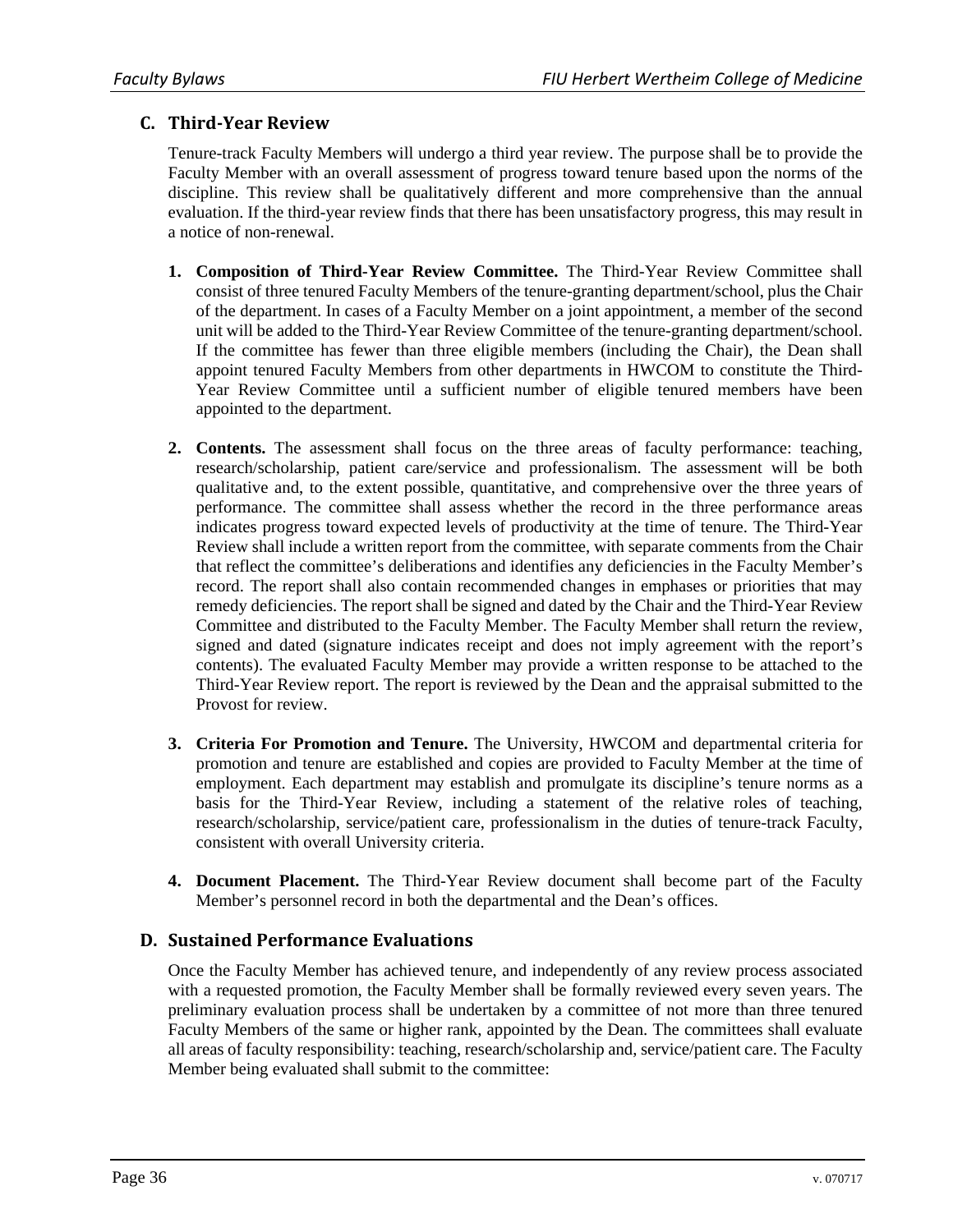- A current curriculum vitae.
- A description of the Faculty Member's teaching activities from the time of last evaluation.
- A description of the Faculty Member's scholarly activities over the same time period, as well as copies of any publications if requested.
- A description of service to HWCOM, the profession, and any civic and community organizations.
- The Faculty Member's annual evaluations.
- Pertinent information contained in the Faculty Member's personnel file.

The evaluation of scholarship may, but need not, include reviews of scholarly work by those outside HWCOM who have written and/or otherwise established a reputation as knowledgeable in the field of the Faculty Member's scholarly activity.

The standards against which the Faculty Member's performance is to be measured are those standards established for attaining the rank and status then possessed by the Faculty Member. After gathering the necessary information, the committee shall report to the Dean its findings with respect to whether the Faculty Member has performed in accordance with the governing standards.

Thereafter, with the benefit of the committee's work, the Dean shall evaluate the Faculty Member's performance of his or her obligations and discuss with the Faculty Member those conclusions, including noting areas where improvement is needed or might be effected, and any opportunities for development. The determination that the Faculty Member is or is not properly discharging his or her obligations may affect such matters as the Faculty Member's employment, compensation and course load, as well as the availability of research leaves and sabbaticals.

#### **E. Dean‐Appointed Subcommittee**

If the Dean at any time believes that a tenured Faculty Member may not be satisfactorily performing the Faculty Member's duties, the Dean may ask the Chair of the Appointment, Promotion, and Tenure Committee to appoint a subcommittee to submit a report evaluating the Faculty Member's performance.

# **Part IX. Faculty Non‐Tenure Track Evaluations and Maintenance of Status**

At HWCOM, it is expected that each non-tenured Faculty Member will satisfactorily discharge his or her responsibilities throughout the length of his or her service at FIU. It is further expected that as each Faculty Member advances in rank and seniority, the Faculty Member will effectively fulfill the commensurately greater responsibilities attending his or her advanced status. The following policies are enacted to ensure the Faculty Member's development and effective service at HWCOM:

#### **A. Student Evaluations**

In accordance with the University policy, students complete an evaluation form for each course at the end of the course. The information is provided to a subcommittee of the Curriculum Committee that will process and compile it for presentation to the Curriculum Committee. They will become part of the Faculty Member's evaluation file for purposes of rank and promotion evaluations, annual review, maintenance of status and, where relevant, any determination of dismissal. A copy of the student evaluations shall be given to the Faculty Member in timely fashion.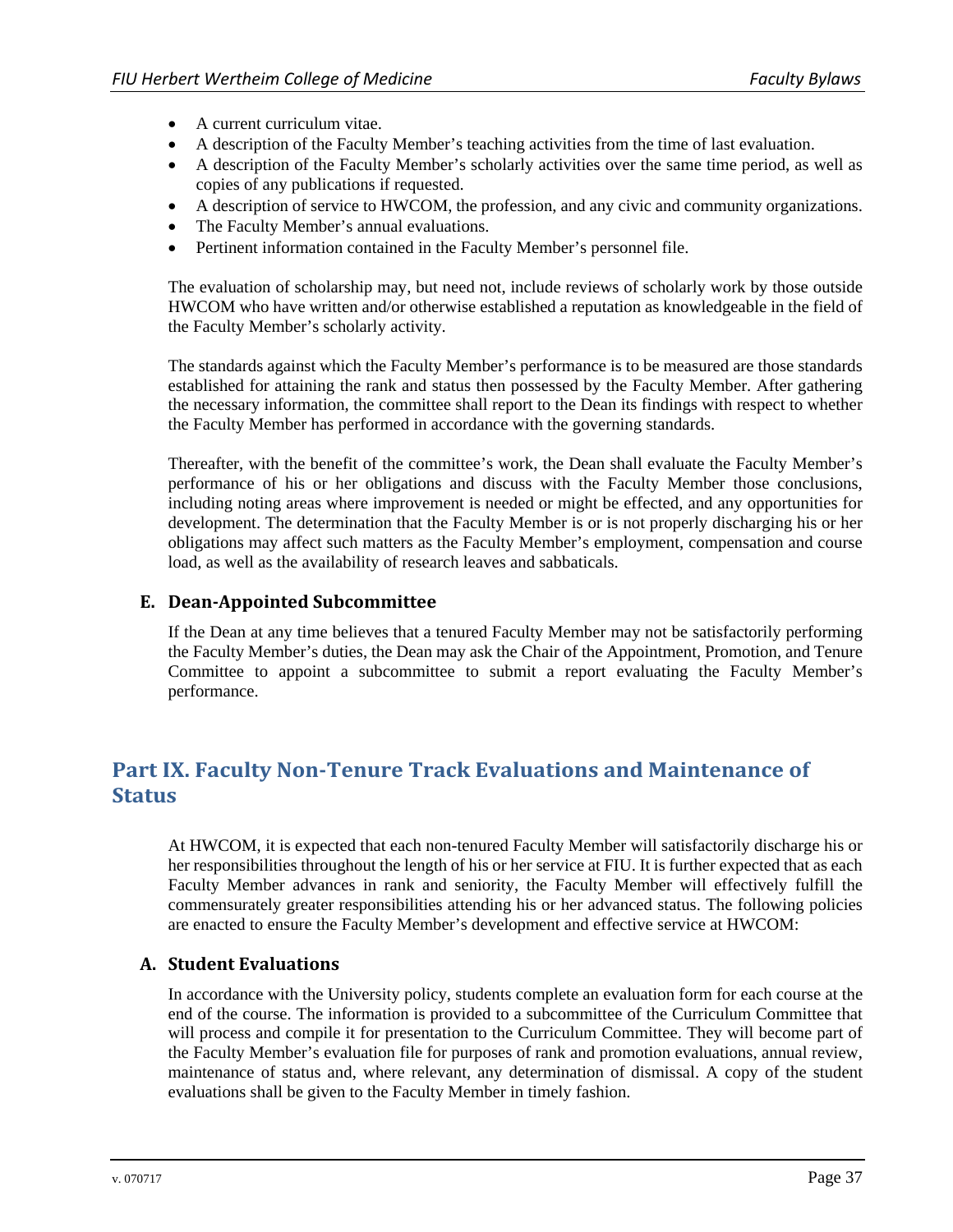# **B. Annual Report**

- **1. Self-evaluation.** Each non-tenured Faculty Member shall prepare for his/her Chair an Annual Report. The report shall enumerate his or her activities for the past year in the areas of teaching, research and service. More specifically, the report shall include such matters as the courses taught, any course materials developed, any publications completed or in progress, presentations made, other professional activities, civic and community activities, and any other information the Faculty Member believes is relevant to his or her service at HWCOM. In addition, the Faculty Member should outline his or her goals and anticipated projects for the next academic year in the areas of teaching, research and service.
- **2. Chair's Review.** The Chair shall review each annual report and meet with the Faculty Member to discuss the Faculty Member's activities, student evaluation forms, and goals and projects. At the time of this meeting the Chair shall indicate any areas in which the Faculty Member is deficient or otherwise has need for improvement, and convey any suggestions for improvement or paths for development the Dean might have for the Faculty Member. The meeting is documented by a signed agreement from the Faculty Member and Chair.
- **3. Criteria for Promotion and Reappointment.** The criteria for promotion and reappointment are described in Part VIII, Section C of these Bylaws. Each department may establish additional criteria relative to the roles of teaching, research/scholarship, and service/patient care in their discipline.

# **Part X. Sabbaticals and Other Leaves**

# **A. Sabbaticals**

- **1. Definition and Purpose.** The purpose of the sabbatical leave of absence is to aid the recipient in developing his or her skills as a teacher, scholar or administrator. Sabbatical leaves of absence, while recognizing previous service to the institution, are not to be considered an entitlement to which a Faculty Member is due solely on the grounds of length of service. At all times the decision as to whether to grant a sabbatical leave shall be within the discretion of the Dean, contingent upon funds and feasibility of returning to prior pursuits (e.g., clinical practice).
- **2. Basis for Granting.** All sabbatical leaves of absence shall be based upon a written application submitted to the Dean of HWCOM. The application is consistent with that described in FIU Sabbatical Leave Policy (as may be amended from time to time) and shall include a detailed outline of the research or other project the Faculty Member intends to undertake or conclude during the proposed leave time and shall state the nature of the report to be written to HWCOM upon completion of the leave. Faculty Members taking sabbatical leave must, if applicable, arrange to transition lab operations and coverage for other duties and responsibilities to another faculty member who will assume responsibility during the sabbatical, submit report(s) and receive approval by the Chair.
- **3. Other Compensation.** Only tenured, full-time Faculty Members are eligible for sabbatical leaves. A request for sabbatical leave must be approved by the Dean, and further approved by the Provost. The number of sabbatical leaves that may be granted in any given year (if any) shall be determined by the Dean and subject to approval of the Provost.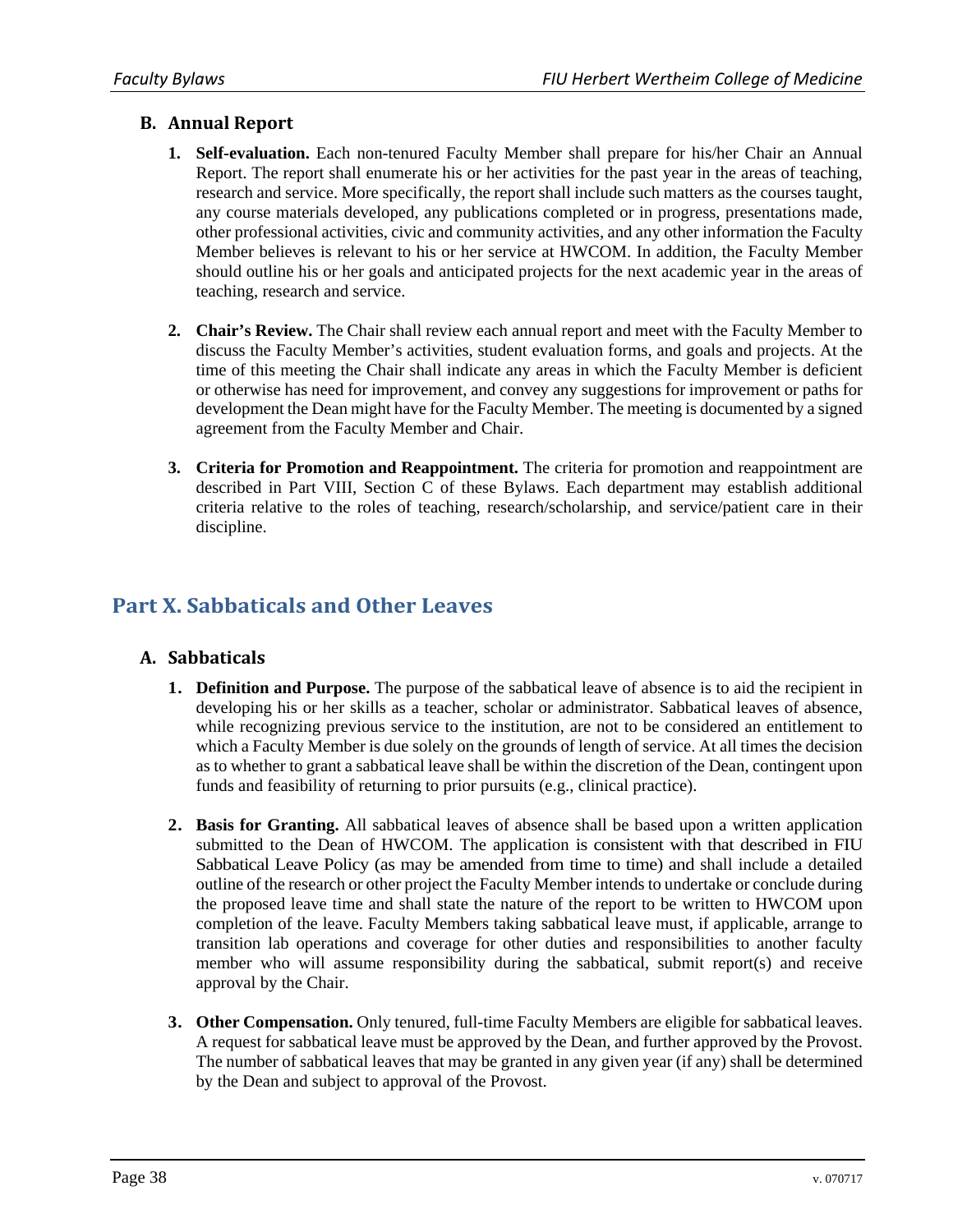#### **4. Terms of Leave**

- a. Compensation and Term. Sabbatical leave will be granted in accordance with applicable University policy (https://policies.fiu.edu/files/73.pdf).
- b. Sabbatical leave is not intended to augment the recipient's income. Recipients may not use sabbatical leave time for teaching at another institution except in unusual cases specifically approved in advance. If such activity will occur for remuneration during the sabbatical, such work shall be included in the proposal requesting leave. Receipt of a grant to accomplish the purpose of the sabbatical or to extend its length shall not be considered additional compensation to the extent that it does not provide compensation to the recipient exceeding the difference between the pay which would have been paid by HWCOM for full-time employment and the sabbatical leave pay to be received. To the extent that the grant does exceed such difference, the HWCOM sabbatical leave compensation shall be correspondingly reduced. Any waiver of the foregoing policy shall be approved based solely upon the benefit to be derived by HWCOM.
- c. Return to Service at HWCOM. As a condition to the granting of sabbatical leave, the recipient will ordinarily be required to return to service at HWCOM for at least one academic year following the sabbatical period. Recipients of sabbatical leave compensation who fail to complete their contractual obligation of one year of service following such leave shall be required to repay such compensation to HWCOM unless prior arrangements have been agreed upon in writing by the Dean and Provost. Faculty Members returning from sabbatical leave will be required to meet post leave requirements set forth in applicable University HWCOM policies.
- d. New Service Period. When a sabbatical leave has been approved and completed, resumption of service to HWCOM shall begin a completely new service period for the purpose of determining eligibility for further sabbatical leave. Time spent on leave of absence shall not be counted toward years of service required for eligibility for sabbatical leave.

#### **B. Research Leaves**

Any member of the tenured and tenure-track faculty may request a leave of absence for research purposes. The Faculty Member seeking such a leave should make the request in a letter to the Dean, stating the purpose of the leave and the period for which a research leave is requested. A request for research leave is ordinarily granted for a period of one year or less.

The granting of such a leave is within the discretion of the Dean and subject to approval of the Provost, and should be based upon the merit of the request and the needs of HWCOM. Compensation during this period will be determined as a part of the consideration process for the leave.

# **Part XI. Grievance**

Other than as provided by the state of Florida and federal law and University policies, Faculty grievances may be brought to the attention of a department Chair, the Executive Associate Dean for Academic Affairs or the Dean and shall be resolved.